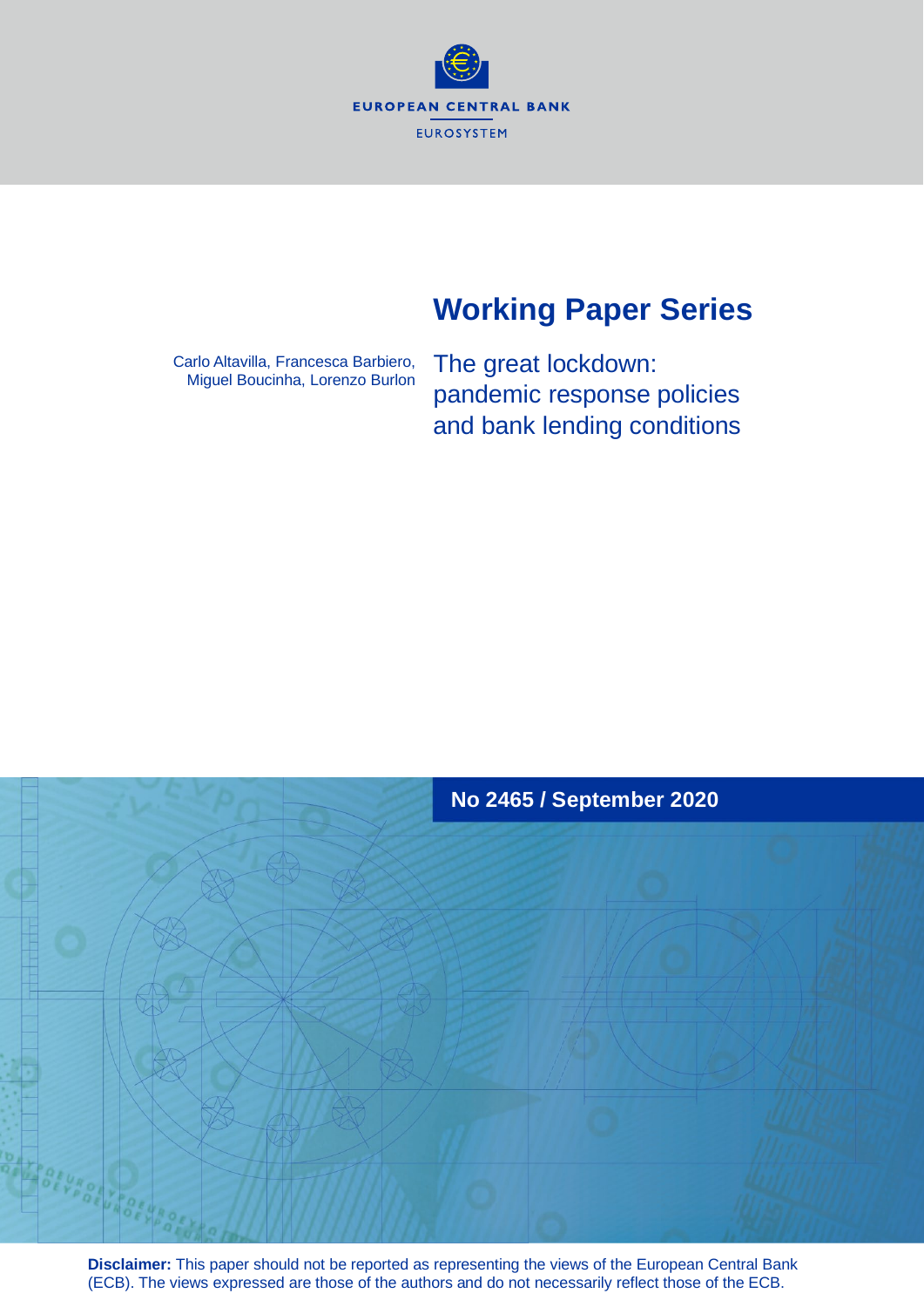#### Abstract

This study analyses the policy measures taken in the euro area in response to the outbreak and the escalating diffusion of new coronavirus (COVID-19) pandemic. We focus on monetary, microprudential and macroprudential policies designed specifically to support bank lending conditions. For identification, we use proprietary data on participation in central bank liquidity operations, high-frequency reactions to monetary policy announcements, and confidential supervisory information on bank capital requirements. The results show that in the absence of the funding cost relief and capital relief associated with the pandemic response measures, banks' ability to supply credit would have been severely affected. The results also indicate that the coordinated intervention by monetary and prudential authorities amplified the effects of the individual measures in supporting liquidity conditions and helping to sustain the flow of credit to the private sector. Finally, we investigate the potential real effects of the joint pandemic response measures by estimating the adjustment in labour input variables for firms that in the past have been more exposed to similar policies. We find that, in absence of monetary and prudential policies, the pandemic would lead to a significantly larger decline in firms' employment.

JEL classification: E51, E52, E58, G01, G21, G28.

Keywords: COVID-19 crisis, monetary policy, bank lending, prudential policy.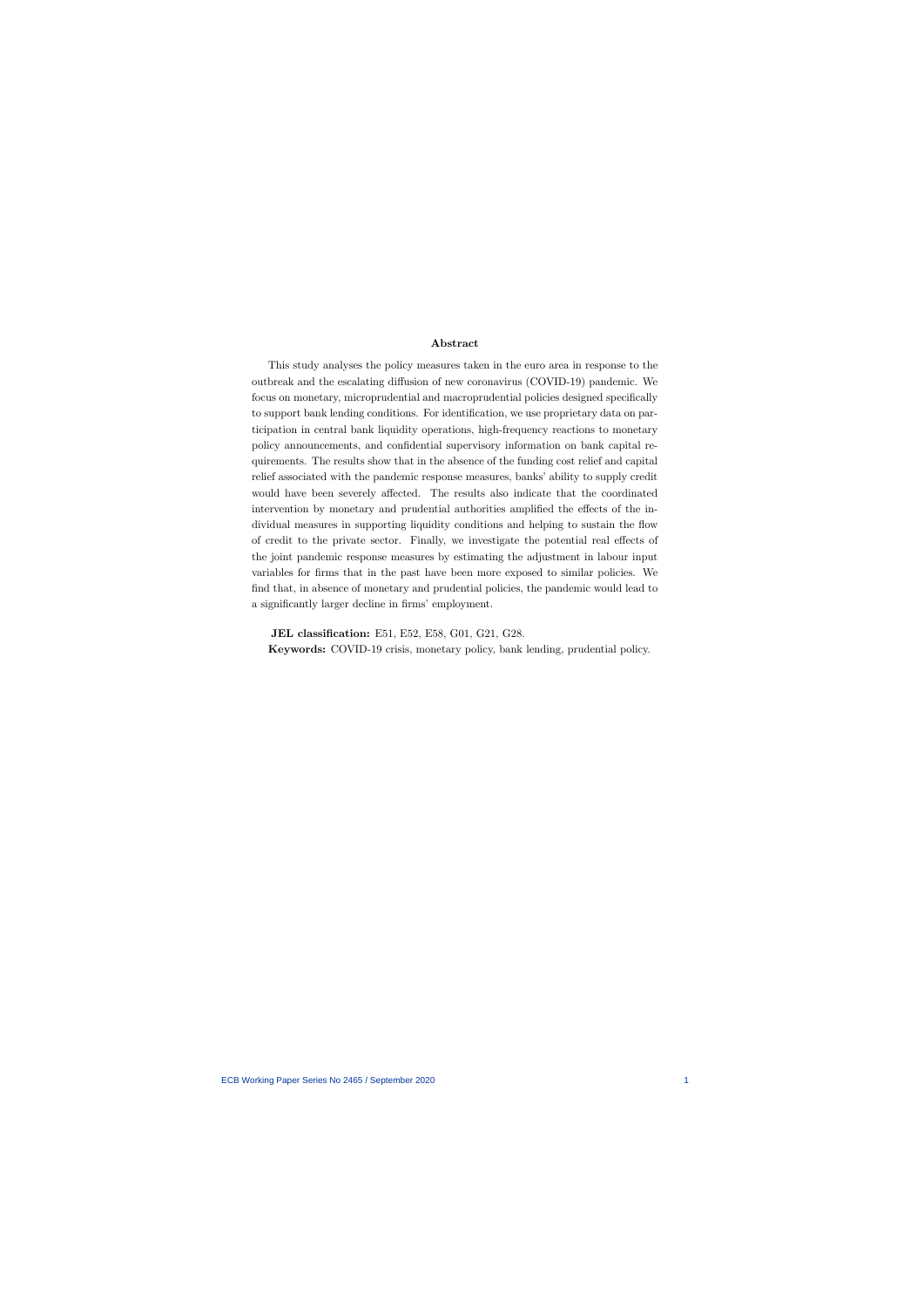### Non-technical summary

The worldwide spread of the coronavirus and the associated containment measures launched during the first half of 2020 led to a shutdown in many economic activities, including part of the banking sector. Although banks entered this crisis with a higher level of capital and liquidity than other recent crisis episodes, the sharp tightening in financial conditions observed, the heightened funding stress and the major repricing in risky assets have tested their resilience. In this paper we analyse two related questions. First, has the policy response been effective in protecting banks' intermediation capacity? Second, has the coordinated nature of the pandemic response policies triggered any amplification effects above and beyond the impact of their individual announcement and implementation?

The present paper is, to the best of our knowledge, the first to analyse the policy measures taken to sustain borrowing conditions after the pandemic outbreak in the euro area. The main results of the analysis are the following. First, in the absence of the pandemic response measures, persistent impairment in access to market-based funding, coupled with the substantial surge in loan demand for emergency liquidity needs, would have seriously undermined banks' intermediation capacity. The cumulative impact on loan growth of the non-standard monetary policy measures deployed is sizeable. Over the period 2020-22, in the absence of the targeted longer-term refinancing operations, lending to firms would be 3 percentage points lower. Second, the microprudential and macroprudential measures effectively reduced regulatory capital requirements, thus complementing monetary policy action by providing ample space for banks to support the economy, with an estimated contribution to loan growth of around 22 percentage points. Third, the analysis documents strong complementarities across the measures. Liquidity provision measures complemented by microprudential and macroprudential interventions have been able to mitigate the adverse impact of the escalating diffusion of COVID-19 on banks' intermediation capacity. These response measures prevented the materialisation of an adverse equilibrium which would have resulted in a substantial further contraction in lending. Finally, the study analyses the adjustment in labour input variables for firms that in the past have been more exposed to similar policies. We find that in absence of the pandemic policies, firms' employment could decline by 14% over the next two years, equivalent to more than one million workers.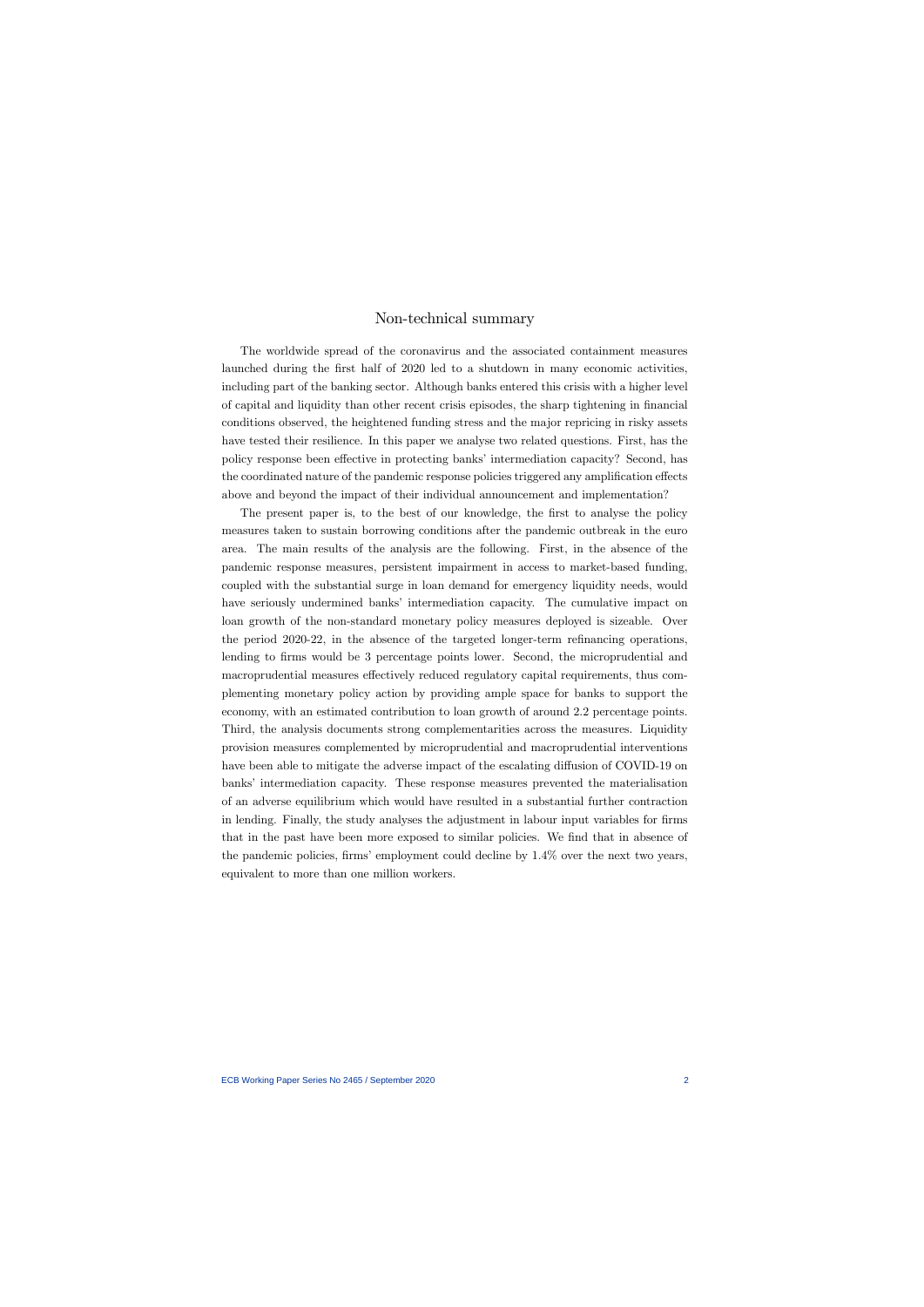### 1 Introduction

The worldwide spread of the coronavirus and the associated containment measures launched during the first half of 2020 have led to a shutdown in many economic activities, impacting also the banking sector. Although banks entered the crisis with a higher level of capital and liquidity than in other recent crisis episodes, the observed sharp tightening in financial conditions, the heightened funding stress and the major repricing in risky assets have tested their resilience. These developments, together with the increasing potential for more adverse scenarios to materialise — leading to substantial mark-to-market and credit losses for banks — triggered unprecedented policy intervention. In many jurisdictions, the policy response to the COVID-19 crisis has actually resulted in a series of new and additional measures by monetary and prudential authorities.

In this paper we analyse two related questions. First, has the policy response been effective in protecting banks' intermediation capacity? Second, has the coordinated nature of the pandemic response policies triggered some amplification effects above and beyond the impact of their individual announcement and implementation?

The first question relates to the effectiveness of individual measures specifically designed to improve bank lending conditions taken by different policy authorities in the euro area in response to the COVID-19 pandemic. These measures primarily include the recalibration of targeted longer-term refinancing operations (TLTROs) and the various initiatives in the sphere of microprudential and macroprudential supervision. However, the analysis does not cover the role of government loan guarantee schemes and other measures taken by individual governments that might have also affected bank lending conditions.

The present paper is, to the best of our knowledge, the first study to analyse the monetary policy measures taken after the pandemic outbreak in the euro area. Previous literature on the effectiveness of targeted liquidity provision highlights the importance of these measures for reducing fragmentation and sustaining the flow of credit to households and firms (e.g. Rostagno et al. 2019; Boeckx et al. 2020; Benetton and Fantino, 2018). The evidence provided in this paper sheds further light on their effectiveness under conditions of extremely severe market distress. Early assessments of the US measures taken in response to the coronavirus crisis indicate that the Federal Reserve's policies should be specifically geared towards injecting liquidity into small and medium-sized firms, i.e. those more liquidity constrained and for which the social costs of bankruptcy are high (Brunnermeier and Krishnamurthy, 2020). In this sense, the TLTROs seem to be the policy best suited to addressing this concern, as they have been explicitly designed to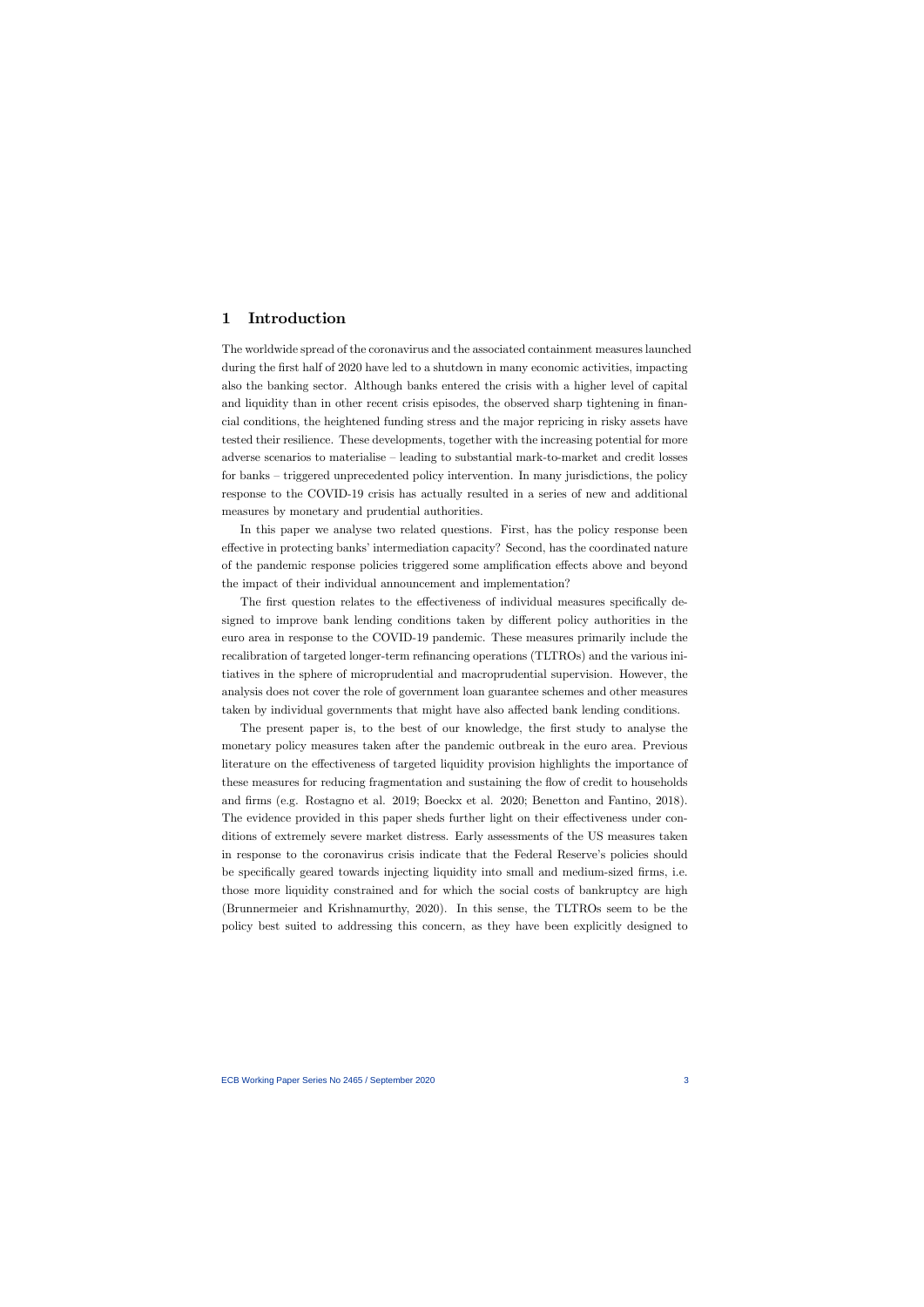support bank lending for those activities most affected by the spread of COVID-19, in particular lending to small and medium-sized enterprises. Evidence on the effectiveness of microprudential and macroprudential measures is also very scant. The few available studies focus on the US economy and all start from the idea that the pandemic fallout will most likely translate into large declines in bank capital. These studies generally conclude that, faced with this deteriorated scenario, supervisors should aim at decreasing capital requirements while at the same time encouraging banks to raise new capital (Blank et al., 2020). Regulators should also prevent capital depletion through dividend pay-outs or share buybacks (Acharya and Steffen, 2020).

The second question relates to whether the coordinated nature of the pandemic response policies might have triggered some amplification effects. Accommodative monetary policy has been coupled with an easing of macroprudential and microprudential measures. We are interested in whether the effects on bank lending associated with this combination of measures are larger than the effects associated with the same measures taken in isolation. This is an important question with vast policy implications and it boils down to whether monetary policy and prudential policy are complements or substitutes (see Altavilla, Boucinha, Peydró, Smets, 2020; and Altavilla, Laeven, Peydró, 2020). If the policies are complementary, this would indeed point to benefits of tight coordination of policies. The rationale is related but distinct from the "leaning against the wind" orientation of monetary policy, which involves taking financial stability considerations into account in setting monetary policy objectives (see Woodford, 2012; Borio, 2014; Svensson, 2017).

In general, given that the pandemic is still under way, producing an econometric assessment of the two questions described above is very challenging considering the rather scarce empirical evidence from data observed after the lockdown phase. The support these measures provide for lending conditions is therefore measured by mapping the funding and capital relief associated with similar measures announced in the past onto changes in bank lending. This is done by applying the estimated elasticities on detailed information regarding the pandemic response measures, to calibrate the stimulus and retrieve the impact on lending. In addition, these results are compared with elasticities from a wide range of studies.

The main results of the analysis are the following.

First, in the absence of the pandemic response measures, persistent impairment in access to market-based funding, coupled with the substantial surge in demand for loans to meet emergency liquidity needs, would have seriously undermined banks' intermediation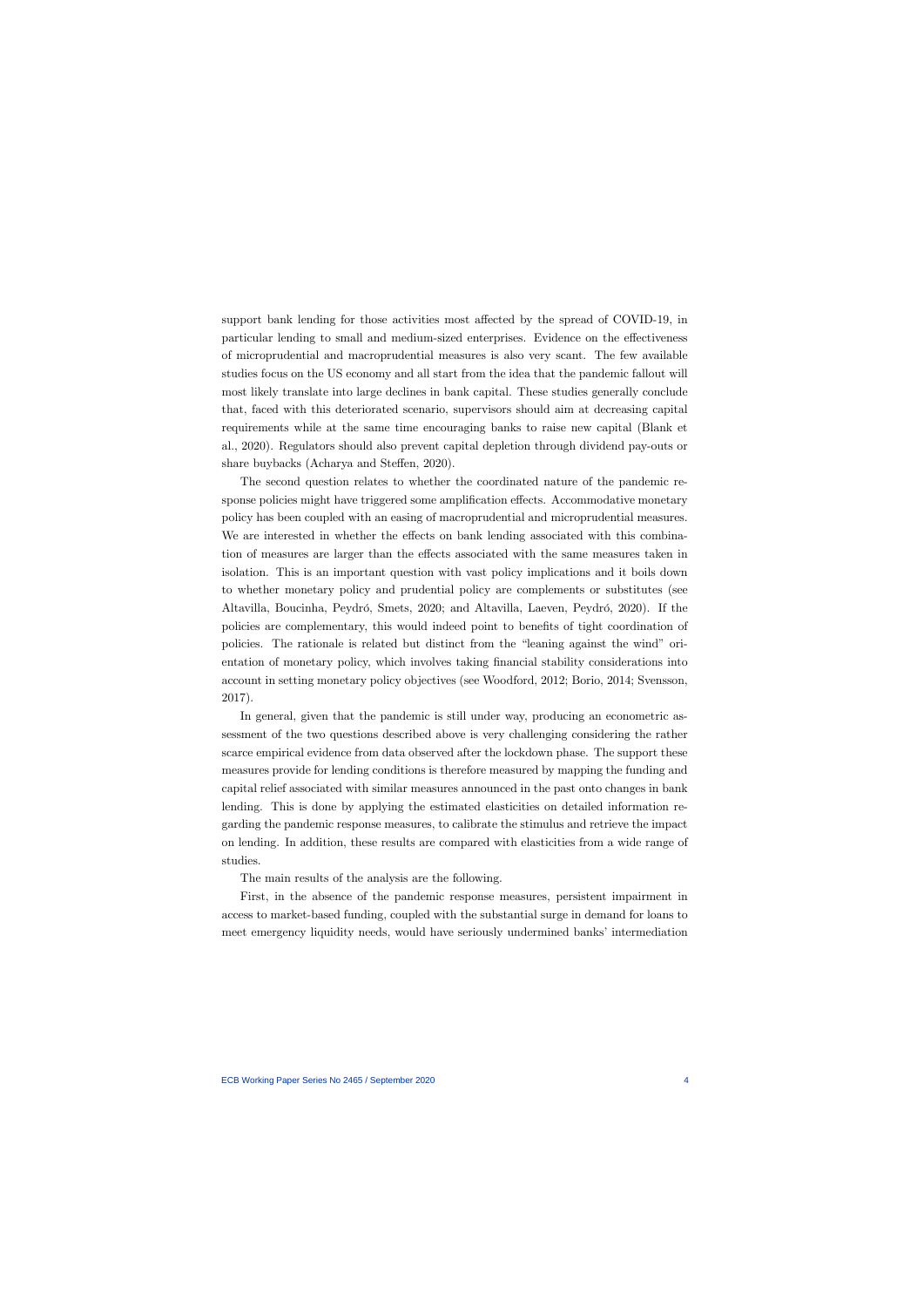capacity. Withholding reassurance that further TLTRO funding would be available to meet the increased demand for emergency liquidity would have allowed funding tensions to build up in the banking sector. This could in itself have produced significant dislocations in bank lending conditions. The cumulative impact on loan growth of the non-standard monetary policy measures deployed is sizeable. Over the period 2020-22, in the absence of TLTRO III, lending to firms would have been 3 percentage points lower. In parallel, the microprudential and macroprudential measures effectively reduced regulatory capital requirements by 1.5 percentage points. This therefore complemented monetary policy action by providing ample space for banks to support the economy, with an estimated contribution to loan growth of around 2.2 percentage points.

Second, the analysis documents strong complementarities between the measures. Liquidity providing measures complemented by microprudential and macroprudential interventions have been able to mitigate the adverse impact of the pandemic on banks' intermediation capacity. In other words, these response measures prevented the materialisation of an adverse equilibrium of acute financial market volatility coupled with impaired access to funding, which would have resulted in a substantial further contraction in lending.

Third, we explore the real economic effects of pandemic measures by assessing whether and how these measures influence firms' behaviour. We find that firms more exposed to TLTROs and capital relief measures tend to increase their employment levels significantly.

The paper is structured as follows. Section 2 presents some stylised facts. Section 3 discusses the policy response measures announced after the outbreak of COVID-19. Section 4 focuses on the impact of monetary and prudential measures on bank lending conditions. Section 5 provides evidence of the real effects of pandemic relief measures. Section 6 provides some concluding remarks.

# 2 Stylised facts

The accelerating spread of the virus in the euro area since mid-February has disrupted intra-euro area mobility and trade. Meanwhile the containment measures across the globe have had a sharp impact on regional and global value chains, and – more directly – on tourism and services. This is visible in the unprecedented drops seen in both soft information and hard data on economic activity (see Figure 1). The severe and abrupt fall in business activity has constrained firms' cash flows in the short term, undermining their ability to meet their commitments towards employees, suppliers and creditors. While significant uncertainty remains about the precise magnitude of the shock and the profile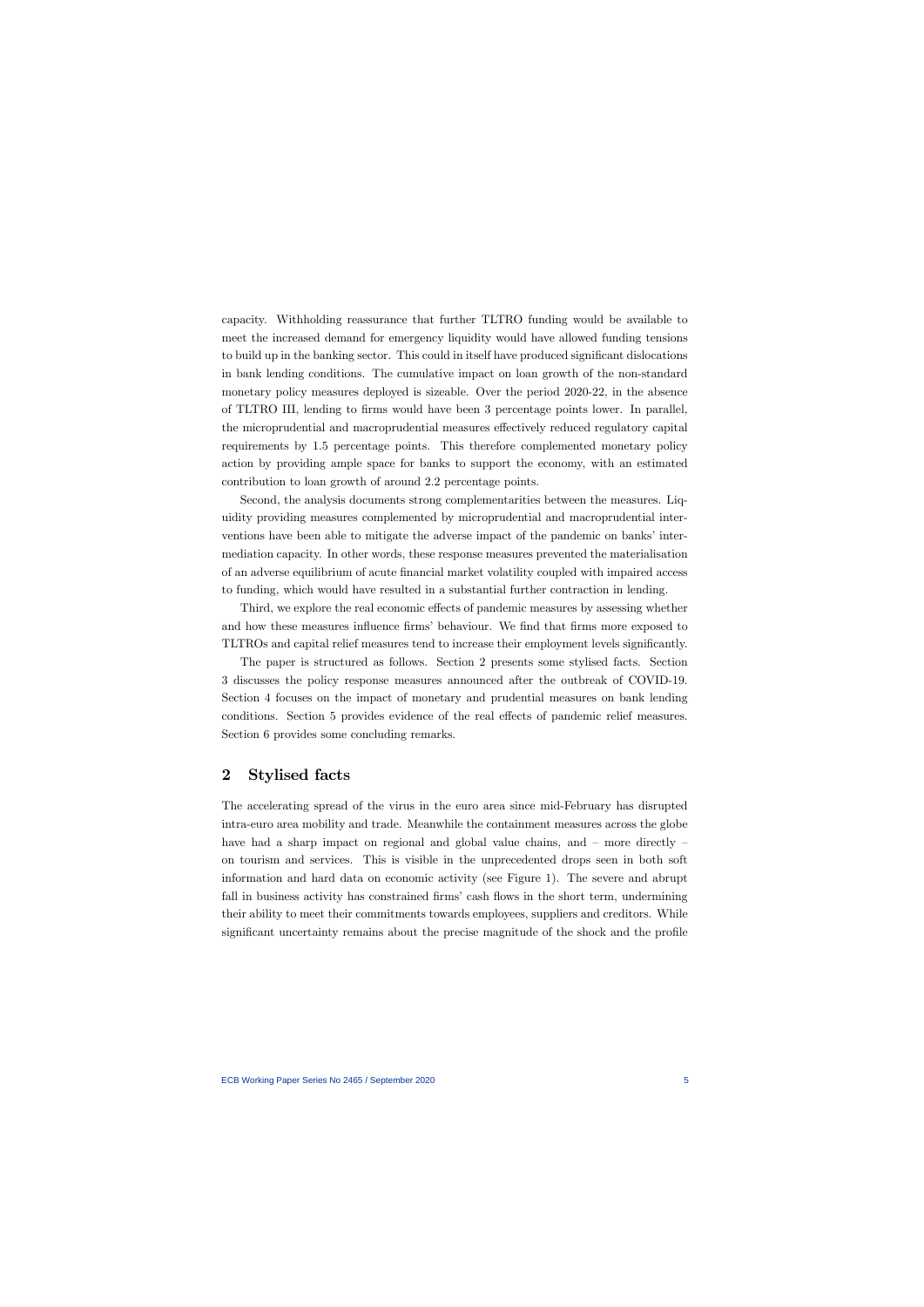of the recovery, all information points to a very severe recession in 2020: GDP forecasts estimate the output losses at around 5% for the global economy and in a range of 6% to  $10\%$  for the euro area.<sup>1</sup>

#### Insert Figure 1

The great lockdown, as this period is also referred to in IMF and Wold Bank documents, while required to contain the spread of the virus led to a collapse in firms' revenues, which has had a direct impact on their creditworthiness — at least in the short term. Together with broad-based uncertainty and risk aversion in financial markets, this has translated into a sharp repricing of bank risk and higher funding costs for banks. Once the spread of the infection began to accelerate, bank equity prices fell (see Figure 2). Also, as a consequence of the increased credit risk on banks' balance sheets, spreads on credit default swaps (CDS) and yields on bank bond rose rapidly (see Figure 3 and Figure 4).

#### Insert Figure 2 to 4

The significantly larger increase in yields on subordinated bank bonds, as compared to covered bonds, illustrates the spike in risk premia. The yields on the riskiest types of bank bonds (contingent convertibles or "CoCos") increased by over 10 percentage points, from below 4% before the outbreak of the pandemic to close to 15% in mid-March. The accompanying increase in corporate bond yields shows the broad-based nature of the shock, which was not concentrated on banks. Importantly, the deterioration in market conditions for banks was widely spread across euro area countries. In the absence of an adequate policy response, these developments would have translated into tighter lending conditions and caused a procyclical drop in lending activity.

The policy response was swift and ample, spanning monetary policy support, an easing of microprudential and macroprudential requirements and direct support from governments and international institutions. In particular, following the announcement of a package of support measures after the 12 March Governing Council meeting and that of the pandemic emergency purchase programme (PEPP) on 18 March, the drop in euro area banks' stock prices halted and CDS spreads and bond yields receded. The decline was broad-based across countries and the dispersion also decreased notably, indicating some easing of concerns about banks' credit risk and solvency.

<sup>1</sup>Eurosystem staff macroeconomic projections for the euro area, June 2020; IMF World Economic Outlook Update, June 2020; World Bank Global Economic Prospects, June 2020.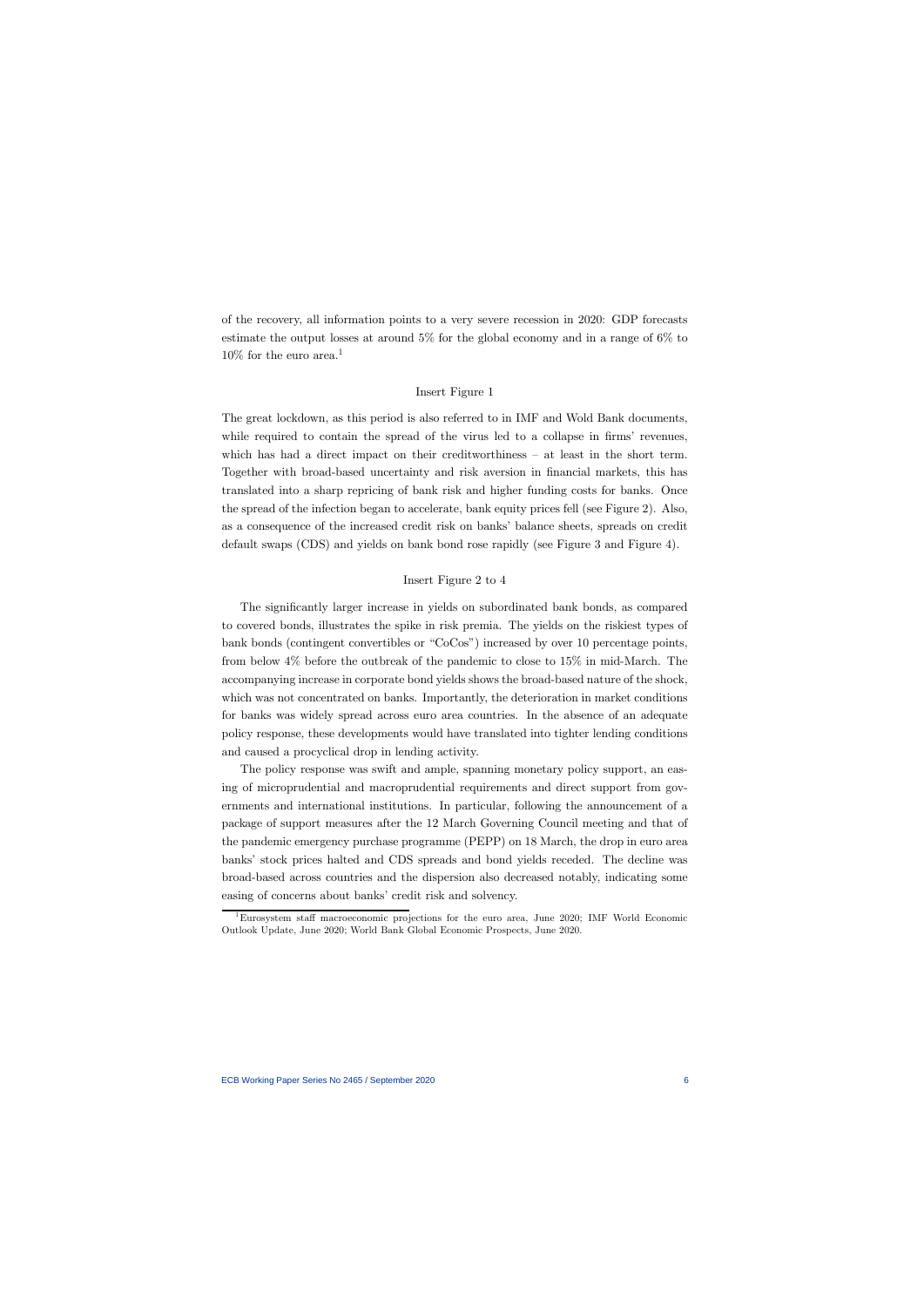The support measures ensured that banks were able to accommodate the unprecedented increase in credit demand from euro area companies. Following the outbreak of the COVID-19 pandemic, euro area companies needed to continue to meet their liabilities even while their revenues collapsed. Together with uncertainty-driven cash hoarding, this increased demand for financing for working capital led to an unprecedented spike in credit demand, which banks were able to accommodate, resulting in an unprecedented expansion in lending. From March to May 2020, the increase in lending to firms was around  $\epsilon$ 250 billion — the largest increase on record in a three-month period. The annual growth rate of loans to firms reached an unprecedented 7.3% in May. While the increase in credit demand must have put upward pressure on borrowing costs, this pressure did not translate into higher lending rates for firms, arguably thanks to the support measures that prevented a tightening of borrowing conditions through targeted and sizeable funding cost and liquidity relief.

All in all, the impact of the crisis on credit losses and on the market valuation of debt and equity securities puts pressure on banks' regulatory capital ratios, potentially hampering their intermediation capacity. According to the "COVID-19 Vulnerability Analysis" performed by the ECB, the crisis is expected to lead to a depletion of euro area banks' Common Equity Tier 1 (CET1) capital ratios over the period from 2020 to 2022 of 1.9 percentage points under the baseline scenario and up to 5.7 percentage points in an adverse scenario.2 The exercise also finds that the policy measures taken, in particular the state guarantees provided and the TLTROs, could mitigate the negative impact on capital ratios by close to 1 percentage point.

# 3 Policy response and transmission channels

Euro area banks entered this crisis in a better capital and liquidity position than past crisis episodes, as regulatory and supervisory requirements have been stepped up and the Eurosystem had already been providing very ample funding support. However, banks' resilience could be tested in some countries with the potential to trigger financial amplification effects that, if left unchecked, would deepen and prolong the crisis. First, banks will likely face both mark-to-market and credit losses as a result of the sharp slowdown in economic activity, especially if it proves to be long-lasting. Second, liquidity strains have constrained market access and exerted upward pressure on funding costs in the ini-

<sup>&</sup>lt;sup>2</sup>See the ECB press release:

https://www.bankingsupervision.europa.eu/press/pr/date/2020/html/ssm.pr200728~7df9502348.en.html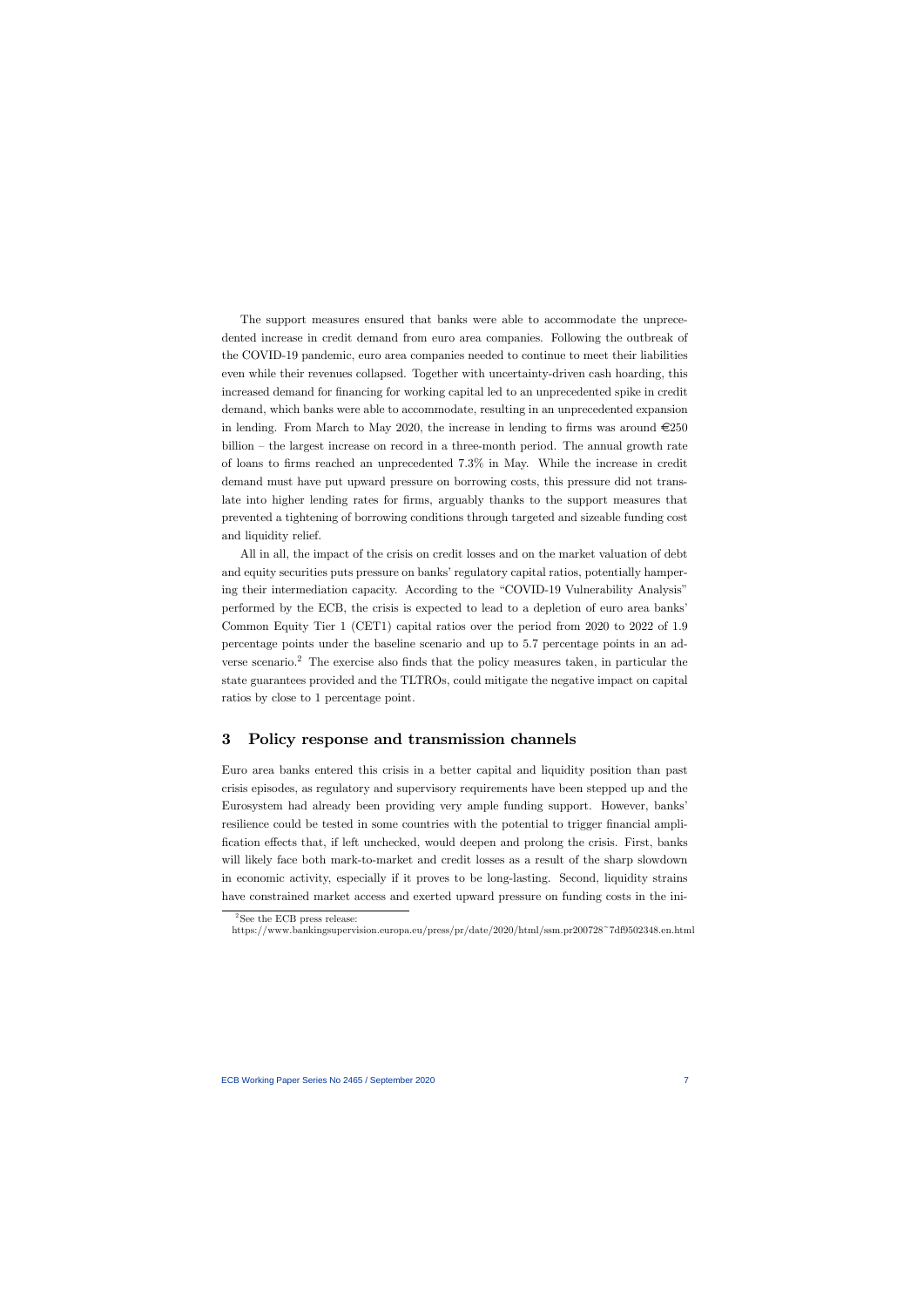tial phase of the crisis, though these strains have been partly mitigated by tapping into Eurosystem funding. Third, profitability remains subdued, due to flat intermediation margins. This means that banks will have less income available to offset losses than in the past.

In the euro area, monetary, supervisory, macroprudential and fiscal authorities have all contributed with different instruments – and to different extents – to mitigating the impact of the lockdowns.

#### 3.1 Monetary policy intervention

The monetary policy response to the COVID-19 crisis has revolved around two main types of tools. The first type are targeted and untargeted facilities for liquidity provision, to support access to credit for firms and households and to help banks secure affordable funding even in the short term, e.g. TLTROs and pandemic emergency longer-term refinancing operations (PELTROs). The second type are asset purchase programmes (e.g. the recalibration of the APP and launch of the new PEPP) to help the economy absorb the shock. These measures were further complemented by temporary adjustments to the ECB collateral framework. These adjustments increase the availability of eligible collateral with which banks can participate in liquidity-providing operations and so mitigate the tightening of financial conditions across the euro area. Finally, swap lines across the globe were also reactivated in response to the current difficult situation.

The changes to TLTRO III modalities introduced on 12 March and 30 April 2020 were pivotal in enhancing the accommodative potential of TLTROs in these extreme scenarios. These changes consisted in: i) increasing the borrowing allowance by  $\epsilon$ 1.2 trillion so as to expand the reach of the programme; ii) removing the per-operation limit so as to better align participation in the operations with the timing of the crisis; iii) providing sizeable pricing incentives to frontload participation in the June 2020 operation by scheduling a temporary rate reduction between June 2020 and June 2021; iv) last but not least, setting the stage for a rapid scaling back of the programme as early as September 2021 if conditions were to improve sufficiently by introducing the option of voluntary repayments for banks.

The expansion of the borrowing allowance under TLTRO III, together with the lifting of bid limits, has significantly expanded the scope for the facility to serve as an immediately available source of term funding for euro area banks. The introduction of a temporary rate reduction, during which the TLTRO III rate could be as low as -1%, rendered the programme extremely attractive to all banks across the whole euro area compared to al-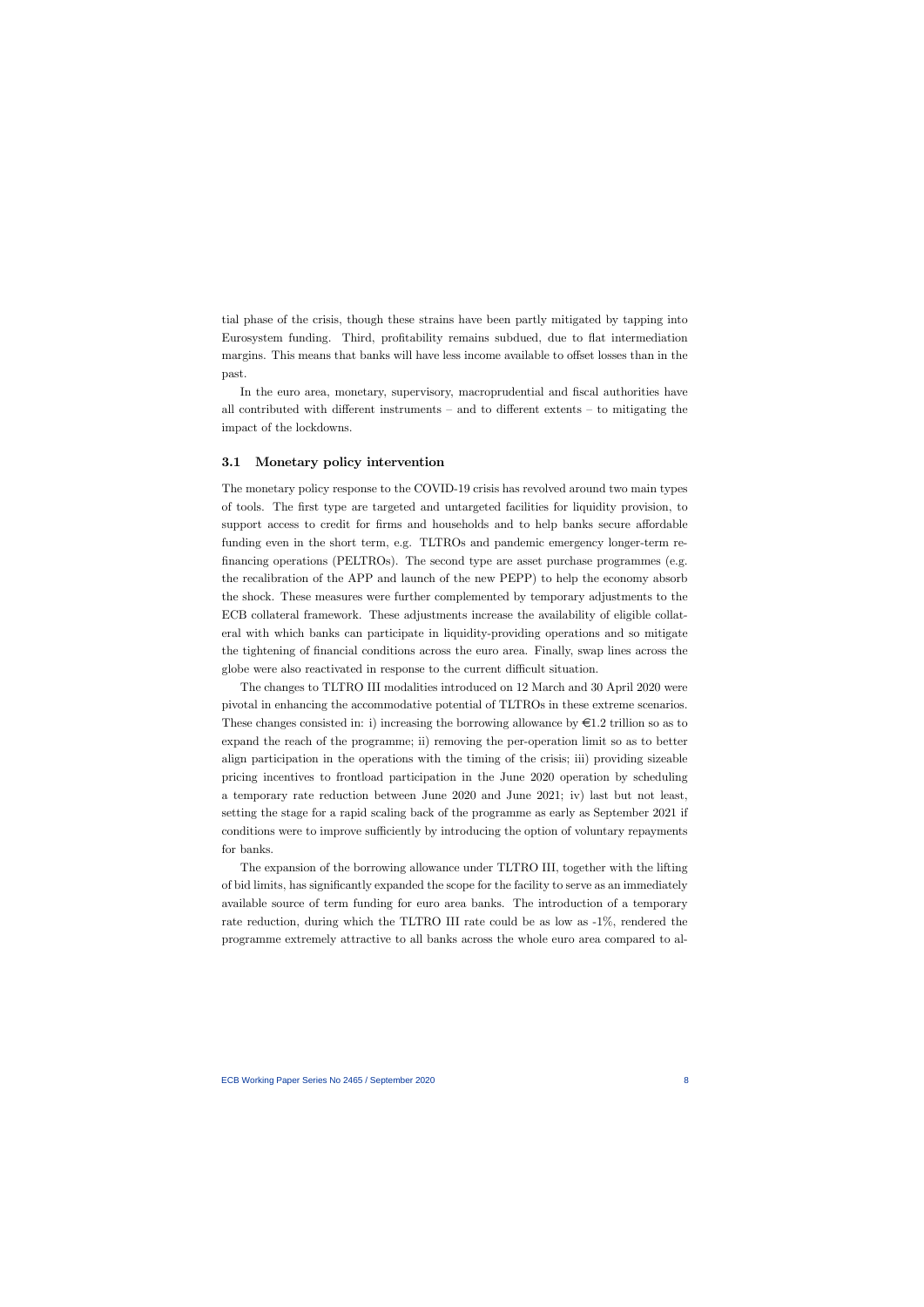ternative funding sources. Indeed, borrowing under TLTRO III in June 2020 amounted to EUR 1.3 trillion, the largest amount ever allotted in a single liquidity operation. Moreover, the introduction of LTROs priced at the deposit facility rate (DFR), to bridge liquidity needs between the TLTRO announcement and the first operation in June, has also contributed to easing access to ample Eurosystem liquidity. Overall, at the time of writing, Eurosystem funding has expanded by close to  $\epsilon$ 600 billion since 13 March in net terms, with virtually all the increase accounted for by TLTROs (see Figure 5 and Figure 6).

The March 2020 recalibration of the APP, with an additional envelope of  $\epsilon$ 120 billion for 2020, and the introduction of the new pandemic emergency purchase programme (PEPP) both had the same aim: countering the serious risks to the monetary policy transmission mechanism and the outlook for the euro area posed by the coronavirus outbreak. With an initial total envelope of  $\epsilon$ 750 billion to be used until the end of 2020, the PEPP has very likely also had a significant impact on bank lending conditions. Meanwhile, on 4 June 2020 the ECB expanded the size of the PEPP by  $\in 600$  billion and extended its horizon, so that the programme is now envisaged to last until at least the end of June 2021.

#### Insert Figure 5 and Figure 6

The impact of monetary policy measures on bank lending conditions can be assessed through the lens of the funding cost relief unlocked by the combination of these measures. This funding cost relief is then transmitted to the real economy via lower lending rates and higher lending volumes. The channels through which monetary policy interventions such as the TLTRO III provide banks with funding cost relief are both direct and indirect. Banks borrowing directly under the programme are allowed to do so at a cost that is more favourable than that of alternative sources of financing. Therefore this direct funding cost relief is proportional to the amount of funds borrowed. At the same time, the fact that many banks are making use of TLTRO funding implies decreased bond issuance in the private market, ensuring lower funding costs for all banks and not only those banks borrowing funds directly from the Eurosystem. This indirect funding cost relief is thus channelled to the entire banking system. In addition, the mere existence of the programme avoids sharp increases in banks' funding costs in a situation of extreme market stress, as markets are reassured by the backstop role of the programme.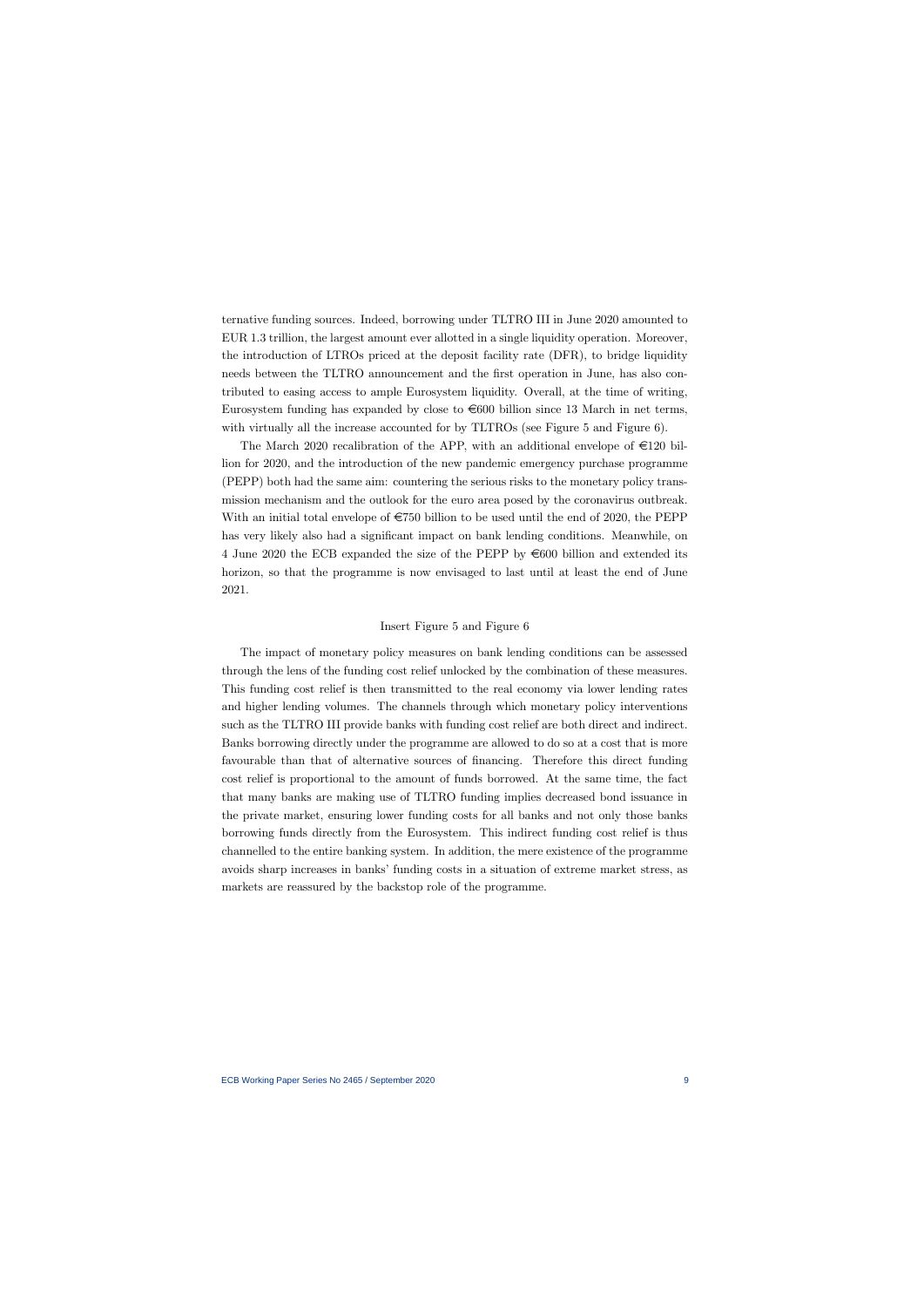### 3.2 Macroprudential and supervisory measures

In parallel to monetary policy action, a number of temporary supervisory measures have been announced. They are aimed at sustaining banks' ability to keep funding the real economy despite the coronavirus crisis. These supervisory measures have been further enhanced by the relaxation of macroprudential buffers by several national authorities.

Euro area banks entered the crisis with high levels of capitalisation and ample capital buffers (see Figure 7), but the magnitude of the shock is likely to deplete their voluntary buffers and dent the regulatory ones. As of the fourth quarter of 2019, euro area banks' capital ratios stood at 14.8%. While the current levels of capitalisation are much higher than those observed before the global financial crisis and banks have built up significant capital buffers over time, the severity of the current crisis and the depth of the ensuing economic recession pose a significant threat to banks' ability to withstand the shock and continue to support lending to the real economy.

The measures adopted by supervisory and macroprudential authorities can be divided into those affecting minimum regulatory capital requirements and those affecting buffers.

Minimum regulatory capital requirements for euro area banks are partly stated in regulations and partly set out by the supervisor; breaches trigger supervisory sanctions. Under Pillar 1 of the Basel Framework, the minimum CET1 ratio is 4.5% and the minimum total capital ratio is 8%. While the CET1 ratio needs to be covered using CET1 capital instruments, the remaining Pillar 1 requirement can be held in the form of other capital instruments. Supervisors set an additional Pillar 2 requirement  $(P2R)$  – a bank-specific requirement determined in the supervisory review and evaluation process (SREP) — which is an add-on to the minimum capital requirement under Pillar 1.

### Insert Figure 7

On top of minimum capital requirements, a number of regulatory buffers are applied to each bank, and these can ultimately lead to restrictions on dividend payments in the event of non-compliance. These buffers include the capital conservation buffer (CCoB), which applies to all banks, as well as other macroprudential buffers set at the national level. The combination of the CCoB, the countercyclical capital buffer (CCyB), the systemic buffers for global systemically important institutions (G-SIIs) and other systemically important institutions (O-SIIs) and the systemic risk capital buffer (SyRB) make up the "combined buffer requirement", which is unique to each bank and is added to the Pillar 1 and Pillar 2 requirements.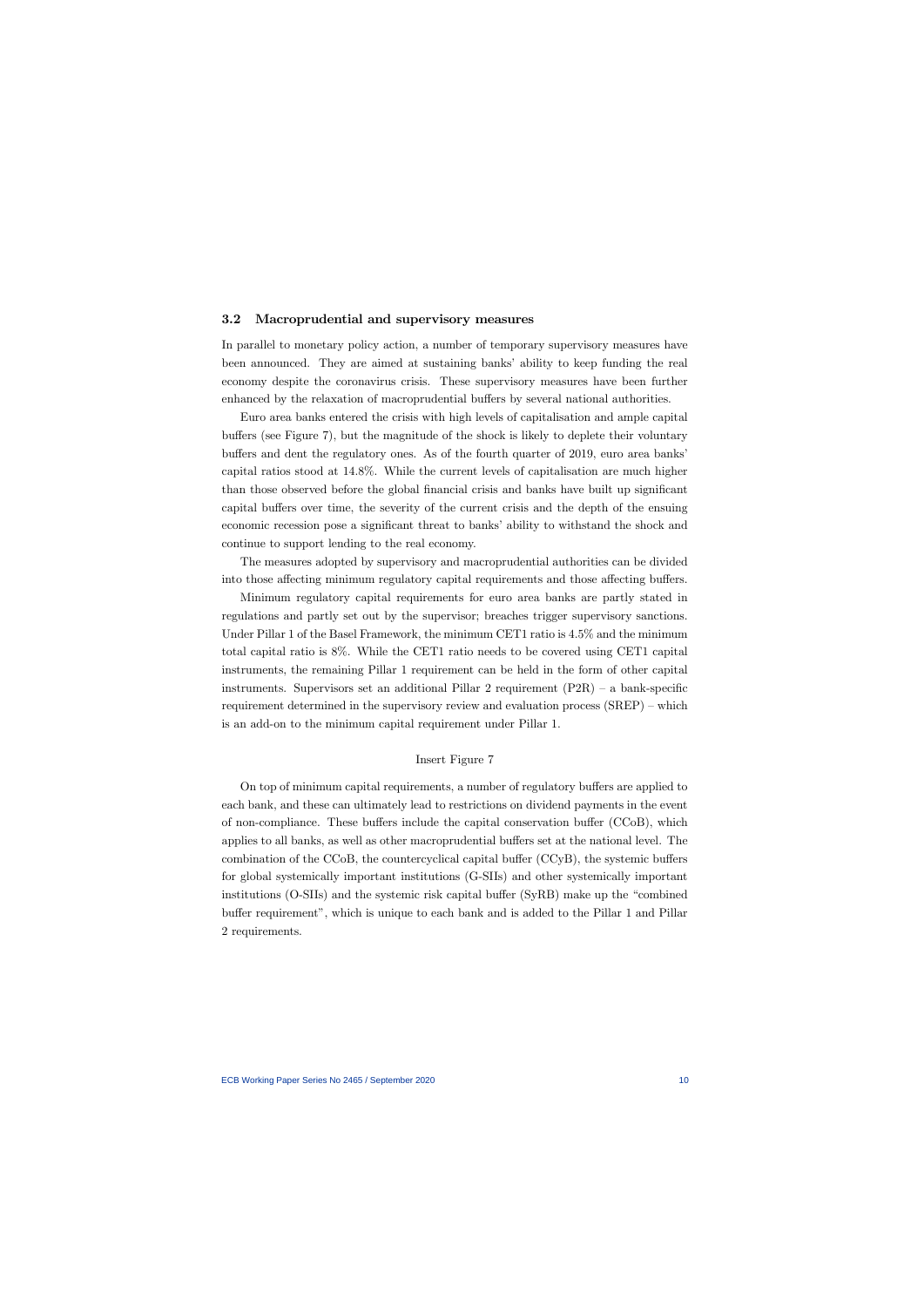In addition to these requirements, the capital demand resulting from the SREP also includes the Pillar 2 guidance (P2G) which, unlike the P2R, is not legally binding and indicates the level of capital to be maintained in order to provide a sufficient buffer to withstand stressed situations.

Under Basel III, whenever a bank's capital falls below the sum of its Pillar 1, Pillar 2 and buffer requirements, regulators automatically restrict earnings distributions, including dividends, coupons on bonds eligible as Tier 1 capital and variable remuneration. The "maximum distribution amount" (MDA) is the portion of a bank's earnings that may be distributed even when buffer requirements are not fully met. Non-compliance with the P2G, as it is not a requirement, does not result in automatic action by the supervisor and is not used to determine the MDA trigger.

The new measures implemented by European banking supervision and the national macroprudential authorities in the wake of the coronavirus crisis will release around  $\epsilon$ 140 billion of capital (see Figure 8).

In what concerns microprudential adjustments, banks are allowed to temporarily operate below the level of capital defined by the P2G, a measure that effectively delivers another  $\epsilon$ 90 billion in capital relief. In addition, banks are now allowed to make some use of lower quality capital instruments that do not qualify as CET1 capital to meet the P2R, thus anticipating the implementation of a measure that was supposed to come into effect in January 2021. Under the latest revision of the Capital Requirements Directive (CRD V), banks can hold a certain amount of instruments classed as Additional Tier 1 (AT1) and Tier 2 (T2) towards fulfilling their P2R. CET1 is the highest quality of own funds and is mainly composed of shares and retained earnings from previous years. AT1 and Tier 2 capital can be equity or liability instruments and are of lower quality. The frontloading of the new rules on the P2R will result in approximatively  $\epsilon$  30 billion of capital relief. The amount of relief could turn out even larger, depending on the extent to which banks are able to issue lower quality capital instruments.

The combination of macroprudential measures implemented by the ECB and by several national authorities to reduce or deactivate regulatory buffers is expected to release around  $\epsilon$ 20 billion of capital. The CCyB has been reduced to 0% in three of the seven jurisdictions where it had been implemented with positive rates (France, Ireland and Lithuania), while its activation has been revoked in two countries that had previously announced its activation (Belgium and Germany). The SyRB has been dropped to 0% by Estonia and Finland, while the authorities in the Netherlands have reduced the existing 3% SyRB for three institutions to which it had been applied. As for the buffer for other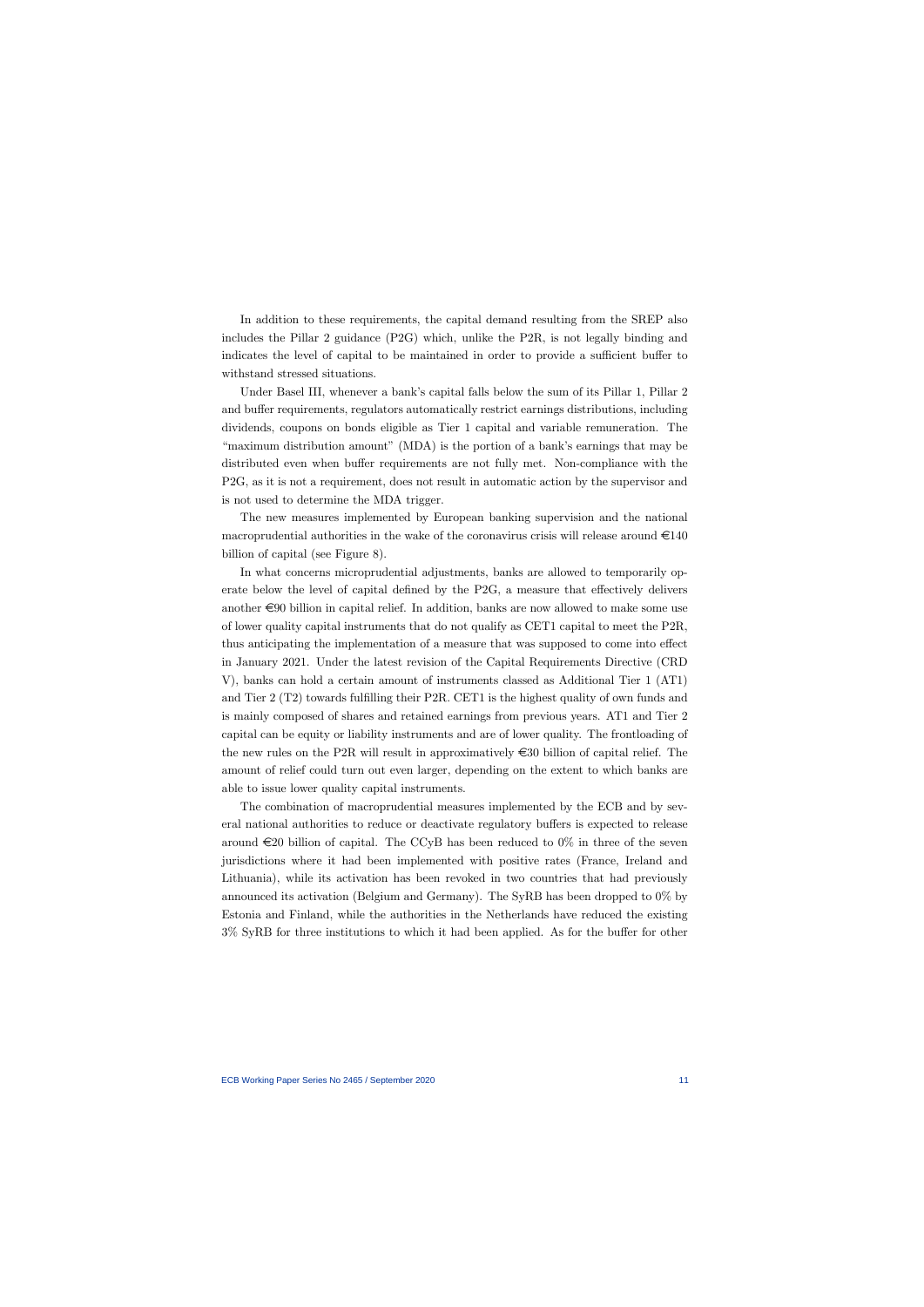systemic institutions (O-SII buffer), Finland and the Netherlands have initially decided to lower the buffer for one bank each, which was triggered by the reduction in the SyRB. Another three jurisdictions intend to delay phasing in the O-SII buffer by one year. In addition, the supervisory measure adopted on 12 March 2019 allows banks to temporarily operate below the level of the CCoB. However, banks may be reluctant to make use of this, as the CCoB cannot be deactivated by European banking supervision or the ECB and non-compliance with it would trigger a restriction on dividend distributions.

In the current situation, banks may have an incentive to use the additional balance sheet capacity resulting from the supervisory and macroprudential measures for pay-outs, in an attempt to boost their value and signal to investors a situation of restored financial health. This would divert resources away from the intended policy objective of shielding the economy from the adverse impact of the coronavirus crisis. In order to avoid such incentives and to boost banks' capacity to absorb losses and continue lending, the ECB has advised banks not to distribute dividends or buy back any shares until at least January 2021.3 This extends the period over which restrictions on distributions are recommended to apply, which initially ran only until October 2020, and is in line with a recommendation of the European Systemic Risk Board (ESRB) adopted on 27 May 2020. The ECB recommendation not to distribute dividends, together with recent monetary policy measures which have further lowered banks' funding costs tilt their incentives towards expanding the balance sheet through lending, using the capital relief to provide funding to the real economy.

Overall, the microprudential and macroprudential measures implemented so far effectively reduce the regulatory capital requirement and increase the fully usable buffer by 1.5 percentage points. This is a conservative quantification which does not consider the impact stemming from restrictions on dividend distributions A larger management buffer will afford banks increased flexibility to absorb losses and to continue to support lending to non-financial corporations and households. In general, there might be constraints in banks' use of available buffers, as this might be seen as sign of weakness by market participants. However, such incentives should be limited in the current environment, characterised by a widespread exogenous shock primarily hitting the real economy (as opposed to one concentrated on specific banks). Moreover, supervisors have actively and publicly encouraged the use of capital buffers in order to support lending, as evident in the following citation of the Chair of the Supervisory Board: "it is all the more important to encourage banks

<sup>3</sup>See ECB Recommendation release 28 July 2020

https://www.bankingsupervision.europa.eu/ecb/pub/pdf/ssm\_2020\_35\_f\_sign~ab7166596a.en.pdf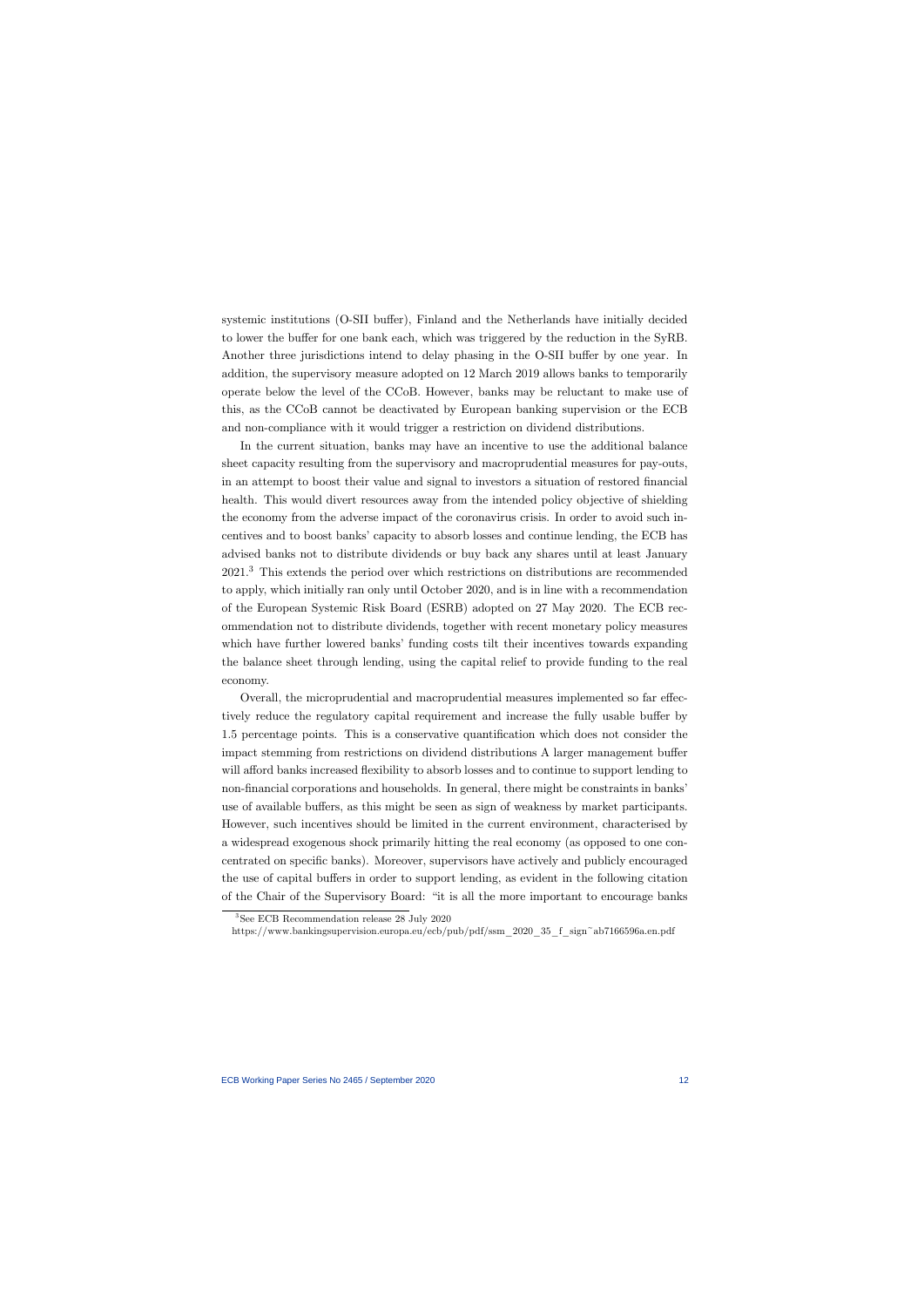to use their capital and liquidity buffers now to continue focusing on this overarching task: lending, whilst of course maintaining sound underwriting standards".<sup>4</sup>

In addition to measures affecting regulatory capital requirements and buffers, the ECB has introduced measures to limit excessive volatility in loan loss provisioning and to mitigate credit risk as well as market risk. Supervisors will exercise flexibility on the classification of debtors as "unlikely to pay" when banks call on public guarantees granted in the context of coronavirus as well in the case of loans under public moratoria related to COVID-19. Moreover, loans which become non-performing and are subject to public guarantees will benefit from preferential prudential treatment in terms loss provisioning. Full flexibility will also be deployed in discussions between supervisors and banks about the implementation of non-performing loan (NPL) reduction strategies. As for the initiative to limit excessive volatility in loan loss provisioning, banks have been encouraged to avoid excessive procyclical effects when applying IFRS 9. On 16 April 2020, in response to the heightened levels of volatility recorded in financial markets since the coronavirus outbreak, the ECB also introduced a temporary relief from capital requirements for market risk.

Insert Figure 8

### 4 Estimating the impact on bank lending conditions

In the absence of sufficient post-crisis data to conduct a fully-fledged econometric analysis on the effects of the pandemic measures, we study the impact of similar measures adopted in the past and assess the overall effects on lending by calibrating the parameters of the model using detailed information on the pandemic responses. Importantly, we are interested not only in the effectiveness of the individual measures announced, but also in potential amplification effects stemming from the joint intervention of monetary and prudential authorities.

In what follows we take stock of past experiences with TLTROs and changes in capital requirements to illustrate these complementarities. We show that credit easing measures found their way to the real economy mostly through intermediaries that had the necessary capital leeway to enable such a transmission. The first part of this section illustrates the unique data we use to conduct our empirical analysis. The second and third parts show

<sup>4</sup>Press release on ECB Recommendation not to pay dividends until January 2021 and clarification of timeline to restore buffers:

https://www.bankingsupervision.europa.eu/press/pr/date/2020/html/ssm.pr200728\_1~42a74a0b86.en.html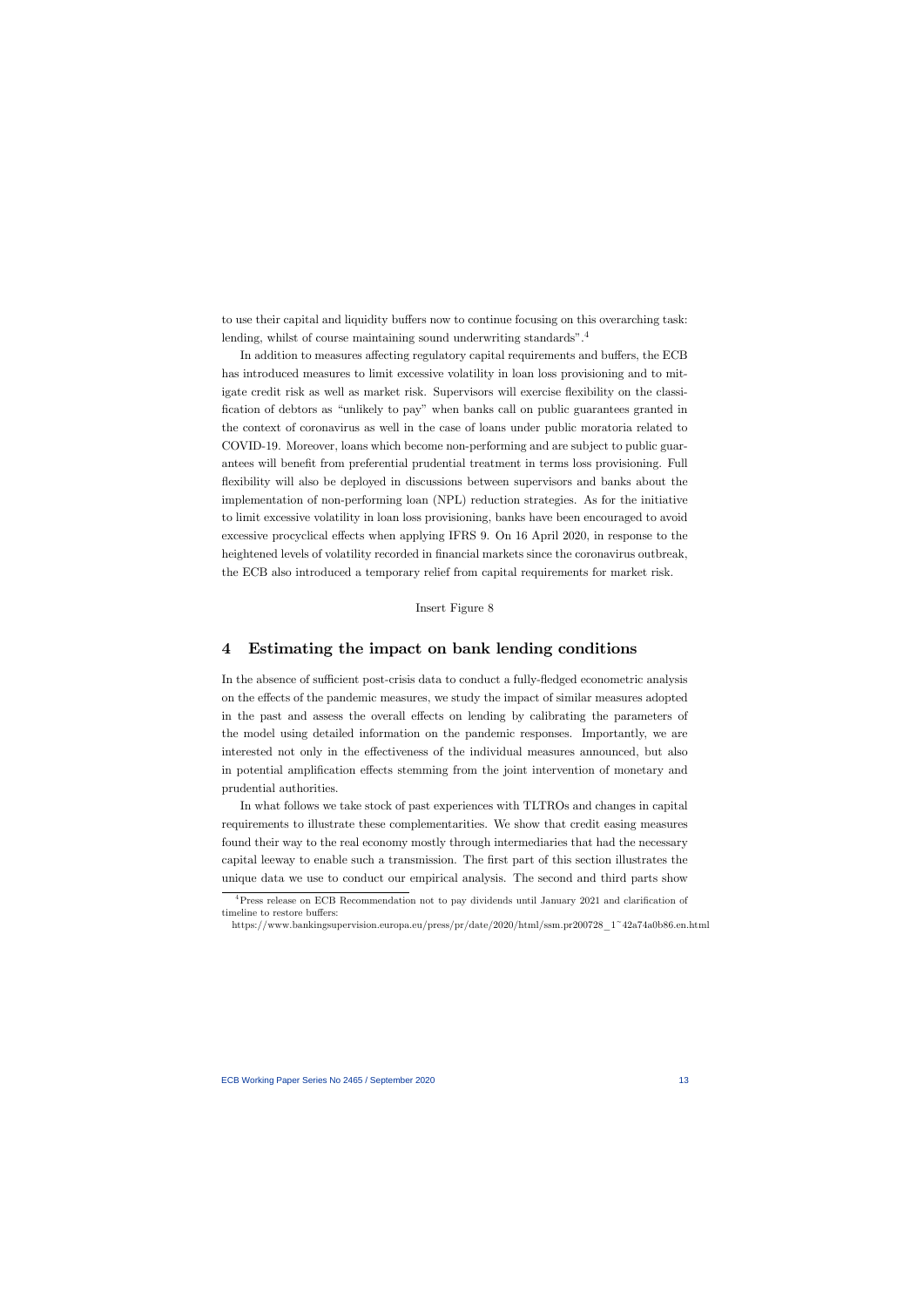the impact of TLTROs and changes in capital buffers in general. The fourth part weaves these two threads together to illustrate the combined effect of credit easing and capital relief measures.

Throughout this section we make use of local projection methods (Jordà, 2005) in a panel setting to estimate the dynamic effects of exogenous policy induced shocks, as well of as a high-frequency variable to tackle potential endogeneity issues related to banks' participation in ECB liquidity operations. We also estimate panel pass-through regressions to illustrate the evolution of various bank characteristics, such as loan volumes, in the aftermath of certain shocks like participation in TLTRO operations or changes in capital buffers, controlling for potentially confounding factors.

### 4.1 Data

Our empirical analysis relies on several data sources. We obtain information on banklevel loan volumes from the individual Balance Sheet Indicators (iBSI) dataset. This is a proprietary database maintained by the ECB, which reports the main asset and liability items of over 300 banks resident in the euro area at a monthly frequency. We gather direct information on TLTRO uptake and borrowing allowances from the confidential templates that each participant bank has submitted as part of its reporting obligations in order to participate in the monetary policy operations. This tells us exactly how much each bank was entitled to borrow under the various TLTROs and how much it actually borrowed. We complement the iBSI and TLTRO templates with information from bankspecific capital requirements resulting from the supervisory review of each bank. We use data on CET1 capital ratios from S&P Market Intelligence (SNL Financial), crosschecked with information from banks' supervisory reports. The combination of bank-level information on both capital requirements and endowments is key to fully characterising banks' capital buffers. Lastly, we gather the information on daily movements of bank bond yields from Markit iBoxx.

Table 1 summarises the rich set of bank characteristics that we obtain from merging the above datasets. Covering a total of 305 banks, our sample provides comprehensive coverage of banks in the euro area from August 2007 to April 2020.

Insert Table 1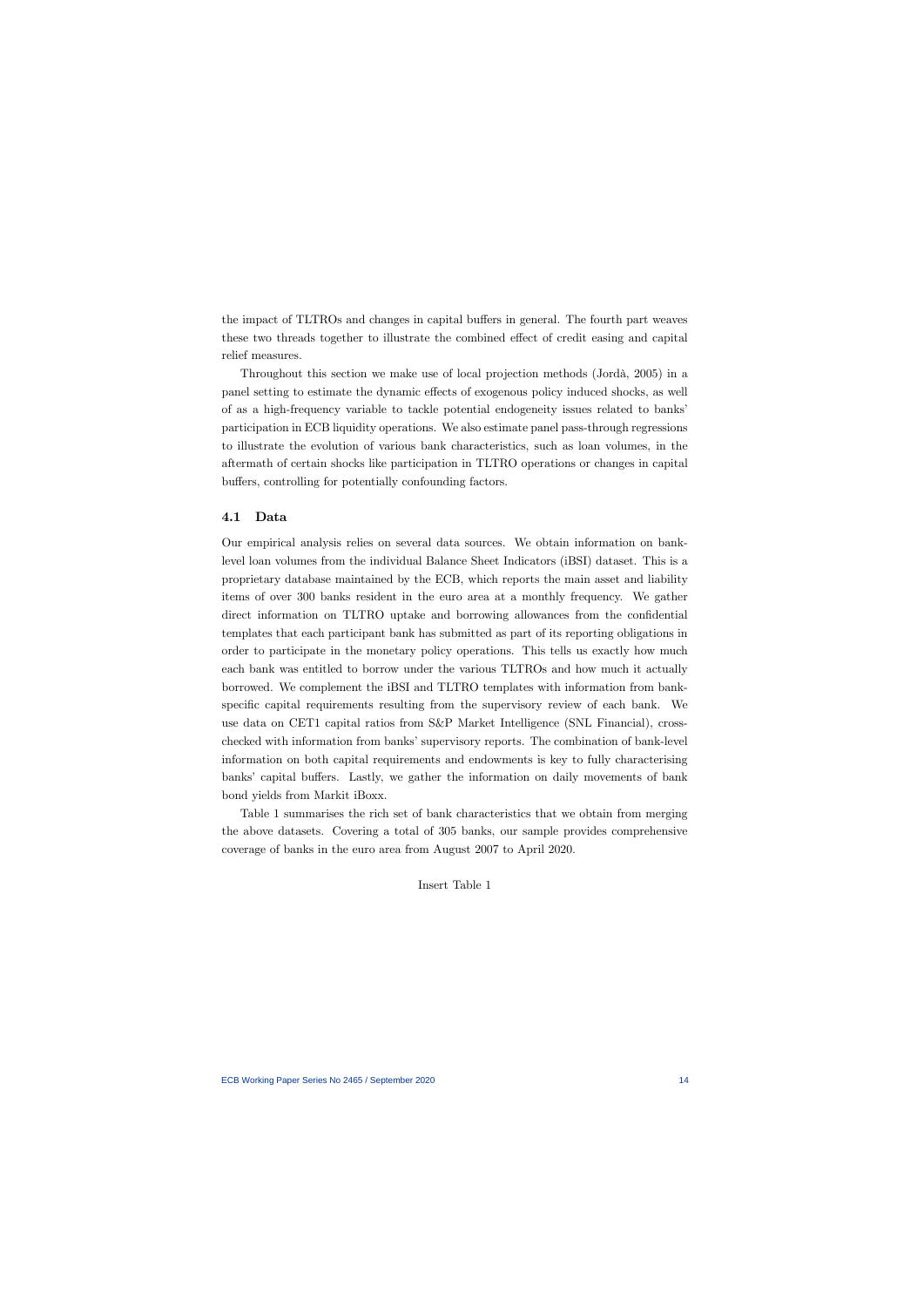#### 4.2 Targeted liquidity operations and lending growth

TLTROs are term funding operations with attractive pricing and a design that provides incentives to participating banks to extend loans to the private sector (with the exclusion of mortgages). Thus, banks that borrow under these operations not only see their funding costs decrease, which already activates a standard bank lending channel of monetary policy, but also tend to direct that lending towards the targeted sector in order to reap the full benefits from the operations.

In what follows we study whether and how, following the take-up of funds, the behaviour of participating banks is different from that of non-participating banks. To allow for delayed responses, we estimate impulse response functions for individual banks' loan volumes, as well as other relevant balance sheet characteristics, to changes in participation. We do so using local projection models (Jordà, 2005; Ramey, 2016). The specification is the following:

$$
\Delta L_{i,t+h} = \alpha_{c,t,h} + \beta_h T L T R O_{i,t}^{uptake} + \epsilon_{i,t+h}
$$
\n(1)

where we allow for a delayed response within 24 months, that is,  $h = 1, \ldots, 24$ . Each observation is a bank i in month t.  $\Delta L_{i,t+h}$  is the percentage change in volume of loans to NFCs of bank *i* between t and  $t + h$ . The variable  $TLTRO_{i,t}^{uptake}$  takes a value of 1 if bank  $i$  has participated in a TLTRO operation (TLTRO I, TLTRO II or TLTRO III) in the last three months and is 0 otherwise. Each regression includes country-time  $\alpha_{c,t,h}$ fixed effects and is specific to the horizon  $h$ .

The results are reported in Figure 9. TLTRO operations have been highly supportive of loan developments since their inception in 2014. Banks that participate in TLTROs show an increasingly higher loan volume compared to banks that do not participate, even controlling for macroeconomic developments at the country level. Participation in itself is associated with a loan volume around 2.5% higher after one year and 7.5% higher after two years.

The impact is gradual, reflecting the well-known delayed response of loan origination. The impacts of participation 12 and 24 months ahead are equivalent to 8% and 14% of a standard deviation of changes in the loan volumes at the two horizons, respectively. Finally, the impact is persistent, which is in line with the design of TLTROs as term operations which provide liquidity over longer maturities.<sup>5</sup> Conditional on a positive

 $5$ TLTRO I consisted in eight quarterly operations expiring in September 2018, with the possibility to repay early two years after allotment. TLTRO II consisted in four quarterly operations with a four-year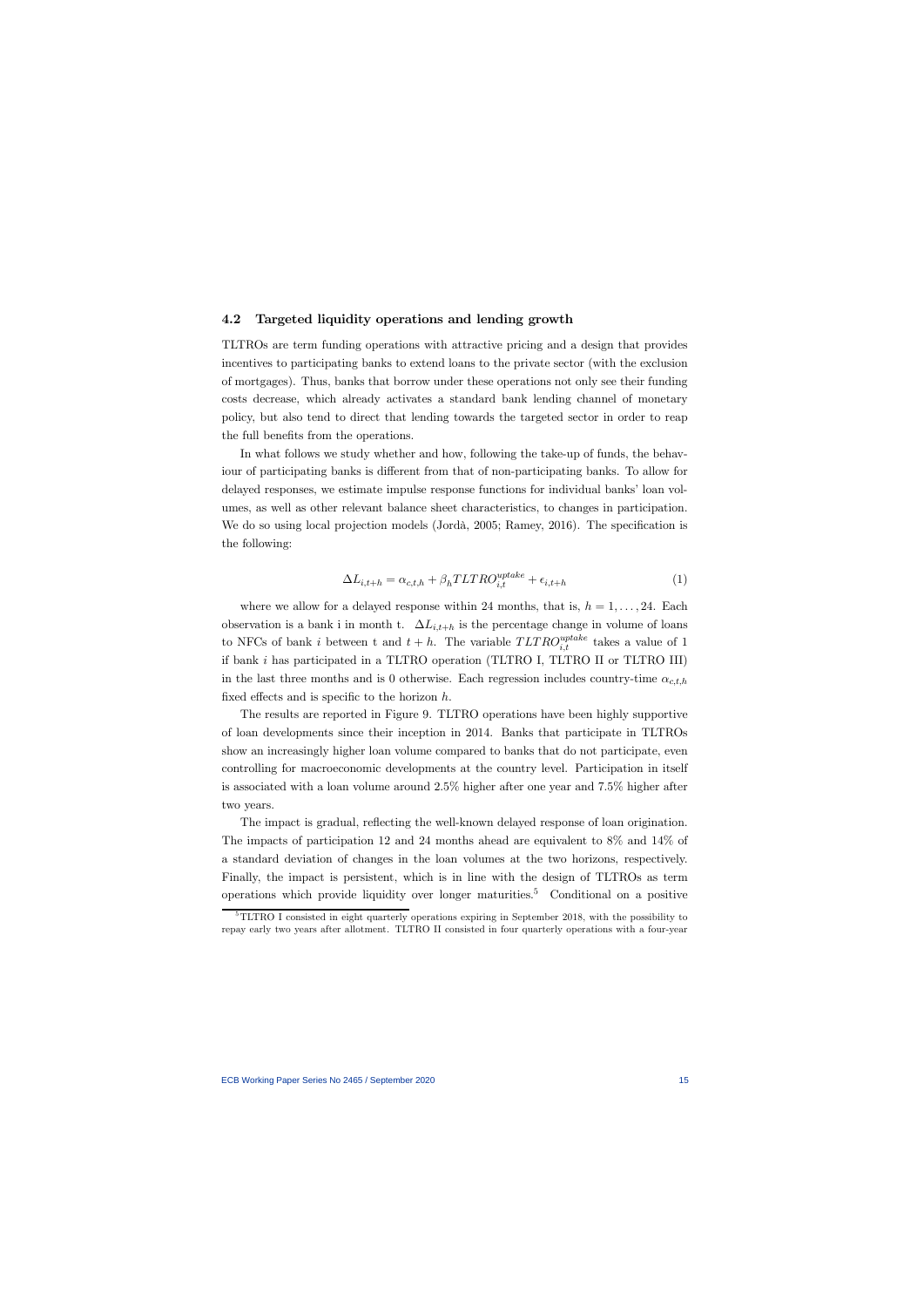effect of TLTROs on lending, net flows are bound to be positive, at least until the first loans originated over the first horizons start to mature. Therefore the cumulative impact on the total volume of loans increases over time.6

#### Insert Figure 9

A reasonable concern is that there may be other, potentially unobserved factors driving both loan dynamics and the decision to participate in TLTROs. For example, a bankspecific ability to attract borrowers, not aligned with the aggregate demand dynamics captured by country-time fixed effects, could potentially prompt higher loan volumes and the willingness to participate in TLTROs. This is because confidence on the side of prospective participants in meeting the conditions required by the programme would increase. Thus, it is important to isolate an exogenous variation related to TLTRO to identify its effect on bank lending.

Moreover, there may be effects of TLTROs that are not necessarily transmitted via actual participation. For example, as discussed in Section 3.1, banks that do not directly participate in TLTROs benefit from the lower funding costs generated by lower supply of bank bonds in the market, as other banks indeed shift their funding in favour of ECB's operations.

With this in mind, we look at the reaction to movements in bank bond yields that occur at high frequency around TLTRO-related announcements. The set of events considered covers the dates on which TLTRO programmes were announced, or on which certain technical details and recalibrations were released; it excludes dates on which actual TLTRO borrowings took place, as changes in banks' bond yields then might be directly related to the extent of participation into the programme and therefore still be endogenous.<sup>7</sup>

The specification is the following:

$$
\Delta L_{i,t+h} = \alpha_{c,t,h} + \alpha_{i,h} + \beta_h T L T R O_{i,t}^{shock} + \Gamma X_{i,t-1} + \epsilon_{i,t+h}
$$
\n(2)

maturity and an early repayment option after two years. At its announcement in March 2019, TLTRO III was to cover seven quarterly operations with a two-year maturity and no early repayment option. In September 2019, ahead of the first operation, the maturity was extended to three years and early repayment was allowed after two years. In March 2020, amid the pandemic emergency and ahead of the third TLTRO III operation, early repayment was allowed after one year from allotments starting in September 2021.

 $6$ See Appendix A for the robustness of these findings and for a discussion of the transmission mechanism of TLTROs.

<sup>&</sup>lt;sup>7</sup>See Table A.2 and Figure A.2 in the appendix for the list of events and associated changes in bank bond yields included in our sample.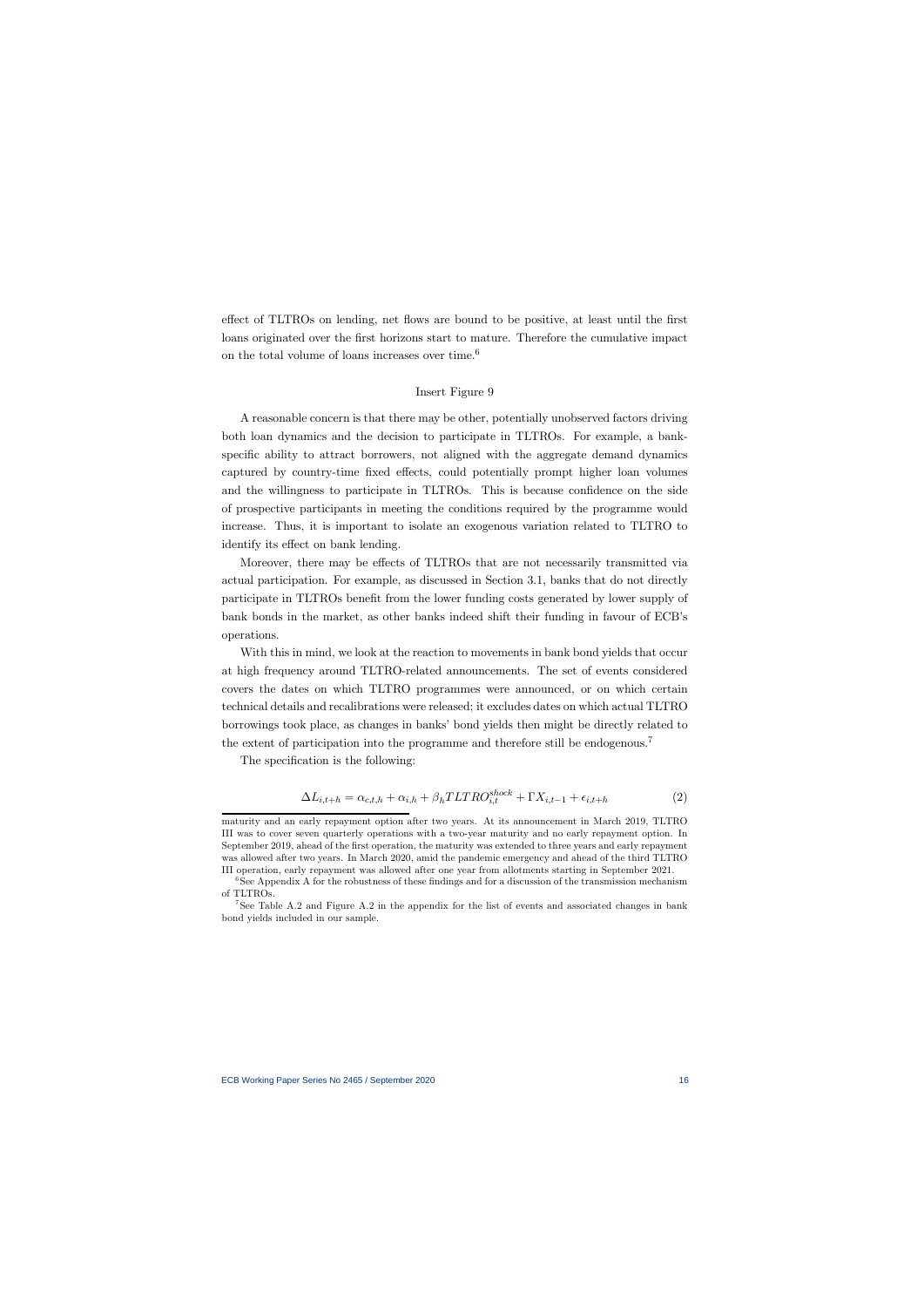where we allow for a delayed response of 24 months, that is,  $h = 24$ . Each observation is a bank i in month t.  $\Delta L_{i,t+h}$  is the percentage change in volume of loans to NFCs of bank i between t and  $t+h$ . The variable  $TLTRO_{i,t}^{shock}$  measures the change in bank bond yields observed between the day before and day after TLTRO-related announcements, cumulated over month t. The regressions include country-time fixed effects  $\alpha_{c, t, h}$  and, when stated, bank fixed effects  $\alpha_{i,h}$ , each specific to the horizon h, as well as and additional controls  $X_{i,t-1}$ .

Table 2 reports the results of this exercise. The sample over which these regressions are estimated is considerably reduced but still meaningful, covering 102 banks for which bank bond yields are available. Column 1 presents the estimation of the specification in equation (2), where lending growth is directly regressed onto the identified TLTROrelated bond movements. Column 2 adds bank fixed effects, and column 3 adds a wide range of additional observable bank characteristics, with marginal impact on the estimated coefficient. These specifications show that a 10 basis point reduction in bank bond yields at the time of TLTRO announcements, which is just below the average shock, anticipates an increase in lending of around 6%.

### Insert Table 2

The impact of TLTROs at the aggregate level of lending has been studied extensively in the literature. TLTROs are able to activate a large variety of channels of transmission. The mere participation of banks and the extent of their participation offer only a partial view. Aggregate effects, for example, are for the most part absorbed by country-time fixed effects in our specification. Thus, it is important to place our impact in the overall range of estimates explored by previous studies, once the appropriate rescaling has been applied. Figure 10 illustrates the impact on lending growth per annum implied by 17 estimates collected in the literature.

#### Insert Figure 10

This meta-analysis shows a wide range of estimates. Higher impacts are normally found in studies that use aggregate data and model the dynamic impact of the measures, whereas cross-sectional studies using micro data tend to isolate specific channels or heterogeneity along the lines of specific bank characteristics. All estimates are expressed as a function of the aggregate utilisation rate, that is, the ratio of actual uptake to borrowing allowance under the various programmes. The uptake in the June operation of TLTRO III was just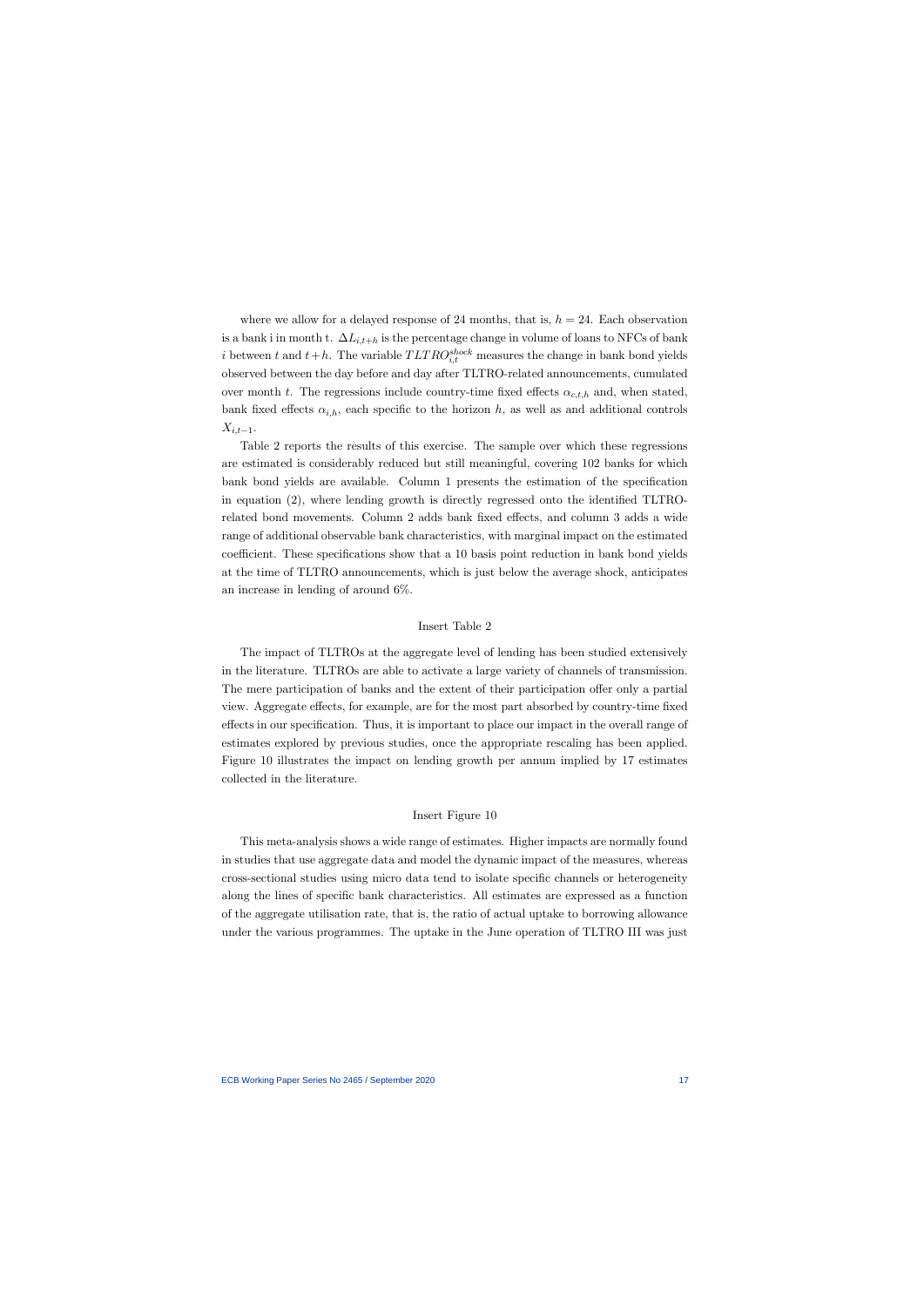above  $\in 1.3$  trillion. Compared with a theoretical borrowing allowance of  $\in 2.9$  trillion this yields a change in the utilisation rate of around 45%. Based on the evidence reported in Figure 9, the increase in loan growth would be around 1.7 percentage points each year. Similarly, if we isolate the compression in bank bond yields observed around TLTRO III-related announcements, the estimate reported in Table 2 (column 3) yields a similar aggregate impact of 1.1 percentage points each year, which is close to the median of the wide range of studies considered in the meta-analysis. Thus, the June 2020 operation alone has the potential to avert around 3 percentage points of loan volume decline over the period 2020-22.

#### 4.3 Capital requirements and lending growth

An increase in capital buffers generates the necessary leeway for banks to bear more risk and expand their exposure towards the private sector. Similarly, a sudden drop in capital buffers bears the potential to prompt a large deleveraging. The response of loan volumes to sudden changes in this key determinant of banks' risk-bearing capacity is difficult to isolate, as buffers are per se very endogenous to banks' business practices and to macroeconomic developments. Past increases in capital requirements offer a natural laboratory for evaluating the impact of sudden reductions in capital buffers. Where capital buffers have suddenly narrowed or there have even been outright capital shortfalls due to increases in capital requirements, this isolates the reaction of lending conditions to changes in capital buffers.

We illustrate how the behaviour of banks hit by an increase in capital requirements varies, distinguishing between banks that had a sufficient capital buffer before the shock to absorb the increased requirement and banks that did not.

The specification is the following:

$$
\Delta L_{i,t+h} = \alpha_{c,t,h} + \delta_h \text{Required}_{i,t}^{shock} \times D_{i,t-1} +
$$
  
\n
$$
\gamma_h \text{Required}_{i,t}^{shock} \times (1 - D_{i,t-1}) + \epsilon_{i,t+h}
$$
 (3)

where we allow for a delayed response up to 24 months, that is,  $h = 1, \ldots, 24$ . Each observation is a bank i in month t.  $\Delta L_{i,t+h}$  is the percentage change in the volume of loans to NFCs granted by bank *i* between t and  $t + h$ , t the variable *Requirement*<sup>shock</sup> is equal to the increase in capital requirements (in percentage points of risk-weighted assets  $-$  RWA) that occurred for bank *i* at time *t* (extended to cover periods one quarter before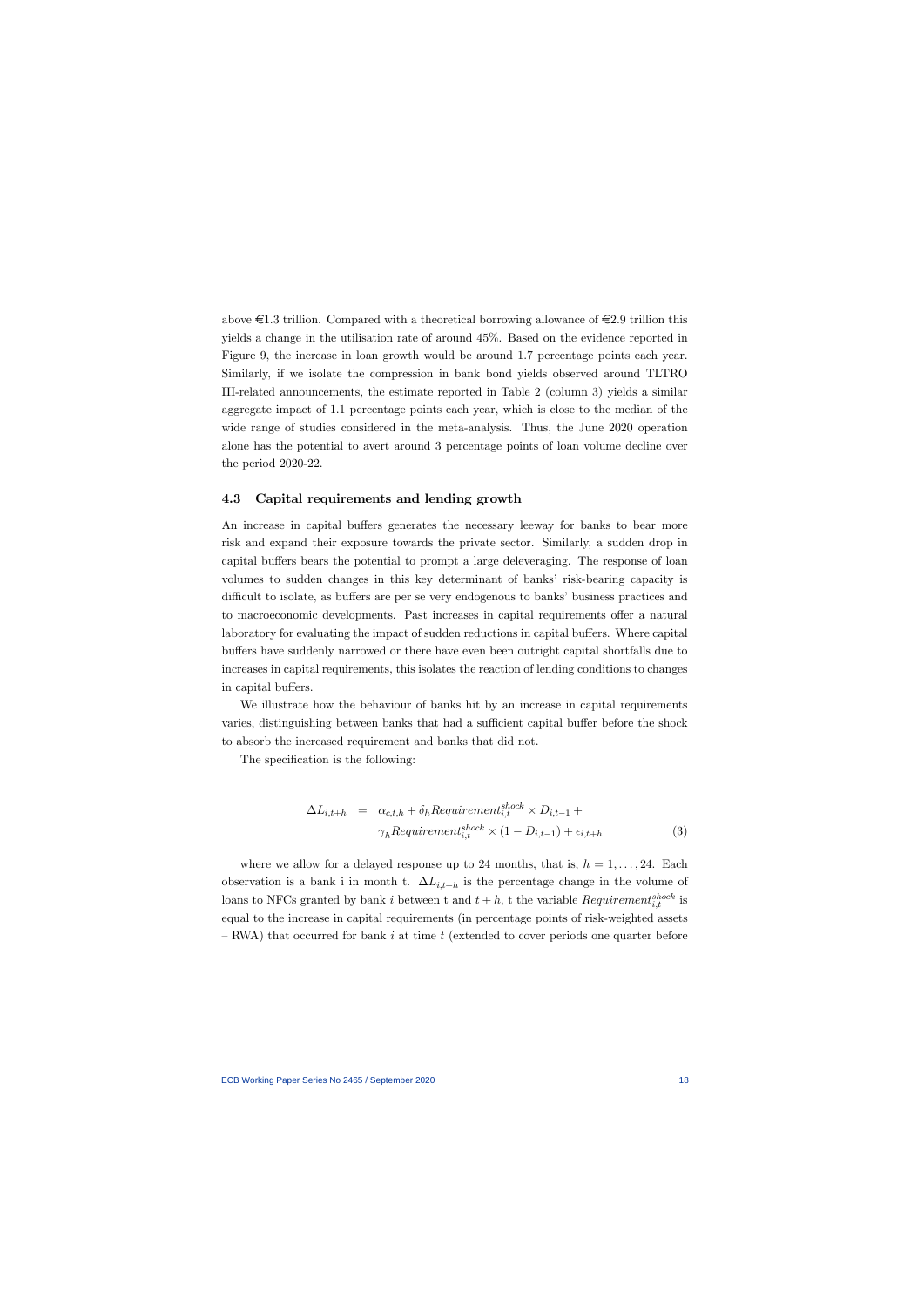and after month t), and  $D_{i,t-1}$  is equal to 1 if the difference (in percentage points of RWA) between the CET1 ratio and the capital requirement of bank  $i$  in month  $t-1$  is strictly greater than 1. Each regression includes country-time  $\alpha_{c,t,h}$  fixed effects and is specific to the horizon  $h$ .

Past experience shows that buffer depletion is not particularly impactful for banks that actually have a positive buffer before the shock (see Figure 11, left panel). In fact, a higher capital requirement in this case generates only a mild and transitory deleveraging. Meanwhile the medium to long-term effect consists in a stimulus to lending activity. This may be on account of a positive signal, leading investors to lower funding costs for banks that show the ability to smoothly weather a marginal decrease in capital availability. The trough in lending is reached half a year after the increase in requirement and is no more than 0.5% below the level before the shock. After that, lending activity resumes and increases to a level that after two years is  $1\%$  higher than the starting point, although uncertainty increases substantially at horizons over one year.

At the same time, capital depletion can be severely detrimental for loan developments if the buffer is close to nil (see Figure 11, right-hand panel). A bank with less than one percentage point of capital buffer experiencing an increase in capital requirements immediately starts a rapid deleveraging process that continues for a year, reaching a maximum impact of almost -1.5%. After that, the bank resumes a more standard level of intermediation activity, although even after two years the loan volume is below the preshock level. Also in this case, uncertainty after the first year makes it difficult to reject the hypothesis that the impact after two years is different from 0.

Drops in capital buffers that are not necessarily related to increases in capital requirements generally have a different impact on loan developments, especially over longer horizons (see Figure A.3 in the appendix). First, there is no distinguishable increase in lending after two years for banks that already had a solid capitalisation before the shock. Second, the impact on banks that did not have buffers to begin with is extremely negative, with lending volumes decreasing by as much as  $8\%$  after two years.<sup>8</sup>

### Insert Figure 11

A sudden windfall in buffers has seldom been observed in the euro area, unlike increases in capital requirements. Thus, it is difficult to draw inference from past episodes on the potential impact of the capital relief measures recently adopted by microprudential and

 ${}^8$ The results are robust to the use of either a continuous explanatory variable or a discrete version, the latter using capital drops of the same size as the average increase in requirements.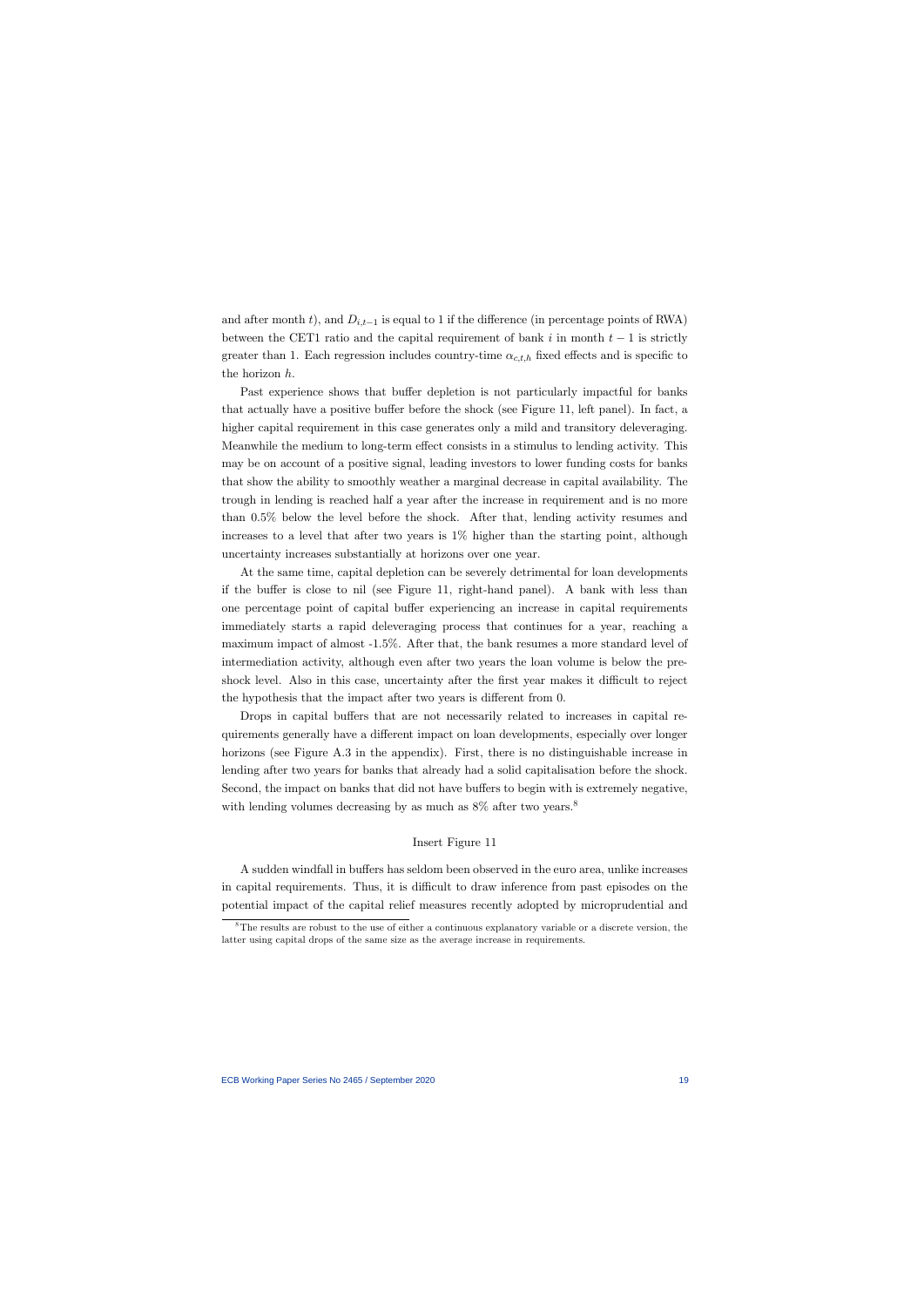macroprudential authorities in the euro area. For banks with a large enough buffer the impact of an increase in the buffer is likely to be limited. However, for banks that have close to no buffer it is more reasonable to expect a more symmetric impact, at least as a counterfactual to a situation where such capital relief had not occurred (and perhaps conditional on loan demand remaining evenly distributed across banks, irrespective of their capitalisation). If that were the case, the impact of the recently adopted capital relief measures on lending volumes would likely be sizeable. In this sense, it is also important to note that the magnitude of the crisis is likely to significantly dent capital buffers.

#### Insert Figure 12

Consider that the CET1 ratio at the onset of the crisis in December 2019 was 14.8% and the pre-crisis capital requirement was around 11% on average. Therefore in the absence of capital relief measures, the capital depletion implied by rising NPLs and a generalised increase in the riskiness of exposures would have implied a capital buffer very close to zero, if not negative, by the end of the year for the average euro area bank. This would have severely impaired any ability, let alone willingness, on the part of banks to respond to the unprecedented demand for liquidity coming from firms and to channel the monetary stimulus provided by the TLTROs. The capital relief of 1.5 percentage points granted through the actions of macroprudential authorities and supervisors may thus have created space for an impact on lending growth as high as 2.2 percentage points a year (using the elasticity from the right-hand panel in Figure 11). Considering the size of the capital relief, the expected impact based on this analysis is in line with the median impact from a wide range of studies covering both cross-sectional analyses and model-based assessments (see Figure 12).

### 4.4 Policy complementarities

The term funding at cheap rates provided by TLTROs sustains banks' intermediation capacity in general. However, it is particularly able to stimulate lending if it can rely on banks' ability to leverage up. The increased availability of capital buffers elevates the benefits of the TLTROs from merely providing a substitute for more expensive forms of funding to enabling outright balance sheet expansion, thereby enhancing the monetary stimulus that is eventually conveyed to the real economy.

In what follows we complement the analysis conducted in Section 4.2 with a particular focus on TLTROs' interaction with capital availability. This allows us to shed light on the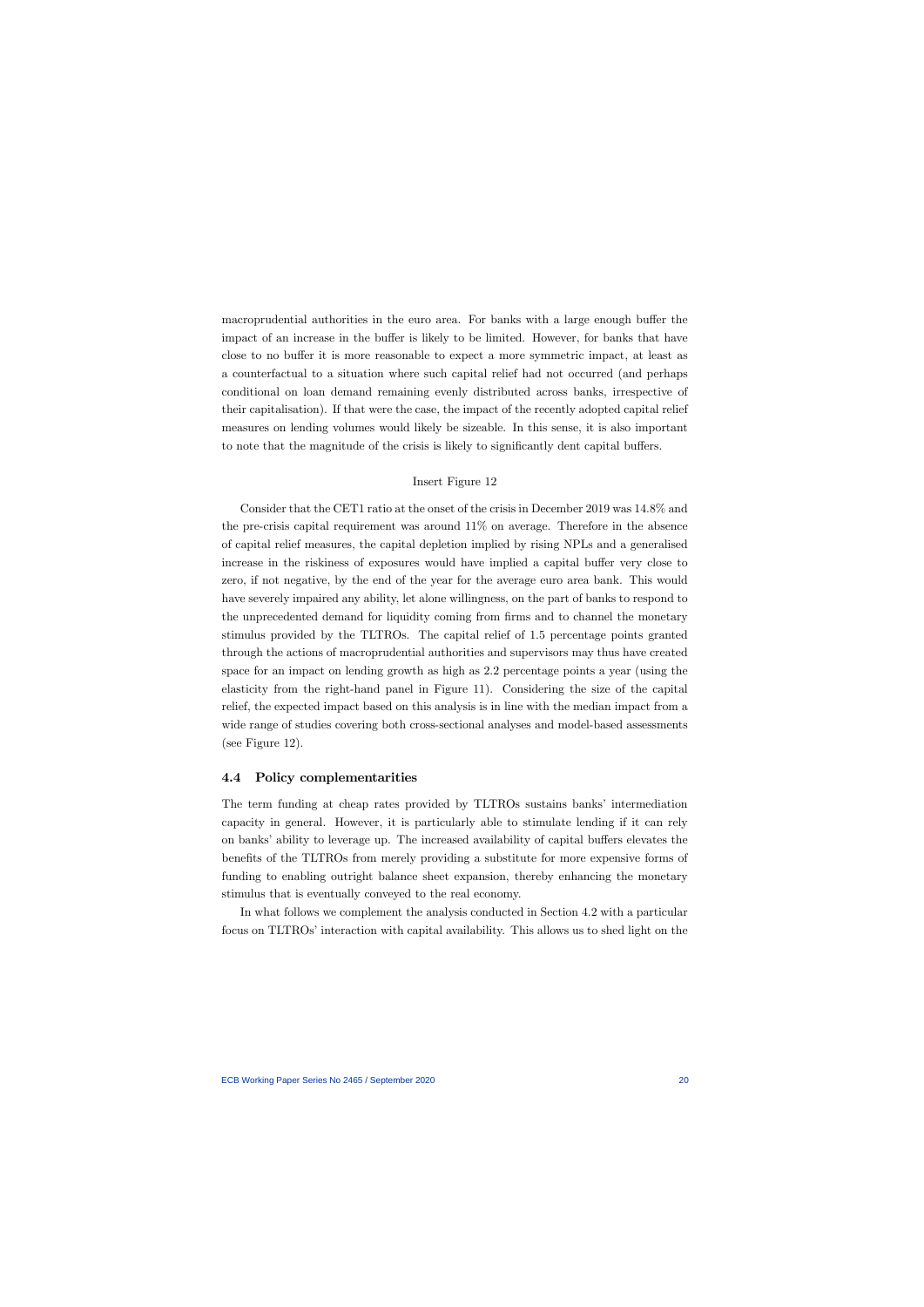synergies between the recent recalibrations in the design of TLTRO III and the capital relief measures adopted by macroprudential and microprudential authorities.

The specification is the following:

$$
\Delta L_{i,t+h} = \alpha_{c,t,h} + \beta_h T L T R O_{i,t}^{uptake} + \delta_h B u f f e r_{i,t-1} +
$$
  

$$
\gamma_h T L T R O_{i,t}^{uptake} \times B u f f e r_{i,t-1} + \epsilon_{i,t+h}
$$
 (4)

where we allow for a delayed response within 24 months, that is,  $h = 1, \ldots, 24$ . Each observation is a bank *i* in month t.  $\Delta L_{i,t+h}$  is the percentage change in volume of loans to NFCs issued by bank *i* between *t* and  $t + h$ , the variable  $TLTRO_{i,t}^{uptake}$  takes a value of 1 if bank has participated in a TLTRO operation (TLTRO I, TLTRO II or TLTRO III) in the previous three months and is 0 otherwise, and  $Buffer_{i,t-1}$  is the difference (in percentage points of RWA) between the CET1 ratio of bank  $i$  in month  $t-1$  and its bank-specific capital requirement in month  $t-1$  (when the bank-specific requirement is not available, the capital requirement is the average in country  $c$ ). Each regression includes country-time  $\alpha_{c,t,h}$  fixed effects and is specific to the horizon h.

The results show that there is complementarity between the funding relief provided by TLTRO participation and the risk-bearing capacity necessary to deliver the eventual increase in loan volumes. Each percentage point of capital buffer can guarantee up to one additional percentage point increase in loan volumes for participating banks relative to non-participating banks (see Figure 13). This effect is gradual and stabilises at around one and a half years from take-up, which is approximately the horizon beyond which the bulk of any new lending that may be included in banks' business plans as a consequence of TLTRO participation starts to be fully operationalised and implemented. By creating space for banks' leveraging, capital relief measures can therefore significantly boost the effectiveness of the TLTROs.

#### Insert Figure 13

In Section 4.3 we have seen how capital relief measures in response to large, exogenous drops in capitalisation can potentially be highly supportive of loan developments. This is all the more relevant against the backdrop of a monetary stimulus that relies on banks' ability to leverage up in order to be effective. Thus, there may be a significant nonlinearity in the interaction between the two support measures, with capital relief becoming particularly relevant for TLTRO effectiveness when capital buffers are narrowed down by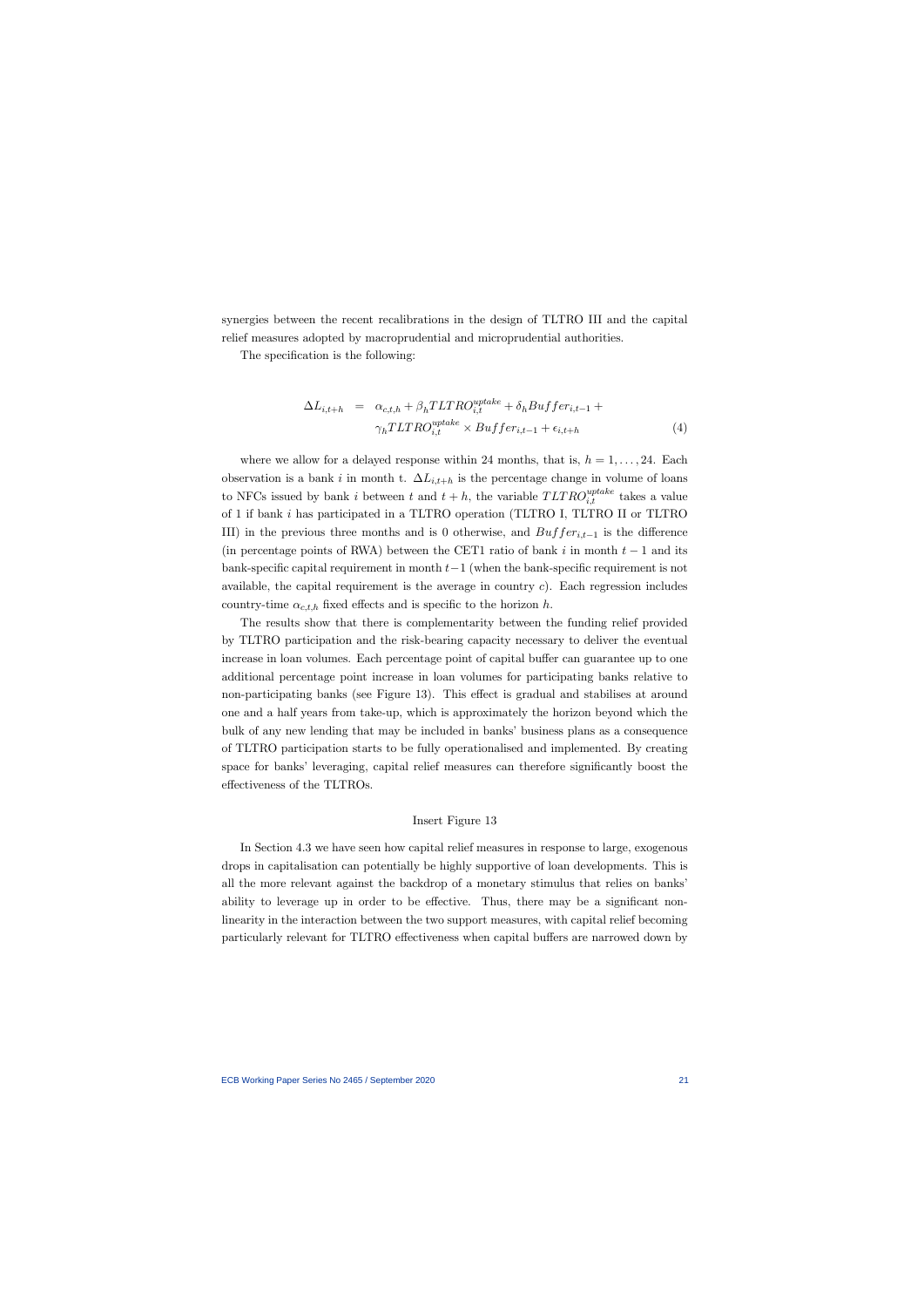an exogenous shock. To illustrate this point, we adopt the following specification:

$$
\Delta L_{i,t+h} = \alpha_{c,t,h} + \delta_h T L T R O_{i,t}^{uptake} \times D_{i,t-1} +
$$
  

$$
\gamma_h T L T R O_{i,t}^{uptake} \times (1 - D_{i,t-1}) + \epsilon_{i,t+h}
$$
 (5)

where we allow for a delayed response up to 24 months, that is,  $h = 1, \ldots, 24$ .  $\Delta L_{i,t+h}$ is the percentage change in the volume of loans to NFCs issued by bank i between t and t+h, the variable  $TLTRO_{i,t}^{uptake}$  is the change that occurred over the last three months in the ratio of uptake over borrowing allowance of bank i in period t in any of the TLTRO programmes (TLTRO I, TLTRO II or TLTRO III), and  $D_{i,t-1}$  is equal to 1 if the difference (in percentage points of RWA) between the CET1 ratio and the capital requirement of bank  $i$  in month  $t-1$  is strictly greater than 1. Each regression includes country-time  $\alpha_{c,t,h}$  fixed effects and is specific to the horizon h.

In Figure 14 we show that banks that do not have capital buffers and yet participate in TLTRO operations do not expand their balance sheet, while banks that do have a buffer extend more loans than non-participants.

Consider a change in the utilisation rate of 45%, equal to what was registered with the June 2020 TLTRO III operation. This increase in participation implies that a bank with a capital buffer of above one percentage point can expand its loan portfolio almost by 5%, whereas a bank with no such buffer can barely extend any additional loans at all.9 The uncertainty surrounding the estimates for banks that do not have a buffer is large. This may be because TLTROs benefit banks' intermediation capacity even when they cannot commit to a balance sheet expansion, for instance via the substitution away from more costly forms of funding. However, the large differences in the impact on the lending volumes of banks that do have buffers confirm that the availability of risk-bearing capacity is crucial to banks participating in the programme actually channelling the monetary stimulus to firms. Therefore the capital relief measures adopted in concomitance with the recalibration of the TLTRO III were highly conducive to bringing the intended support to the real economy.

 $9$ In fact, the design of TLTROs allows banks that had a negative lending pattern before the announcement of each programme to continue deleveraging at the same pace over the evaluation period. Hence, banks with low capital buffers, which are likely to be in a process of deleveraging already, may be participating in TLTROs to access the cheap funding and nonetheless experience a mild contraction in their exposures to the eligible sectors of borrowers.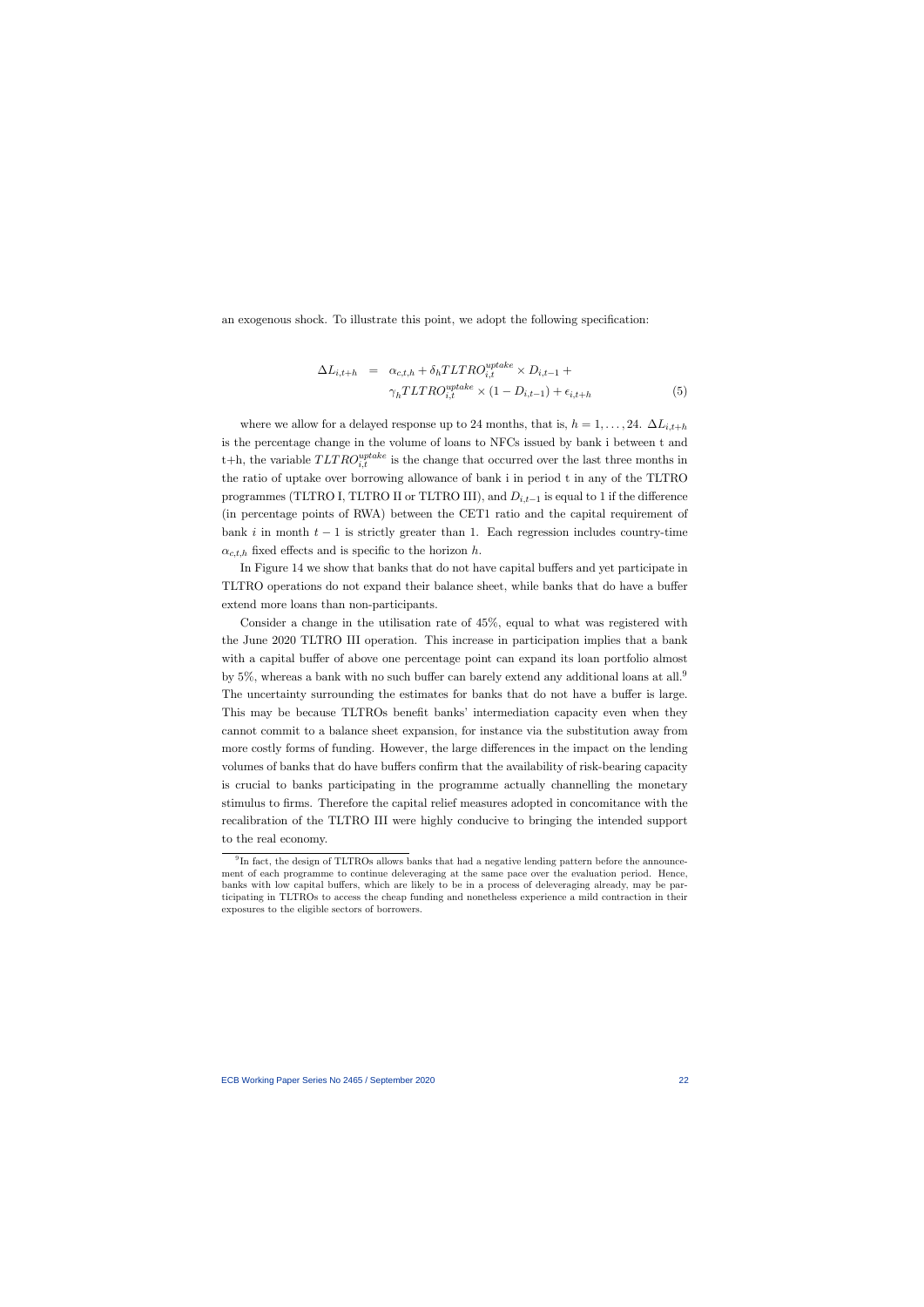#### Insert Figure 14

### 5 The real effects of pandemic measures

In the previous section, we find that monetary and prudential measures are estimated to effectively increase lending volumes. In this section we investigate the potential real economic effects of the pandemic measures by assessing whether and how these measures can also influence firms' behaviour. More precisely, we are interested in whether following policy interventions firms more exposed to pandemic measures increase their employment.

We investigate these questions by matching bank level information with firm level data obtained from Bureau Van Dijk's Orbis — a comprehensive database of financial statements of companies worldwide. Importantly, for each firm Orbis also provides information on the names of the most important banks. While we do not directly measure the amount of credit a particular bank extends to a specific firm, we assume that firms connected with intermediaries more affected by TLTROs (i.e. experiencing larger declines in funding costs around TLTRO-related events) or with higher capital buffers as a result of capital relief measures are more exposed to the pandemic measures.

The sample used in the empirical analysis consists of a cross-section of 117,062 firms and 59 banks, followed between 2014 and 2018.<sup>10</sup> Table 3 summarizes the main variables of the firm-level dataset. Overall, our sample is highly representative of aggregate and cross-sectional patterns in the euro area. In this respect, it allows us to analyze the real effects of monetary and prudential policies, relying on a sample with large coverage.

Given that the policy shocks we are interested in occur at the bank level and we are interested in developments at the firm level, we associate to each firm the average shock that the counterpart banks of each firm experience. As shocks, we consider the change in bank bond yields occurred around TLTRO-related events during 2014 and the change in bank capital requirements introduced in January 2015. These shocks are arguably exogenous to firm behaviour for two reasons. First, they are eminently related to banks and have no connection with euro area firms except the channel that passes via banks. Second, bank bond developments are identified at a high frequency before the implementation of

<sup>&</sup>lt;sup>10</sup>The construction of our sample is similar to Altavilla et al.  $(2019)$ . We restrict our sample to 12 euro area countries for which Orbis provides information on counterpart banks (Austria, Estonia, France, Germany, Greece, Latvia, Lithuania, Luxembourg, Malta, the Netherlands, Portugal, and Spain) and to the 102 banks that have traded bank bonds for which we can observe high-frequency changes around TLTRO-related announcements.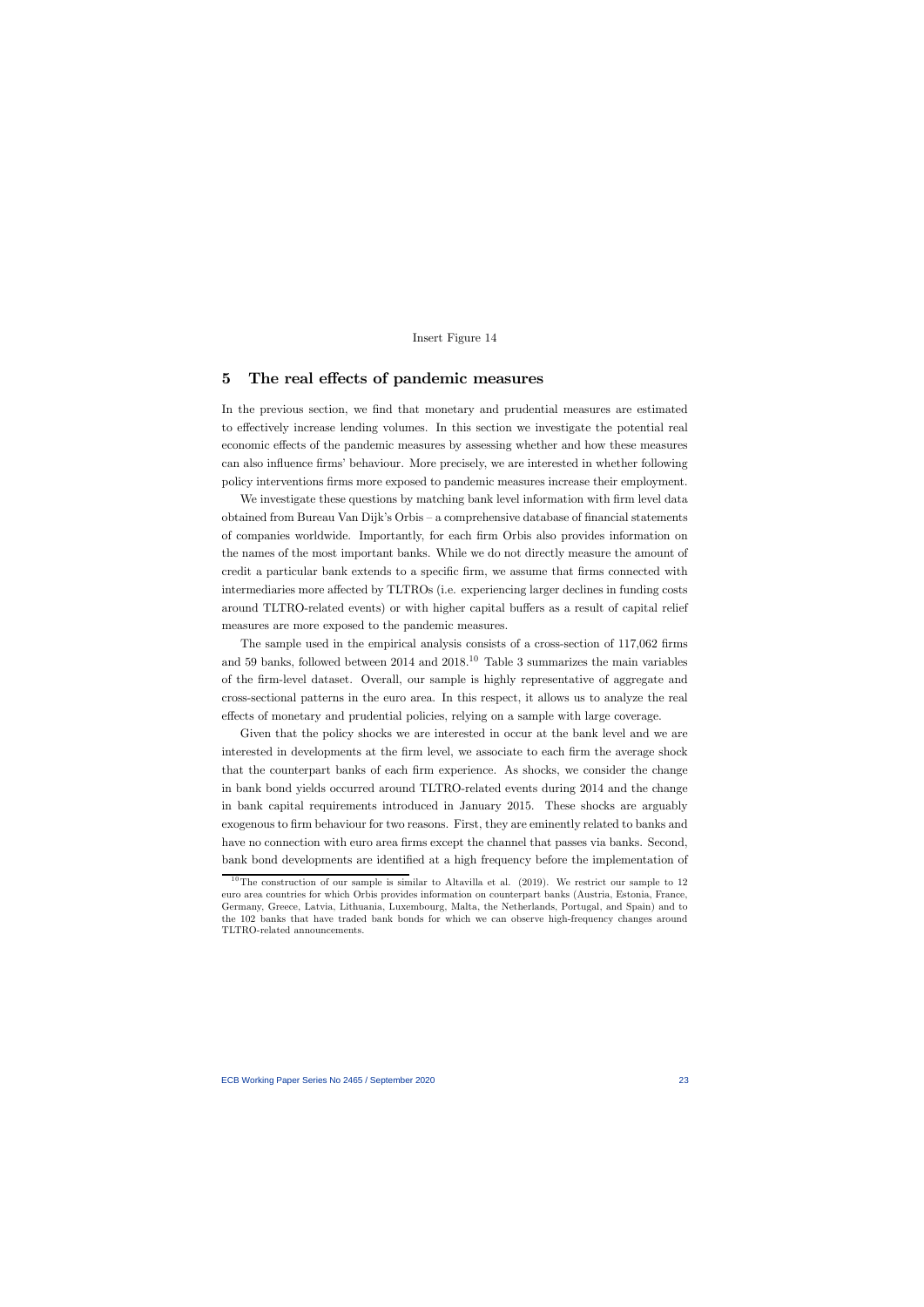TLTRO operations, which started only in September 2014.

### Insert Table 3

In order to explore the impact on firms, we adopt the following specification:

$$
\Delta E_{f,h} = \alpha_{c,s,H} + \delta_H T L T R O_f^{shock} + \gamma_H Required_{i,t}^{shock} + \epsilon_{f,H}
$$
(6)

where  $\Delta E_{f,h}$  is the percentage change in firm f's employment occurred between 2014 and year H, with  $H = 2015, \ldots, 2018$ ;  $TLTRO_f^{shock}$  is the average bank bond shock experienced by banks connected to firm f and  $Requirement_{i,t}^{shock}$  is the average capital requirement shock experienced by the same banks of firm  $f$ . Each regression includes country-sector  $\alpha_{c,s,H}$  fixed effects to capture demand and industry-specific components and is specific to the horizon  $H^{11}$ .

Table 4 reports the results of this specification for the two-year horizon  $(H = 2016)$ for consistency with the horizon explored at the bank level.

Column 1 reports that firm employment expands as a result of TLTRO-related shocks and contracts for capital requirement shocks. Impacts are economically meaningful, as standard deviations of bank bond shocks (4 bp) and capital requirement shocks (0.9 pp) are symmetrically associated to a half percentage point change in employment.

Column 2 shows that the expansion in employment is associated also with a parallel increase in firms' total assets, which points to a generalised size effect of the policies. The easing of bank lending conditions brought forth by TLTRO announcements allows firms to expand their business size, whereas the symmetric and opposite effect occurs in case of a tightening in capital requirements that leads to a contraction of capital buffers. For TLTRO-related shocks, this effect is also accompanied by a reduction in firm leverage as shown in column 3, which suggests that firms do not simply get access to larger volumes of cheap credit but rather receive more favourable borrowing conditions which allow them to expand.

#### Insert Table 4

Column 4 checks whether the observed increases in employment does not come to the detriment of productivity, measured as sales per worker. In fact, business volumes seem

 $11$  Given that shocks occur at the bank level, we cluster errors at the bank level, which is the most conservative approach. We associate one bank to each firm for those firms (less than 50%) that report more than one bank.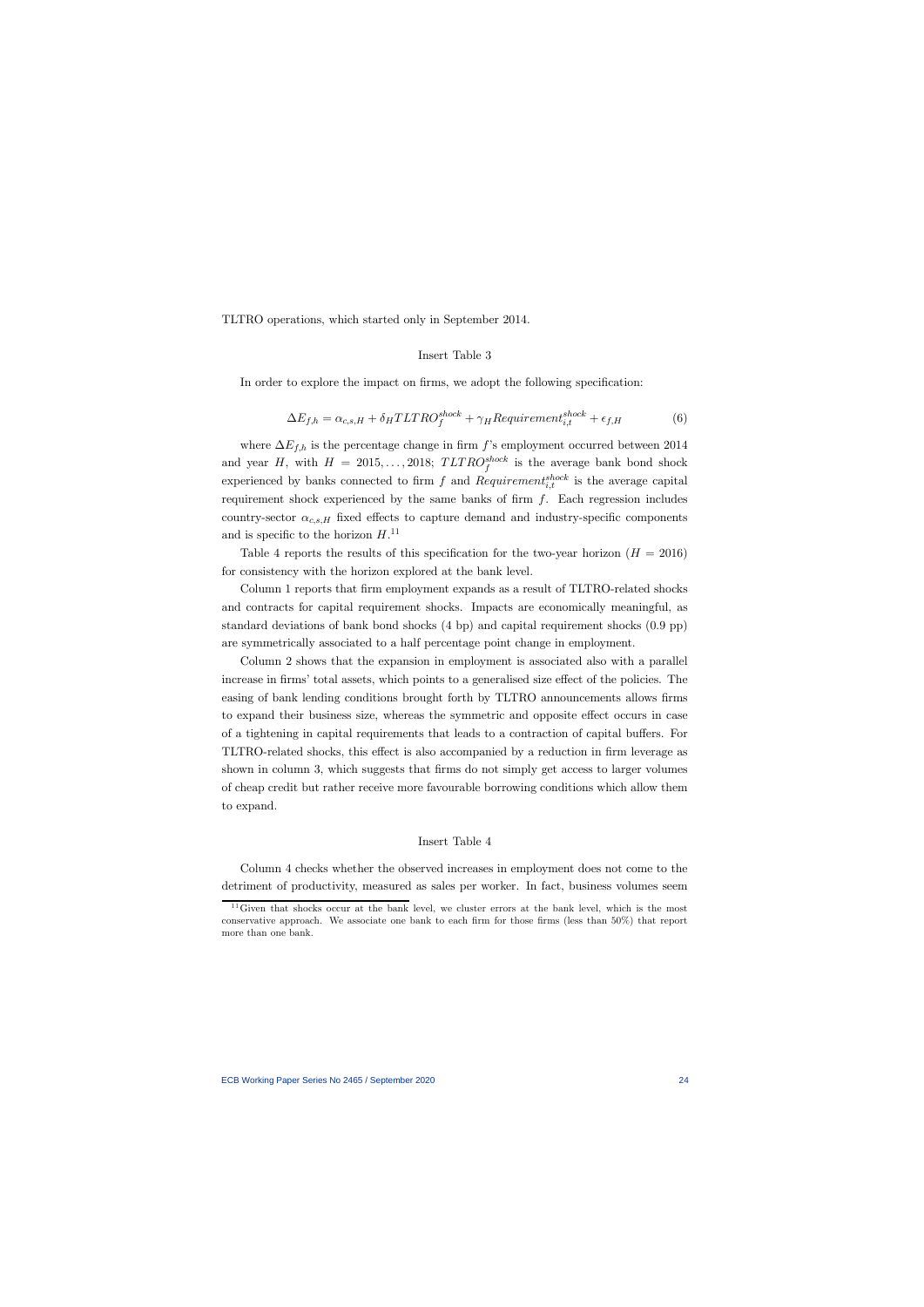to expand sufficiently to fully offset the increase in employment, leaving no significant impact on productivity. The symmetric argument applies to capital shortages generated by changes in capital requirements. While pandemic measures do not seem to enable firms to obtain productivity gains, they equally do not cause productivity losses despite supporting employment.

Figure 15 illustrates the impact on firm employment of a one standard deviation shock for both TLTRO announcements and capital requirements at different horizons. The effects of TLTRO-related shocks stabilize after the second year, whereas capital requirement shocks take more time to cumulate, progressively reaching a  $-0.8\%$  impact after 4 years.<sup>12</sup> Translating the funding cost relief and the capital relief observed over the period between March and April 2020, the overall impact of the pandemic measures bears the potential to forestall an employment decline in the corporate sector over the next 2 years of 14%, equivalent to more than 1 million workers.<sup>13</sup>

#### Insert Figure 15

### 6 Conclusions

The unprecedented policy response to the COVID-19 crisis, in the form of new and more targeted measures, has been crucial for counteracting the adverse economic consequences associated with the outbreak and intensification of the crisis. In the euro area, national and supranational policymakers have reacted promptly with several policy initiatives. This paper assessed a subset of these measures: those directly targeted at improving bank lending conditions.

In general, given that the pandemic is still under way, producing an assessment of the effectiveness of the policies implemented so far is very challenging. The support these measures provided for lending conditions is therefore measured by mapping the funding and capital relief associated with each measure onto changes in bank lending using the

 $12$ Table A.3 in the appendix illustrates how the change in employment is associated with the bank TLTRO shock, with the component of TLTRO utilisation ratio predicted the reaction in bond yields, and with the higher lending growth induced by TLTRO shocks and yet not by bank lending growth in general. It also presents the robustness of the baseline results to the addition of more firm-level covariates, as well as the test for pre-existing trends for firms affected by TLTRO shocks.

<sup>&</sup>lt;sup>13</sup>The 1 million figure is obtained by applying the increase of  $1.4\%$  predicted by the coefficients reported in Table 4, column 1, to 80 million private sector employees in the euro area on average in the last 3 years, which result from subtracting from total employment the self-employed and the employees of the public sector.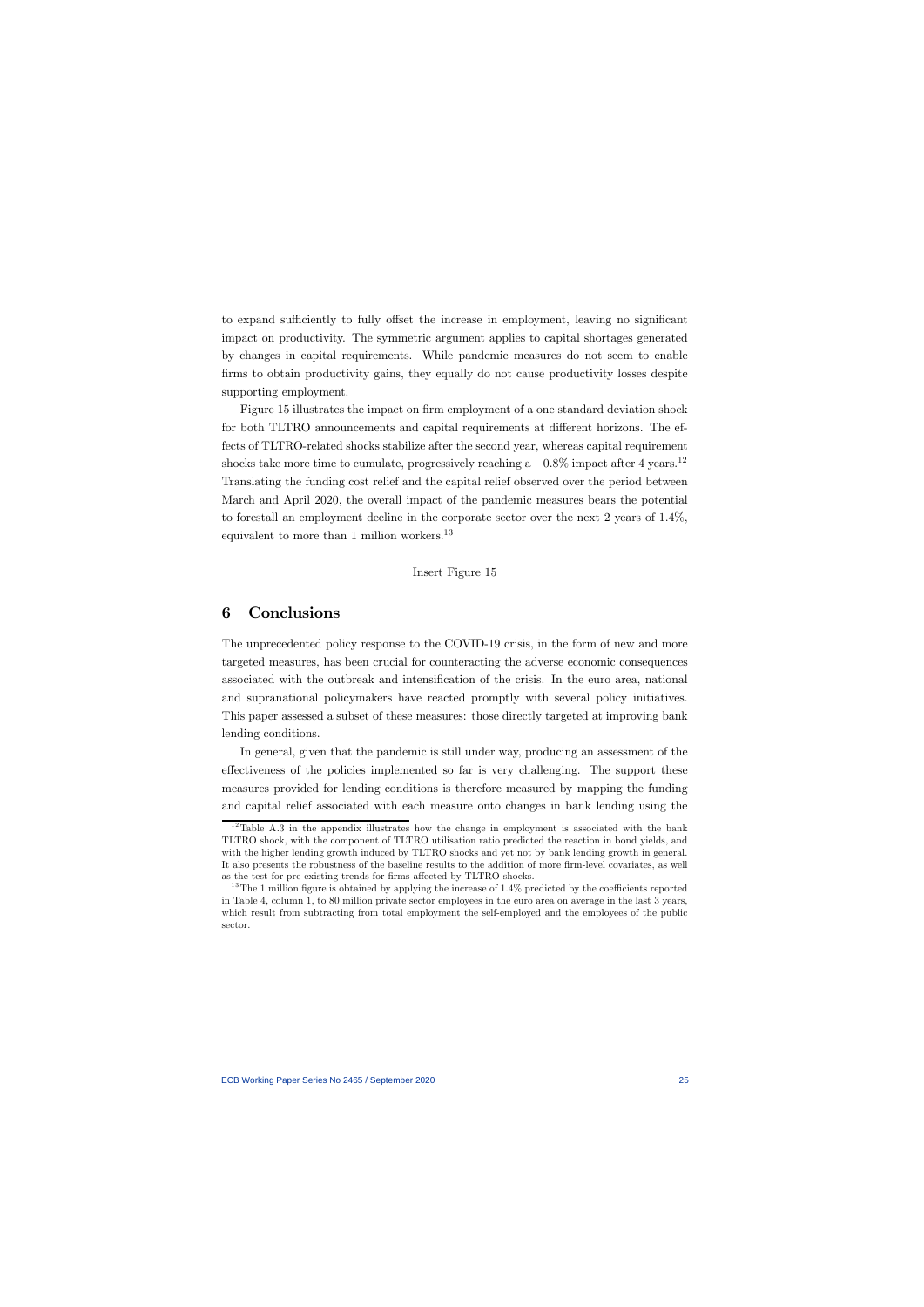estimated elasticities. The results are then compared with elasticities from a wide range of studies.

We reach three main conclusions.

First, the pandemic response policies have prevented the materialisation of an adverse equilibrium of acute financial market volatility coupled with impaired access to funding, which would have resulted in a substantial contraction in lending and an even sharper collapse in real economic activity. The measures had significant repercussions on banks' capacity to remain active carriers of the monetary stimulus.

Second, the analysis reveals important complementarities between a targeted stimulus for loan origination via funding operations and the preservation of the capital buffers necessary to produce the intended increase in exposures. The close coordination between monetary policy and prudential measures has generated an amplification effect on lending and the additional impact on lending from a coordinated intervention is found to be sizeable.

Finally, we assess the potential real effects of the joint pandemic response measures by estimating the adjustment in labour input variables for firms that in the past have been more exposed to similar policies. We find that in absence of monetary and prudential policies firms' employment would significantly decline.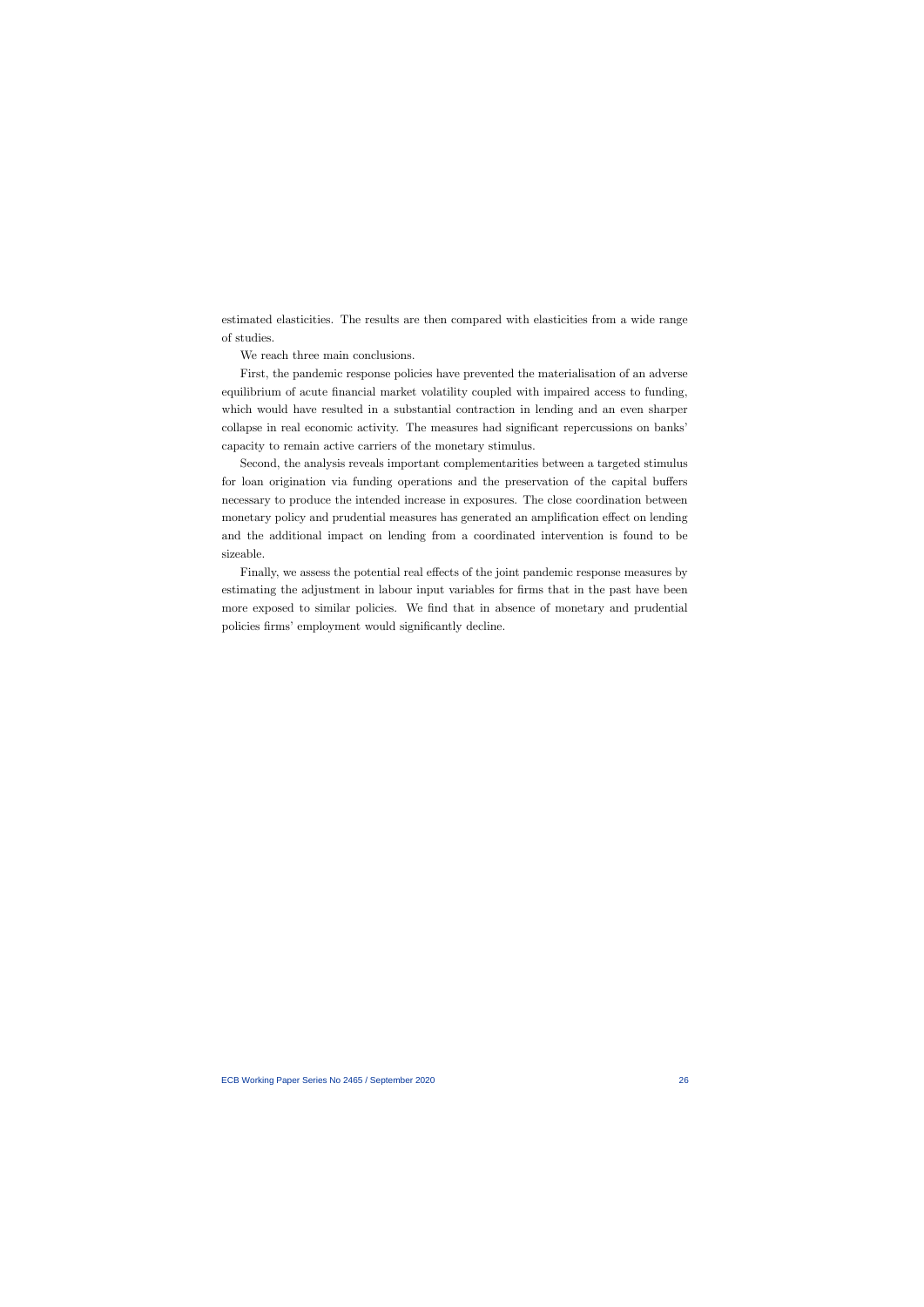# References

- [1] Acharya, V., and Steffen, S. (2020) "'Stress Test' for Banks as Liquidity Insurers in a time of COVID", mimeo
- [2] Albertazzi, U., Altavilla, C., Barbiero, F., Boucinha, M. and Di Maggio, M. (2019), "The incentive channel of monetary policy: quasi-experimental evidence from liquidity operations", mimeo
- [3] Aiyar, S., Calomiris, D., Wieladek, T. (2012), "Does Macro-Pru Leak? Evidence from a UK Policy Experiment", NBER Working Papers, No 17822
- [4] Altavilla, C., Boucinha M., Peydró J. L., Smets F.R. (2020a), "Banking Supervision, Monetary Policy and Risk-Taking: Big Data Evidence from 15 Credit Registers", ECB Working Paper Series, No. 2349
- [5] Altavilla, C., Burlon, L., Giannetti, M., Holton, S. (2019), "Is there a zero lower bound? The effects of negative policy rates on banks and firms", ECB Working Paper Series, No. 2289
- [6] Altavilla, C., Canova, F. and Ciccarelli, M. (2020b), "Mending the broken link: Heterogeneous bank lending rates and monetary policy pass-through", Journal of Monetary Economics, Vol. 110, pp. 81-98
- [7] Altavilla C., Laeven L., Peydró J. L. (2020c) "Monetary and Macroprudential Policy Complementarities: Evidence from European Credit Registers", mimeo
- [8] Afonso, A. and Sousa-Leite, J. (2019), "The transmission of unconventional monetary policy to bank credit supply: evidence from the TLTRO", Working Papers, No 201901, Banco de Portugal;
- [9] Andreeva, D. C. and García-Posada, M. (2019), "The impact of the ECB's targeted long-term refinancing operations on banks' lending policies: the role of competition", Working Papers, No 1903, Banco de España
- [10] Arce, O., Gimeno, R. and Mayordomo, S. (2017), "Making Room for the Needy: The Credit-Reallocation Effects of the ECB's Corporate QE", Working Papers, No 1743, Banco de España
- [11] Balfoussia, H. and Gibson, H. D. (2016), "Financial conditions and economic activity: the potential impact of the targeted long-term refinancing operations (TLTROs)", Applied Economics Letters, Vol. 23(6), pp. 449-456;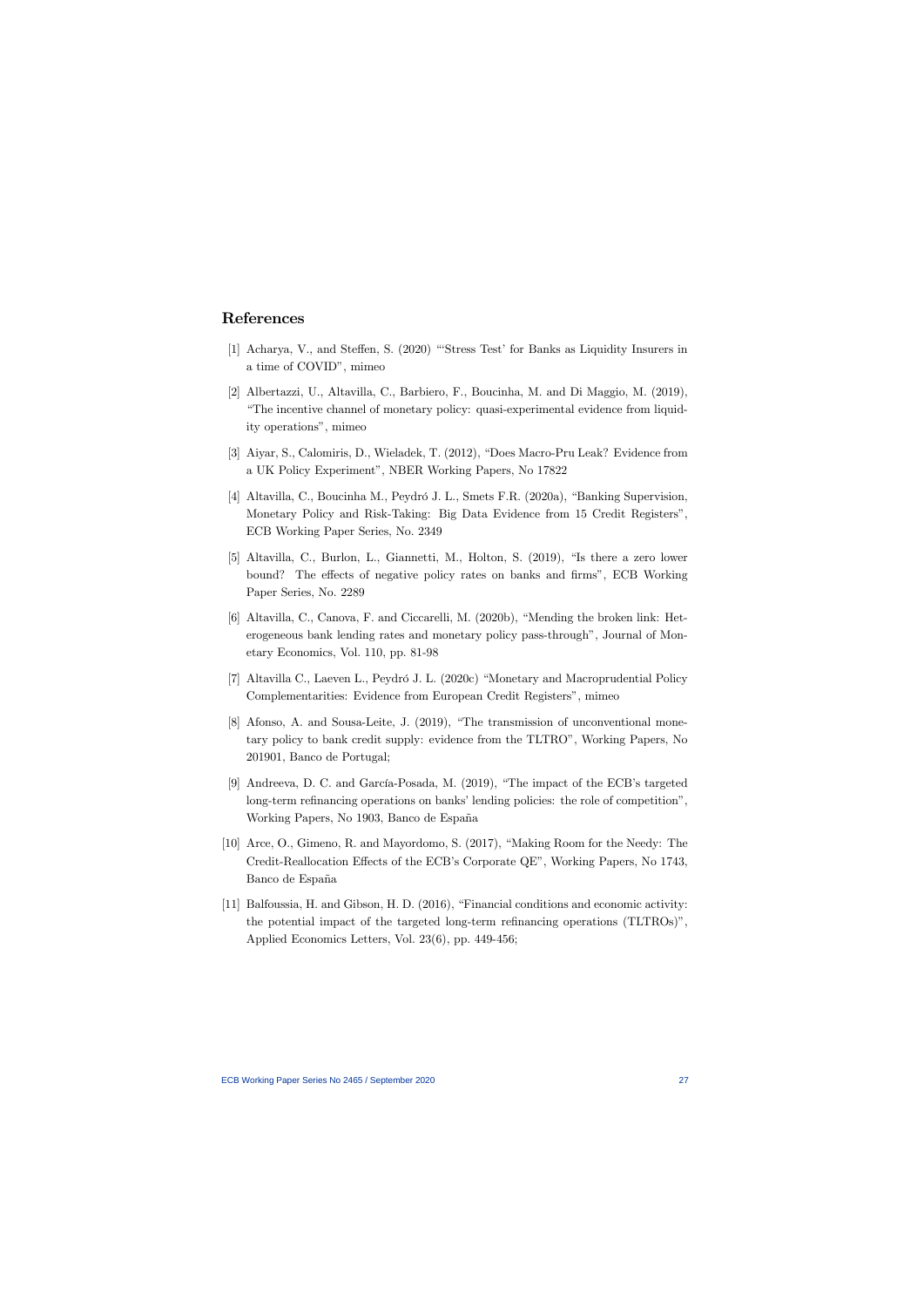- [12] Bats, J. and Hudepohl, T. (2019), "Impact of targeted credit easing by the ECB: Bank-level evidence", DNB Working Papers, No 631, De Nederlandsche Bank
- [13] Benetton, M. and Fantino, D. (2018), "Competition and the pass-through of unconventional monetary policy: evidence from TLTROs" Working Papers, No 1187, Banca d'Italia
- [14] Berrospide, J. M. and Edge, R. M. (2019), "The Effects of Bank Capital Buffers on Bank Lending and Firm Activity: What Can We Learn from Five Years of Stress-Test Results?", Finance and Economics Discussion Series 2019, No 050, Board of Governors of the Federal Reserve System, United States
- [15] Blank, M., Hanson, S. G., Stein, J. C. and Sunderam, A. (2020), "How should U.S. bank regulators respond to the COVID-19 crisis?", Hutchins Center Working Papers, No 63
- [16] Boeckx, J., de Sola Perea, M. and Peersman, G. (2020), "The transmission mechanism of credit support policies in the euro area" European Economic Review, Vol. 124(C)
- [17] Borio, C. (2014) "Monetary policy and financial stability: what role in prevention and recovery?", BIS Working Paper, No 440
- [18] Bridges, J., Gregory, D., Nielsen, M., Pezzini, S., Radia, M. and Spaltro, M. (2014), "The impact of capital requirements on bank lending", Bank of England Working Papers, No 486
- [19] Brunnermeier M. and Krishnamurthy A. (2020), "Corporate Debt Overhang and Credit Policy", Brooking Paper on Economic Activity, June 2020
- [20] Coenen, G., Karadi P., Schmidt S. and Warne A. (2018), "The New Area-Wide Model II: an extended version of the ECB's micro-founded model for forecasting and policy analysis with a financial sector", ECB Working Papers, No 2200
- [21] Cravo Ferreira, M. (2019), What happens when the ECB opens the cash tap? An application to the Portuguese credit market, dissertation, Universidade Católica Portuguesa
- [22] Darracq Pariès, M., Jacquinot, P. and Papadopoulou, N. (2016), "Parsing financial fragmentation in the euro area: a multi-country DSGE perspective", ECB Working Papers, No 1891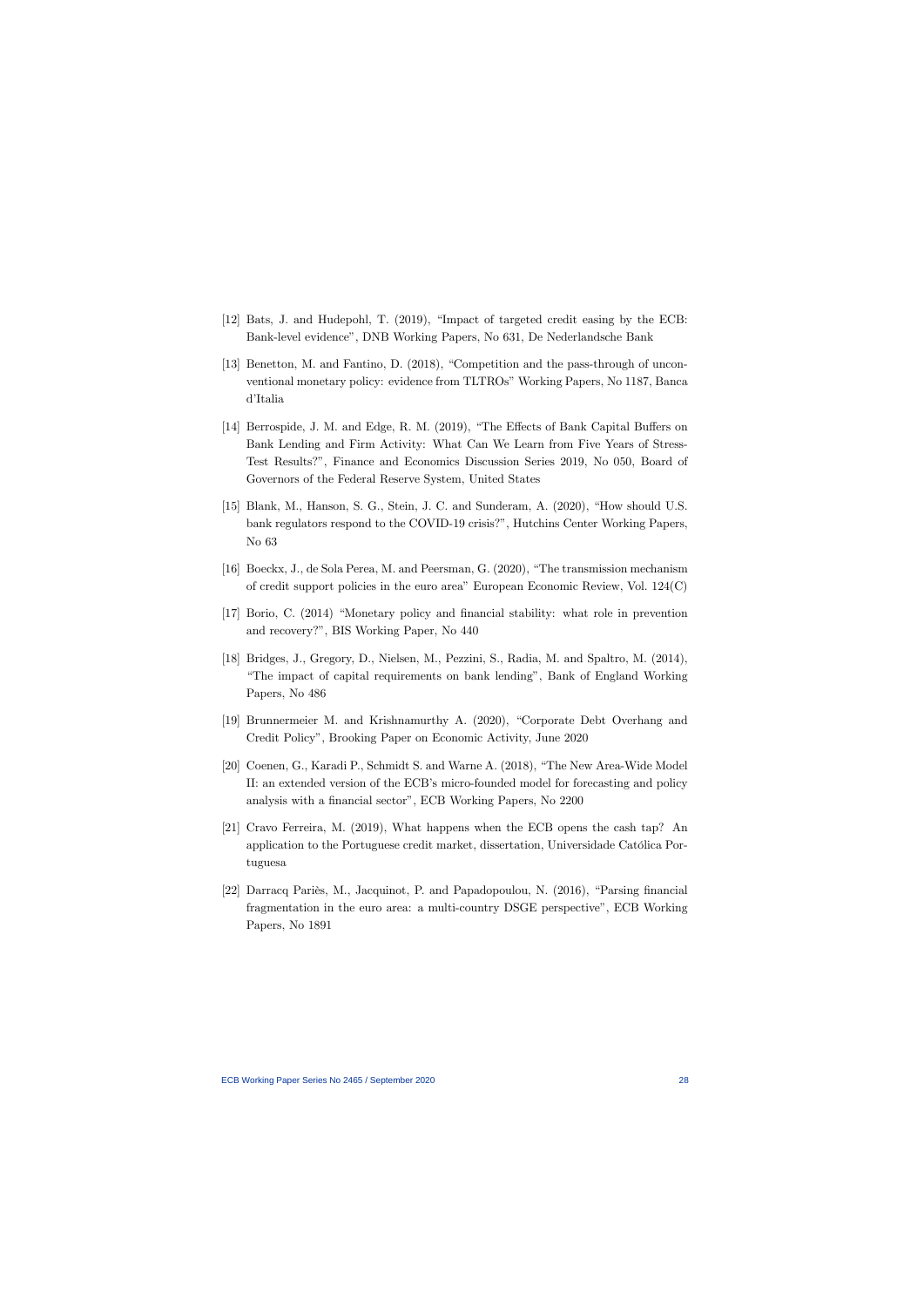- [23] Darracq Pariès, M., Kok-Sorensen, C. and Rodriguez-Palenzuela, D. (2011) "Macroeconomic Propagation under Different Regulatory Regimes: Evidence from an Estimated DSGE Model for the Euro Area", International Journal of Central Banking, Vol. 7(4): 49—113
- [24] De Nicolò, G. (2019), "The costs and benefits of bank capital requirements", Global Finance Journal, Elsevier, Vol. 39(C), pages 21-25
- [25] De Nicolò, G., Gamba, A. and Lucchetta, M. (2014), "Microprudential Regulation in a Dynamic Model of Banking", Review of Financial Studies, Vol. 27(7), pages 2097-2138
- [26] Esposito, L., Fantino, D. and Sung, Y. (2020), "The impact of TLTRO2 on the Italian credit market: some econometric evidence", Working Papers, No 1264, Banca d'Italia
- [27] Flanagan, T. (2020), "Stealth Recapitalization and Bank Risk Taking: Evidence from TLTROs", available at SSRN No 3442284
- [28] Fraisse, H., Lé, M. and Thesmar, D. (2020), "The Real Effects of Bank Capital Requirements", Management Science Vol. 66(1), pp.5-23
- [29] Gibson, H. D., Hall, S. G., Petroulas, P., and Tavlas, G. S. (2020), "On the effects of the ECB's funding policies on bank lending", Journal of International Money and Finance Vol. 102, pp. 1021-12
- [30] Greenwald D. L., J. Krainer, P. Paul (2020) "The Credit Line Channel" Federal Reserve Bank of San Francisco Working Paper 2020-26
- [31] Jordà, Ò. (2005), "Estimation and Inference of Impulse Responses by Local Projections", American Economic Review Vol. 95, 161-182
- [32] Krishnamurthy, A. and Brunnermeier, M. (2020), "Corporate Debt Overhang and Credit Policy", Stanford Business School Working Papers, No. 3876
- [33] Laine, O. (2019), "The Effect of TLTRO-II on Bank Lending", Bank of Finland Research Discussion Papers, No 7/2019
- [34] Mendicino, C., Nikolov K., Suarez J. and Supera D. (2018), "Optimal Dynamic Capital Requirements", Journal of Money, Credit and Banking, Vol. 50(6), pp. 1271-1297
- [35] Offermans, C. J. and Blaes, B. A. (2019), "The Effects of Unconventional Monetary Policies on the Lending Activity of German Banks", mimeo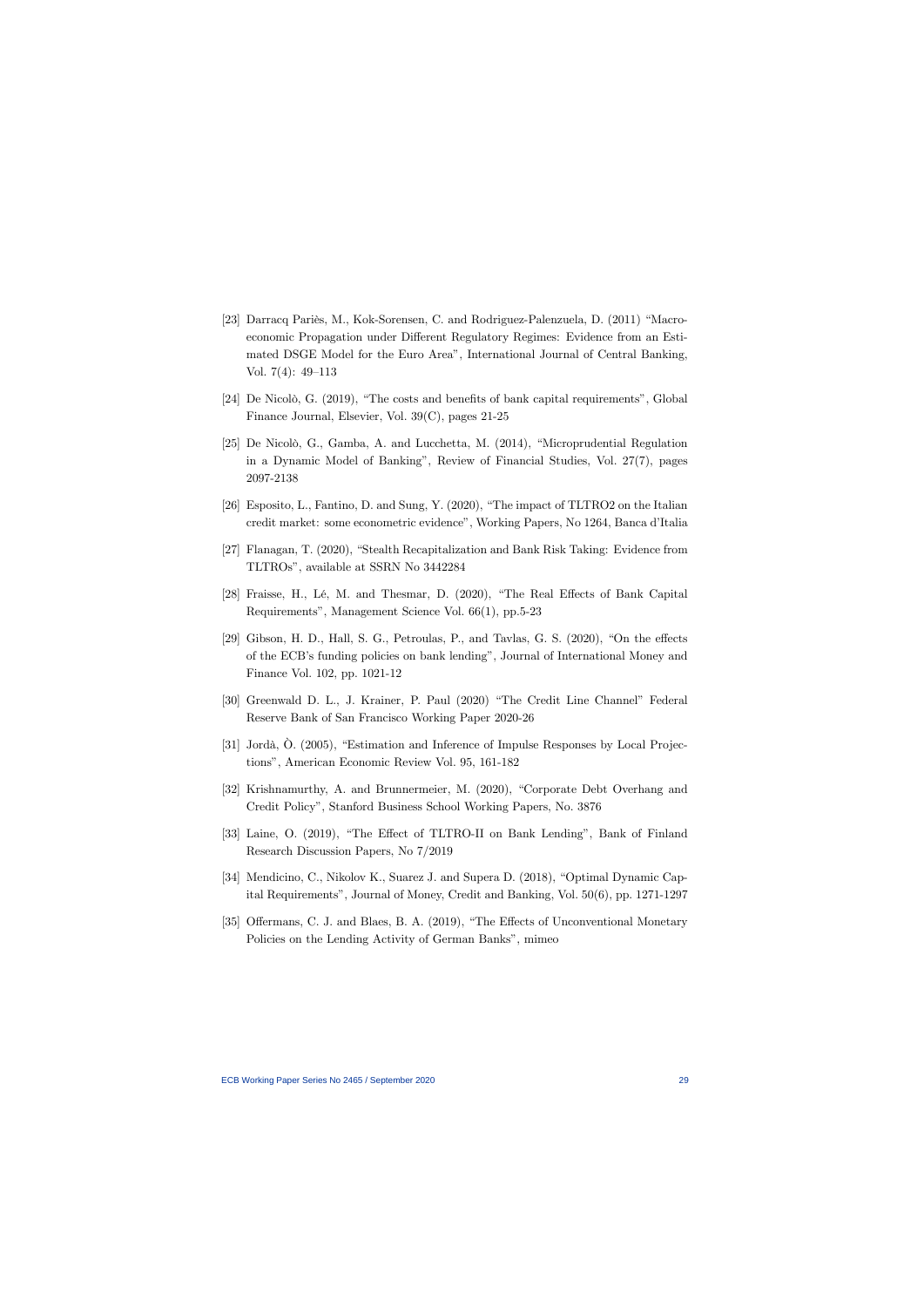- [36] Ramey, V (2016), "Macroeconomic Shocks and Their Propagation", Chapter 2 in Handbook of Macroeconomics, 2016, Vol. 2, pp. 71-162
- [37] Rostagno, M., Altavilla, C., Carboni, G., Lemke, W., Motto, R., Saint Guilhem, A., Yiangou, J. (2019), "A tale of two decades: the ECB's monetary policy at 20", ECB Working Papers, No 2346, European Central Bank
- [38] Svensson, L. E. O., 2017, "Cost-benefit analysis of leaning against the wind", Journal of Monetary Economics, Vol. 90, pp. 193-213
- [39] van Dijk, M. and Dubovik, A. (2018), "Effects of Unconventional Monetary Policy on European Corporate Credit" Discussion Papers, No 372, CPB Netherlands Bureau for Economic Policy Analysis
- [40] Woodford, M. (2012), "Inflation targeting and financial stability", NBER Working Paper No. 17967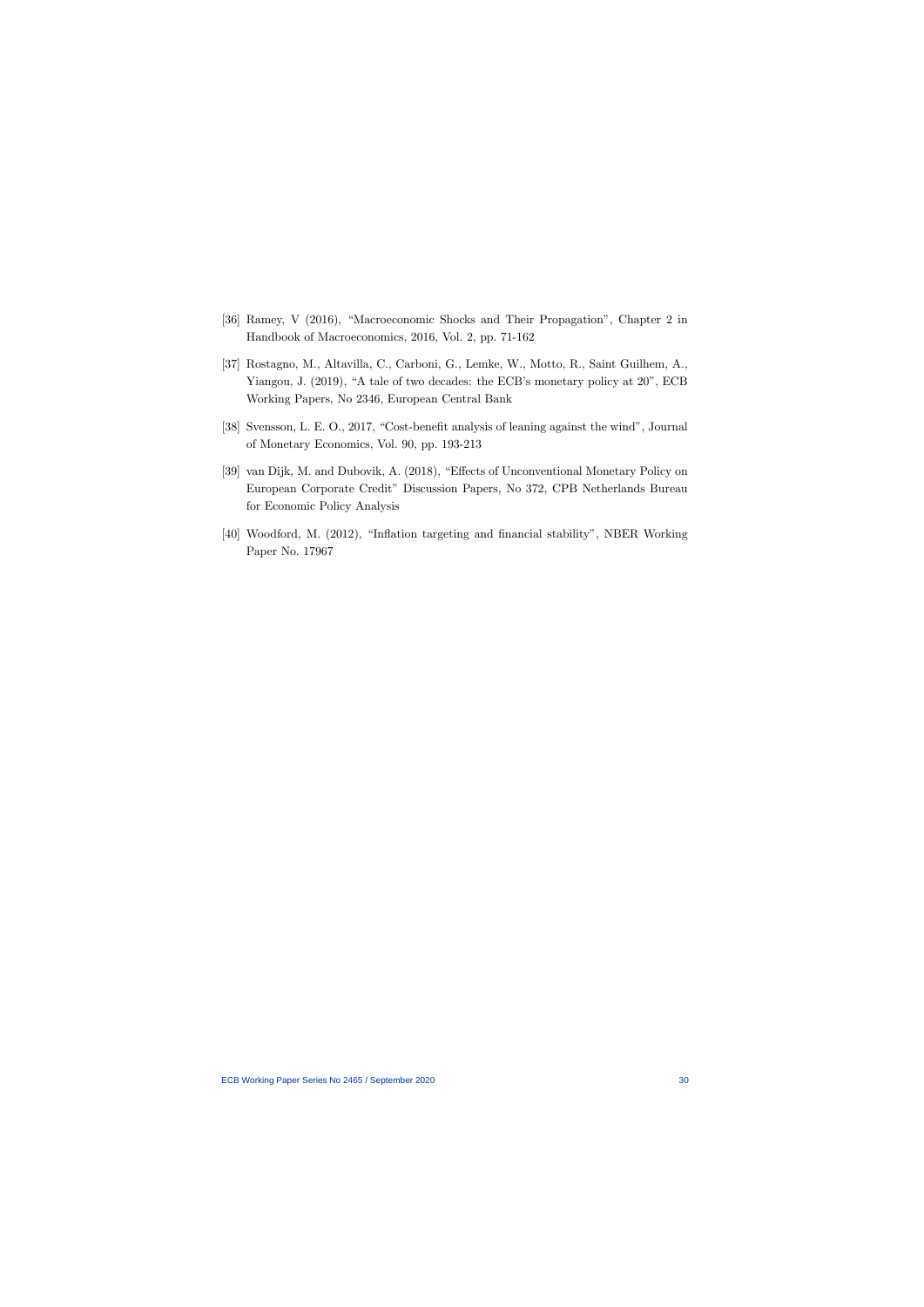| Variable name                       | Units | Definition                                                                                                                                                                                            | Obs.  | Mean    | St.Dev. | p5       | p25      | p50     | p75   | p95   |
|-------------------------------------|-------|-------------------------------------------------------------------------------------------------------------------------------------------------------------------------------------------------------|-------|---------|---------|----------|----------|---------|-------|-------|
| Loan volume                         | €Mln  | Outstanding amounts of loans to NFC.                                                                                                                                                                  | 33335 | 11531   | 19248   | 86       | 1207     | 4515    | 11993 | 53771 |
| Loan growth 1 month ahead           | $\%$  | Percentage change in loan volume from month $t-1$ to month $t$ .                                                                                                                                      | 33335 | 0.25    | 5.22    | $-5.26$  | $-0.91$  | 0.06    | 1.23  | 5.92  |
| Loan growth 12 months ahead         | $\%$  | Percentage change in loan volume from month $t-1$ to month $t+11$ .                                                                                                                                   | 33335 | 2.52    | 29.80   | $-33.66$ | $-5.81$  | 1.73    | 9.50  | 42.19 |
| Loan growth 24 months ahead         | %     | Percentage change in loan volume from month $t-1$ to month $t+23$ .                                                                                                                                   | 33335 | 4.40    | 50.58   | $-64.63$ | $-10.64$ | 3.20    | 17.16 | 68.29 |
| Loan growth 24 months back          | $\%$  | Percentage change in loan volume from month $t$ - $I$ to month $t$ - $25$ .                                                                                                                           | 25851 | $-4.75$ | 46.39   | $-69.31$ | $-16.17$ | $-2.39$ | 10.68 | 55.12 |
| Change in TLTRO participation       | Cat.  | Dummy variable equal to 1 if a bank increases its outstanding amount of TLTRO I,<br>TLTRO II or TLTRO III between month $t$ and month $t-3$ , and 0 otherwise.                                        | 33335 | 0.04    | 0.20    | 0.00     | 0.00     | 0.00    | 0.00  | 0.00  |
| Utilisation ratio                   | %     | Ratio between uptake in TLTRO I, TLTRO II or TLTRO III and the respective borrowing<br>allowances.                                                                                                    | 32795 | 6.32    | 21.37   | 0.00     | 0.00     | 0.00    | 0.00  | 64.88 |
| Change in utilisation ratio         | p.p.  | Change in utilisation ratio between month $t-3$ and month t if a given bank increases its<br>outstanding amount of TLTRO I, TLTRO II or TLTRO III between month $t$ -3 and month $t$ .                | 32552 | 1.10    | 9.77    | 0.00     | 0.00     | 0.00    | 0.00  | 0.00  |
| Capital requirement                 | %     | Capital requirement of a bank. Before 2015, 8%.                                                                                                                                                       | 33335 | 8.68    | 1.30    | 8.00     | 8.00     | 8.00    | 9.09  | 11.15 |
| Capital buffer                      | $\%$  | Difference between level of CET1 ratio and country-specific capital requirement. 1 month<br>lag.                                                                                                      | 28885 | 4.49    | 6.45    | $-2.18$  | 0.69     | 2.99    | 6.49  | 15.99 |
| With capital buffer                 | Cat.  | Dummy variable equal to 1 if a bank has a capital buffer above 1% in month $t$ , and 0<br>otherwise.                                                                                                  |       | 0.72    | 0.45    | 0.00     | 0.00     | 1.00    | 1.00  | 1.00  |
| Shock to capital requirement        | p.p.  | Increase in capital requirement occurred in any month between $t-3$ and $t+2$ .                                                                                                                       | 33095 | 0.20    | 0.74    | 0.00     | 0.00     | 0.00    | 0.00  | 1.18  |
| Shock to cap. req.*With cap. buffer | p.p.  | Increase in capital requirement occurred in any month between $t-3$ and $t+2$ for banks<br>with a capital buffer above 1%.                                                                            | 28678 | 0.17    | 0.68    | 0.00     | 0.00     | 0.00    | 0.00  | 1.09  |
| Shock to cap. req.*W/o cap. buffer  | p.p.  | Increase in capital requirement occurred in any month between t-3 and t+2 for banks with<br>a capital buffer equal or below 1%.                                                                       | 28678 | 0.03    | 0.34    | 0.00     | 0.00     | 0.00    | 0.00  | 0.00  |
| Assets                              | log   | Log of main assets (total assets minus remaining assets, check BSI statistics for details),<br>in €Mln.                                                                                               | 33335 | 10.23   | 1.46    | 7.86     | 9.25     | 10.28   | 11.22 | 12.72 |
| <b>ROA</b>                          | %     | Return on assets.                                                                                                                                                                                     | 30253 | 0.19    | 1.70    | $-1.15$  | 0.06     | 0.29    | 0.58  | 1.38  |
| Capitalisation                      | %     | CET1 ratio.                                                                                                                                                                                           | 28885 | 13.10   | 6.65    | 6.01     | 9.04     | 11.61   | 15.10 | 25.00 |
| Deposit ratio                       | %     | Ratio of total deposits to NFC over main liabilities.                                                                                                                                                 | 33335 | 32.72   | 26.25   | 0.00     | 4.89     | 31.91   | 53.01 | 76.96 |
| Excess liquidity                    | %     | Ratio of excess liquidity (current account + deposit facility - minimum reserve<br>requirements) over main assets.                                                                                    |       | 4.50    | 103.21  | 0.00     | 0.00     | 0.01    | 1.09  | 13.50 |
| Government bond holdings            | %     | Ratio of holdings of securities issued by general governments over main assets.                                                                                                                       | 33240 | 5.93    | 6.39    | 0.00     | 0.59     | 4.26    | 8.85  | 19.16 |
| Bond shock                          | b.p.  | Change in bank bond yields (with opposite sign so a decrease is reported with positive<br>sign) occurred between the day before and the day of TLTRO-related announcements<br>cumulated over month t. | 4091  | 13.36   | 16.82   | 0.00     | 0.00     | 13.05   | 20.11 | 35.28 |

# Table 1: Summary statistics for bank level data

Notes: Observations are reported at the bank and month level. Our sample consists of a panel of 305 banks over the period from August 2007 to April 2020.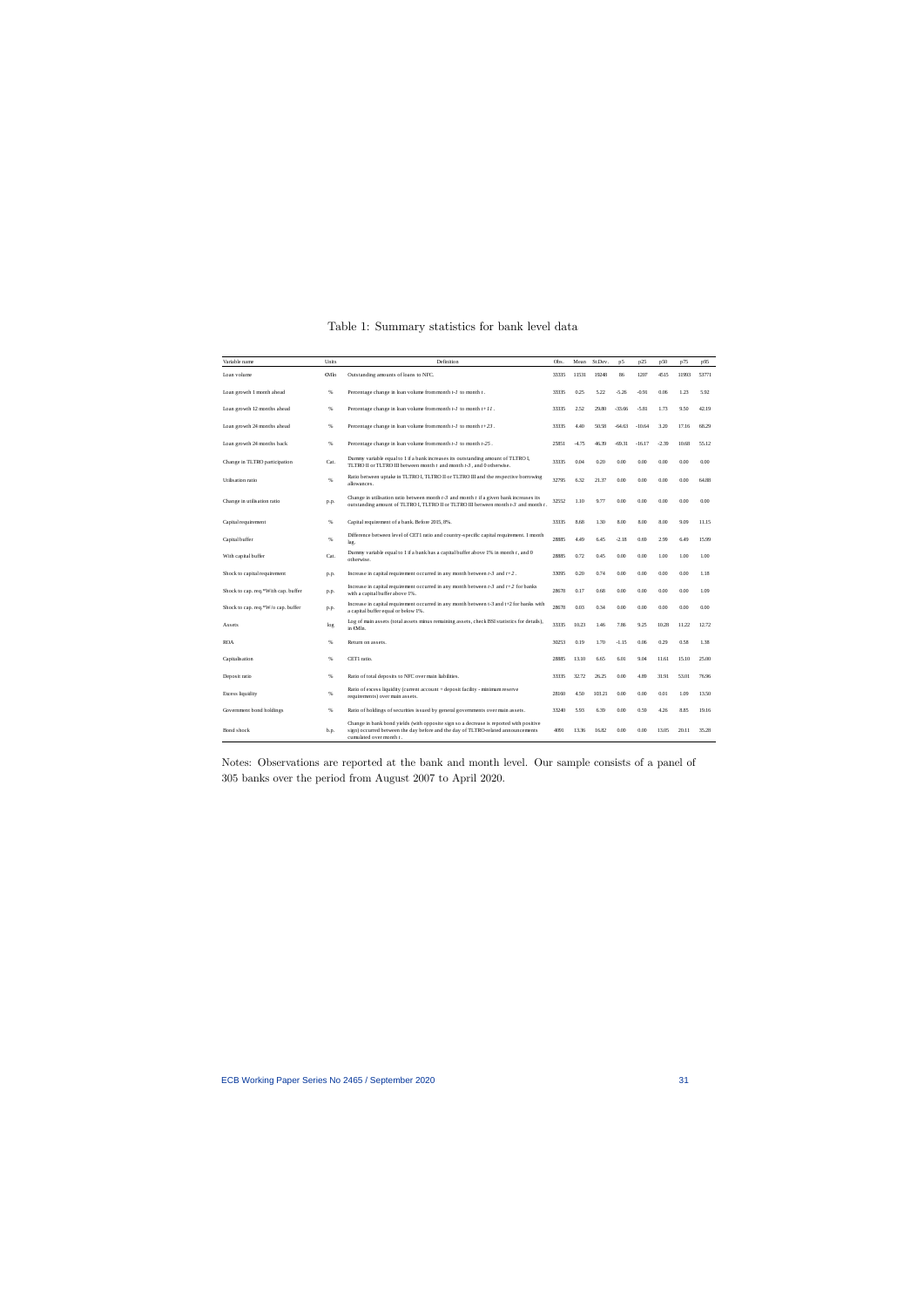|                            | (1)         | (2)                                                                  | (3)           |
|----------------------------|-------------|----------------------------------------------------------------------|---------------|
| Dependent Variable:        | Loan growth | Loan growth<br>(24 months ahead) (24 months ahead) (24 months ahead) | Loan growth   |
| <b>TLTRO</b> shock         | $0.357***$  | $0.718***$                                                           | $0.574***$    |
|                            | (0.079)     | (0.145)                                                              | (0.105)       |
| Assets                     |             |                                                                      | $-104.667***$ |
|                            |             |                                                                      | (10.394)      |
| <b>ROA</b>                 |             |                                                                      | $2.136**$     |
|                            |             |                                                                      | (1.048)       |
| Capitalisation             |             |                                                                      | 0.497         |
|                            |             |                                                                      | (0.650)       |
| Deposit ratio              |             |                                                                      | $-2.308***$   |
|                            |             |                                                                      | (0.240)       |
| <b>Excess liquidity</b>    |             |                                                                      | $-0.061$      |
|                            |             |                                                                      | (0.319)       |
| Government bond holdings   |             |                                                                      | $-0.556$      |
|                            |             |                                                                      | (0.450)       |
| Country-time fixed effects | Yes         | Yes                                                                  | Yes           |
| Bank fixed effects         |             | Yes                                                                  | Yes           |
| Observations               | 4,091       | 4,091                                                                | 3,543         |
| R-squared                  | 0.013       | 0.059                                                                | 0.244         |

|  | Table 2: TLTRO shocks and loan growth |  |  |  |  |
|--|---------------------------------------|--|--|--|--|
|--|---------------------------------------|--|--|--|--|

Notes: The table reports the reaction of lending growth to TLTRO shocks identified by using information on high frequency movements in bank bond yields around TLTRO-related announcements Standard errors are clustered at the country-time level, and reported in parentheses. \*\*\*, \*\*, and \* indicate statistical significance at the 1%, 5%, and 10% levels, respectively.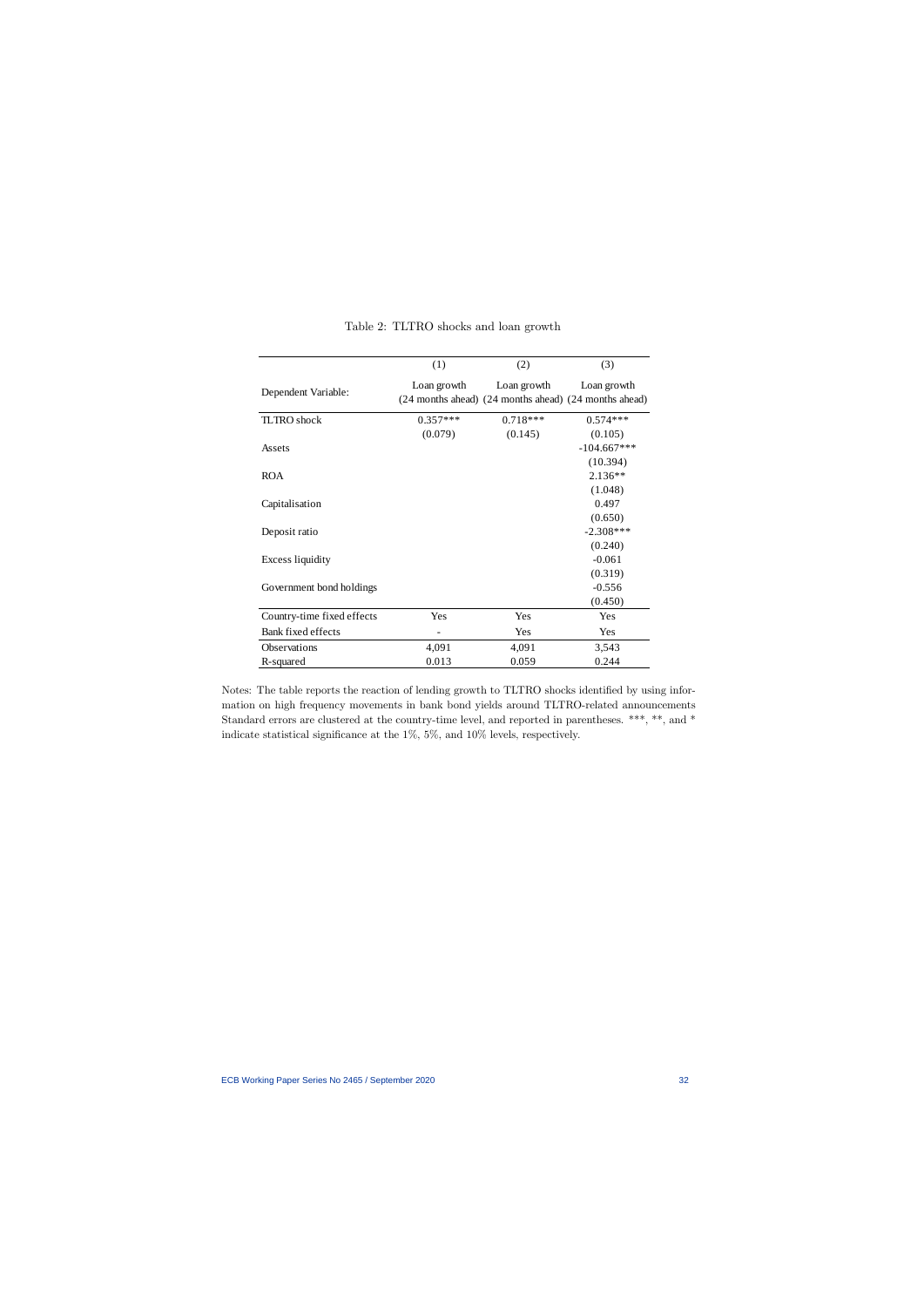| Variable name                                   | Units | Definition                                                                                                                                                                                                            | Obs.   |         | Mean St.Dev. | p5       | p25      | p50     | p75     | p95   |
|-------------------------------------------------|-------|-----------------------------------------------------------------------------------------------------------------------------------------------------------------------------------------------------------------------|--------|---------|--------------|----------|----------|---------|---------|-------|
| Bank bond TLTRO shock                           | b.p.  | Change in bank bond yields occurred between the day before and the day of TLTRO-related<br>announcements cumulated over 2014. Average across counterpart banks.                                                       | 117062 | 14.59   | 3.98         | 9.96     | 13.26    | 14.43   | 15.31   | 22.50 |
| Bank capital requirement shock                  | p.p.  | Increase in bank-specific capital requirements occurred between 2014 and 2015. Average across counterpart<br>banks.                                                                                                   | 117062 | 1.02    | 0.89         | 0.00     | 0.61     | 0.83    | 1.00    | 3.33  |
| Change in employment                            | %     | Percentage change in firm's number of employees between 2014 and 2016.                                                                                                                                                | 117062 | 5.74    | 27.83        | $-40.55$ | $-3.26$  | 0.00    | 18.23   | 53.90 |
| Change in assets                                | %     | Percentage change in the volume of firm assets between 2014 and 2016.                                                                                                                                                 | 117062 | 7.57    | 27.79        | $-33.29$ | $-6.40$  | 4.73    | 19.65   | 57.54 |
| Change in leverage                              | p.p.  | Change in the firm ratio of liabilities over assets between 2014 and 2016.                                                                                                                                            | 117062 | $-2.16$ | 10.98        | $-21.04$ | $-6.98$  | $-1.33$ | 2.74    | 15.52 |
| Change in productivity                          | %     | Percentage change in firm sales per worker between 2014 and 2016.                                                                                                                                                     | 117025 | 2.82    | 35.70        | $-54.77$ | $-13.31$ | 2.81    | 19.29   | 60.25 |
| Change in employment (backwards)                | %     | Percentage change in firm's number of employees between 2014 and 2012.                                                                                                                                                | 113242 | 0.68    | 30.37        | $-49.53$ | $-11.78$ | 0.00    | 13.35   | 51.08 |
| Bank predicted TLTRO utilisation ratio          | p.p.  | Change in bank TLTRO utilisation ratio predicted at the bank level by bank bond shocks occurred over<br>2014. Average across counterpart banks.                                                                       | 117062 | 0.49    | 0.13         | 0.33     | 0.44     | 0.48    | 0.51    | 0.75  |
| Bank predicted credit growth                    | 96    | Change in bank loan volume between 2014 and 2016 predicted at the bank level by bank bond shocks<br>occurred over 2014 (specification with country-month fixed effects). Average across counterpart banks.            | 117062 | 5.20    | 1.42         | 3.55     | 4.73     | 5.15    | 5.46    | 8.02  |
| Bank predicted credit growth with fixed effects | %     | Change in bank loan volume between 2014 and 2016 predicted at the bank level by bank bond shocks<br>occurred over 2014 (specification with country-month and bank fixed effects). Average across counterpart<br>hanks | 117062 | 10.48   | 2.86         | 7.15     | 9.52     | 10.37   | 10.99   | 16.16 |
| Bank credit growth                              | %     | Change in bank loan volume between 2014 and 2016. Average across counterpart banks.                                                                                                                                   | 117062 | $-7.14$ | 9.23         | $-22.78$ | $-13.62$ | $-7.24$ | $-2.35$ | 6.66  |
| Liquid assets/Assets                            | %     | Firm ratio of current assets over assets in 2014.                                                                                                                                                                     | 117062 | 65.04   | 26.92        | 12.84    | 45.92    | 70.31   | 88.46   | 98.64 |
| Assets                                          | log   | Log of firm as sets in 2014.                                                                                                                                                                                          | 117062 | 14.08   | 1.53         | 11.75    | 13.06    | 13.96   | 14.96   | 16.91 |
| Interest payments                               | %     | Firm ratio of interest paid over total liabilities in 2014.                                                                                                                                                           | 117050 | 2.06    | 2.06         | 0.03     | 0.53     | 1.52    | 2.95    | 5.98  |
| <b>ROA</b>                                      |       | Firm return on assets in 2014.                                                                                                                                                                                        | 116327 | 1.74    | 8.71         | $-12.15$ | 0.09     | 1.39    | 4.66    | 15.11 |

# Table 3: Summary statistics for firm level data

Notes: Observations are reported at the firm level. Our sample consists of a cross-section of 117,062 firms matched with 59 banks.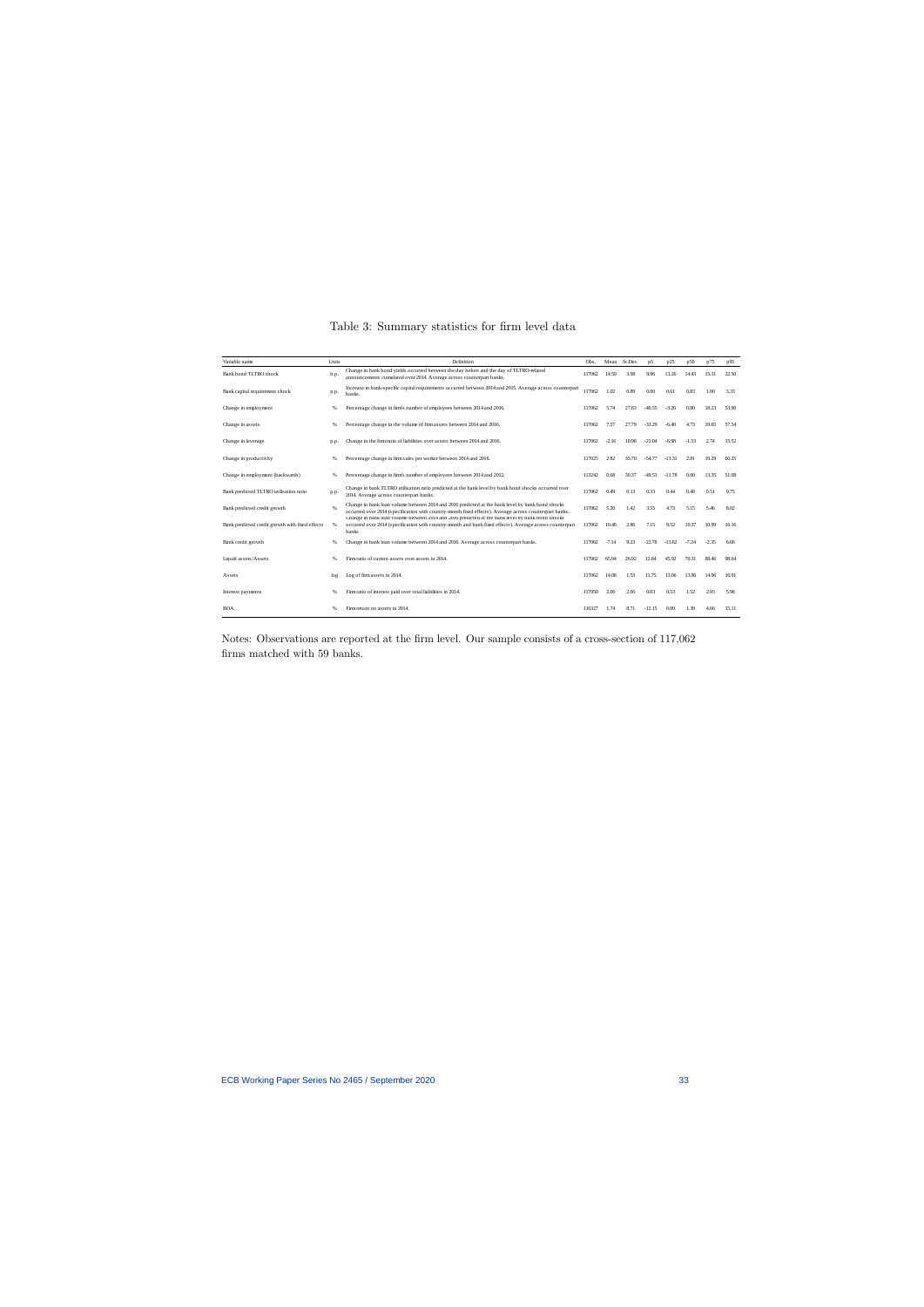|                                |                      | $\left( 2\right)$ | 3)                 | (4)                    |
|--------------------------------|----------------------|-------------------|--------------------|------------------------|
| Dependent variable:            | Change in employment | Change in assets  | Change in leverage | Change in productivity |
| <b>Bank TLTRO</b> shock        | $0.121*$             | $0.150**$         | $-0.050**$         | 0.026                  |
|                                | (0.065)              | (0.063)           | (0.022)            | (0.029)                |
| Bank capital requirement shock | $-0.598*$            | $-0.667*$         | 0.062              | 0.063                  |
|                                | (0.342)              | (0.333)           | (0.075)            | (0.259)                |
| Country-sector fixed effects   | Yes                  | Yes               | Yes                | Yes                    |
| <b>Observations</b>            | 117,062              | 117,062           | 117,062            | 117,025                |
| R-squared                      | 0.024                | 0.038             | 0.021              | 0.031                  |

| Table 4: Impact of TLTRO and capital requirement shocks on firms |  |  |  |  |
|------------------------------------------------------------------|--|--|--|--|
|------------------------------------------------------------------|--|--|--|--|

Notes: Standard errors are clustered at the bank level, and reported in parentheses. \*\*\*, \*\*, and \* indicate statistical significance at the 1%, 5%, and 10% levels, respectively.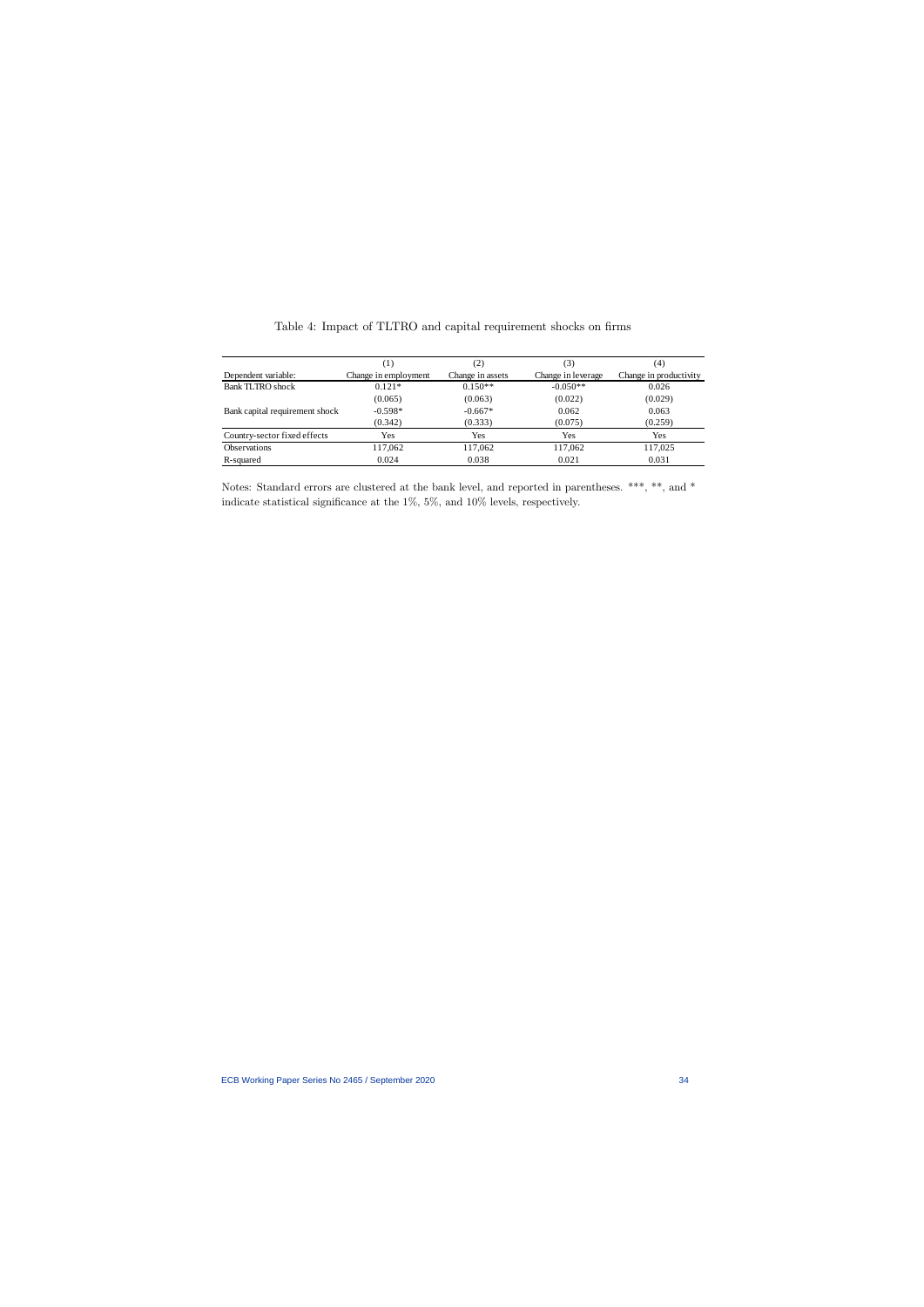Figure 1: Industrial production and euro area Purchasing Managers Index (PMI) - Lefthand scale: index, 50=no change; right-hand scale, year-on-year growth rate



Notes: Latest observation: May 2020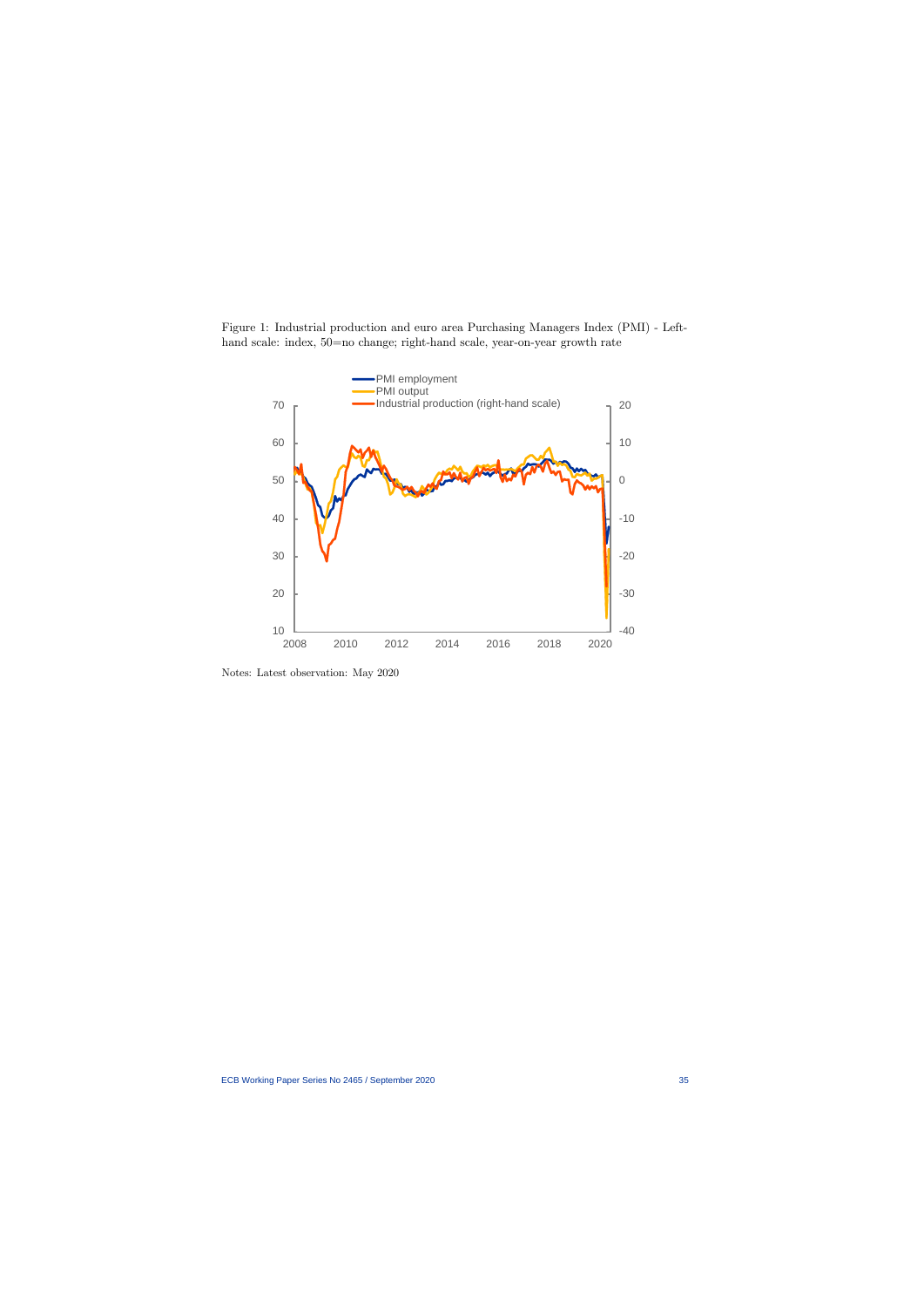



Notes: Latest observation: 22 June 2020.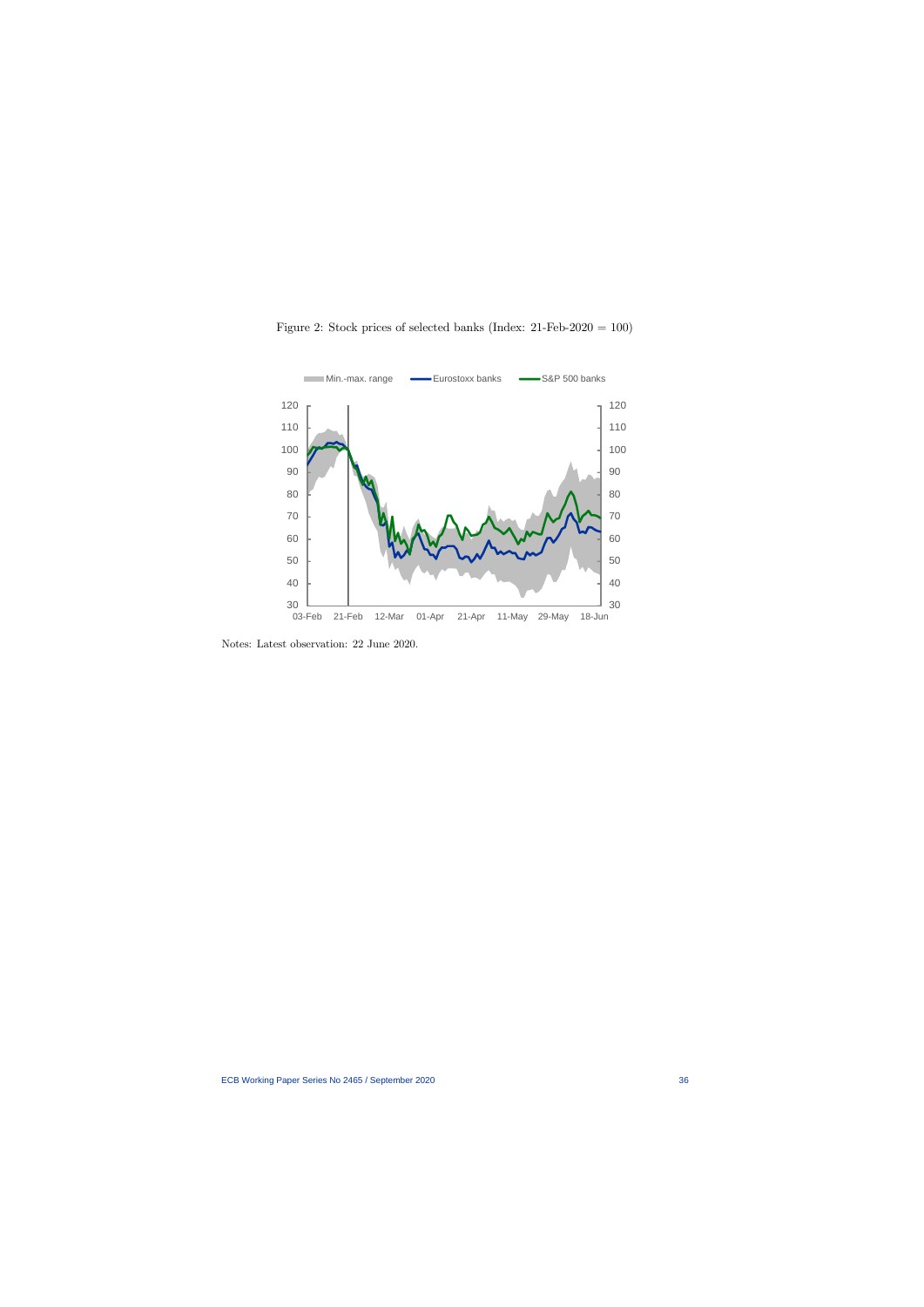

Figure 3: Senior five-year CDS of selected banks (basis points: 21 February 2020 = 0)

Notes: Latest observation: 22 June 2020.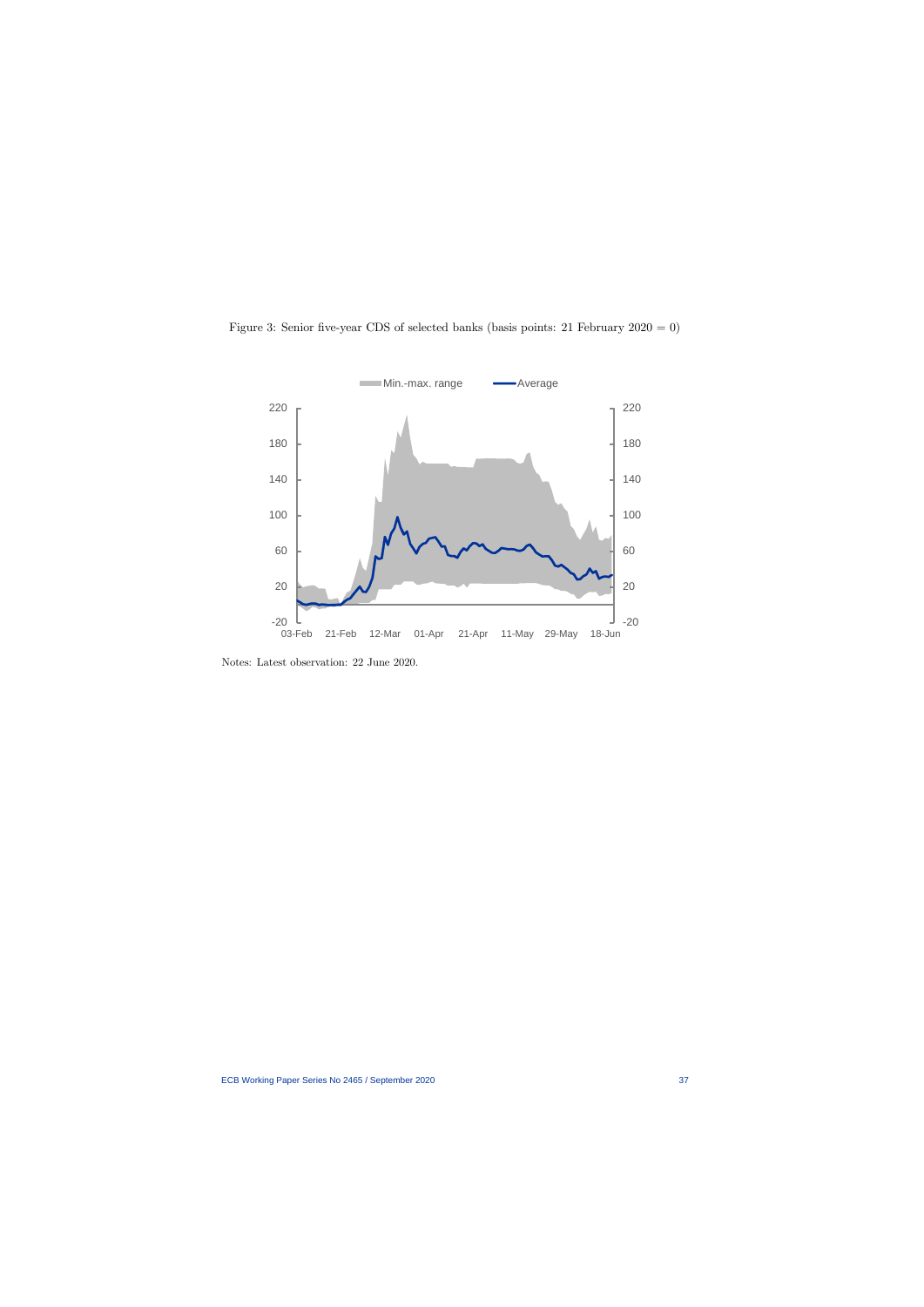

Figure 4: Yields on euro area bank and corporate bonds (percentages per annum)

Notes: The bond yields are computed as the daily weighted average yields (by notional amount) for covered bonds and subordinated bonds with a residual maturity of between one and five years issued by banks in selected euro area countries. Latest observation: 8 May 2020.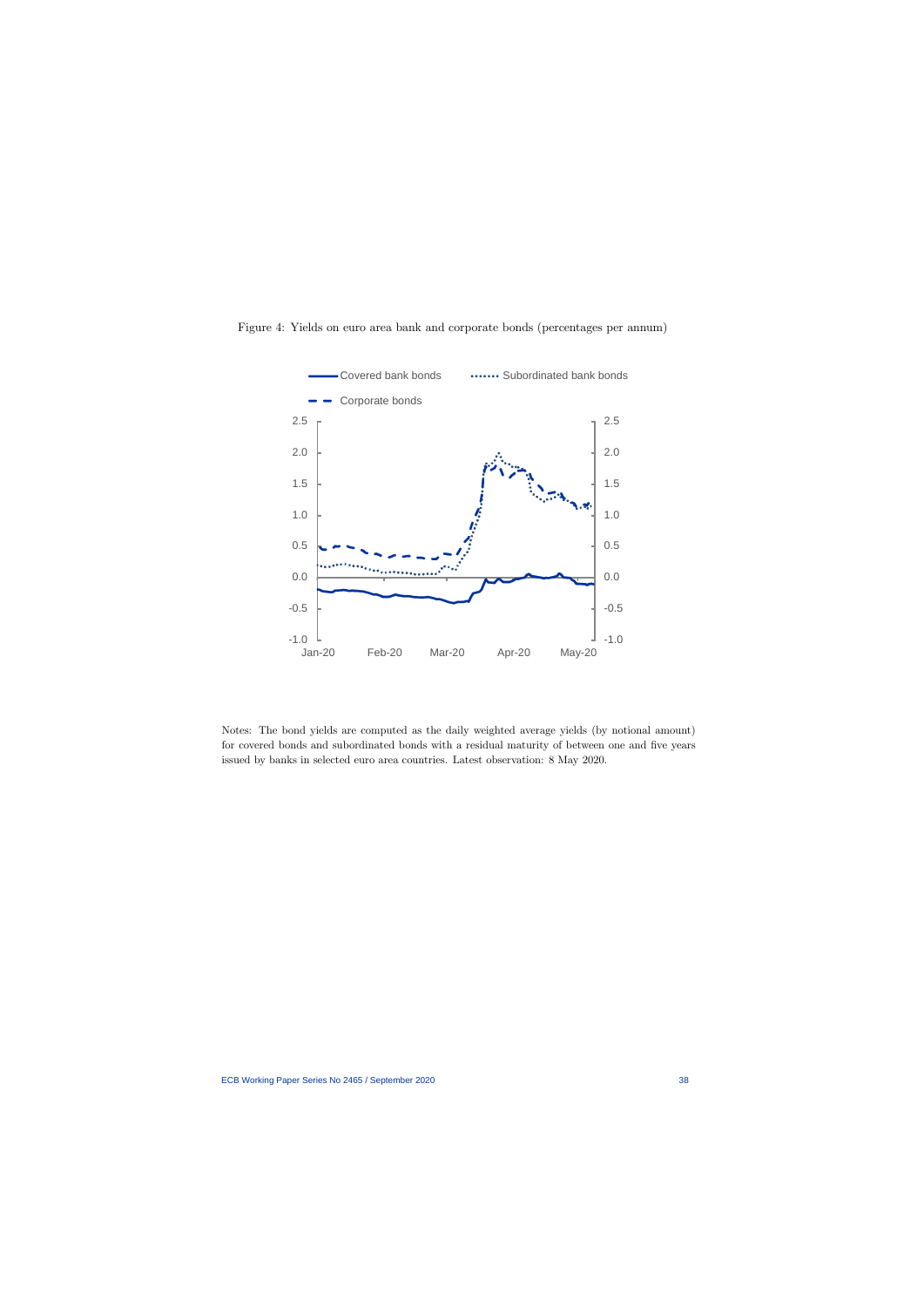

### Figure 5: Borrowing from the Eurosystem (in EUR billions)

Notes: The chart shows the borrowing from the Eurosystem. Latest observation: June 2020.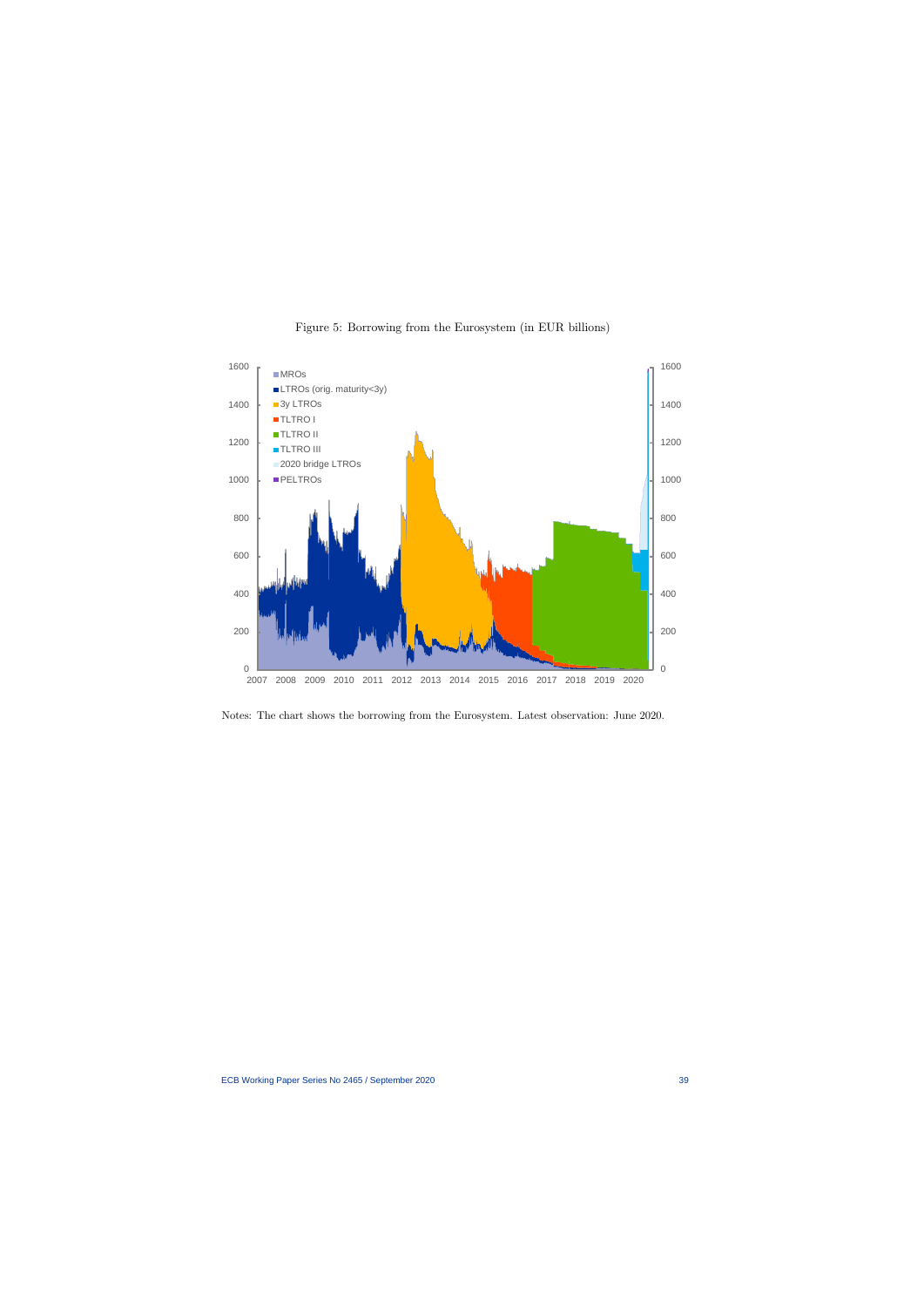

Figure 6: TLTRO III borrowing (in EUR billions)

Notes: Latest observation: June 2020.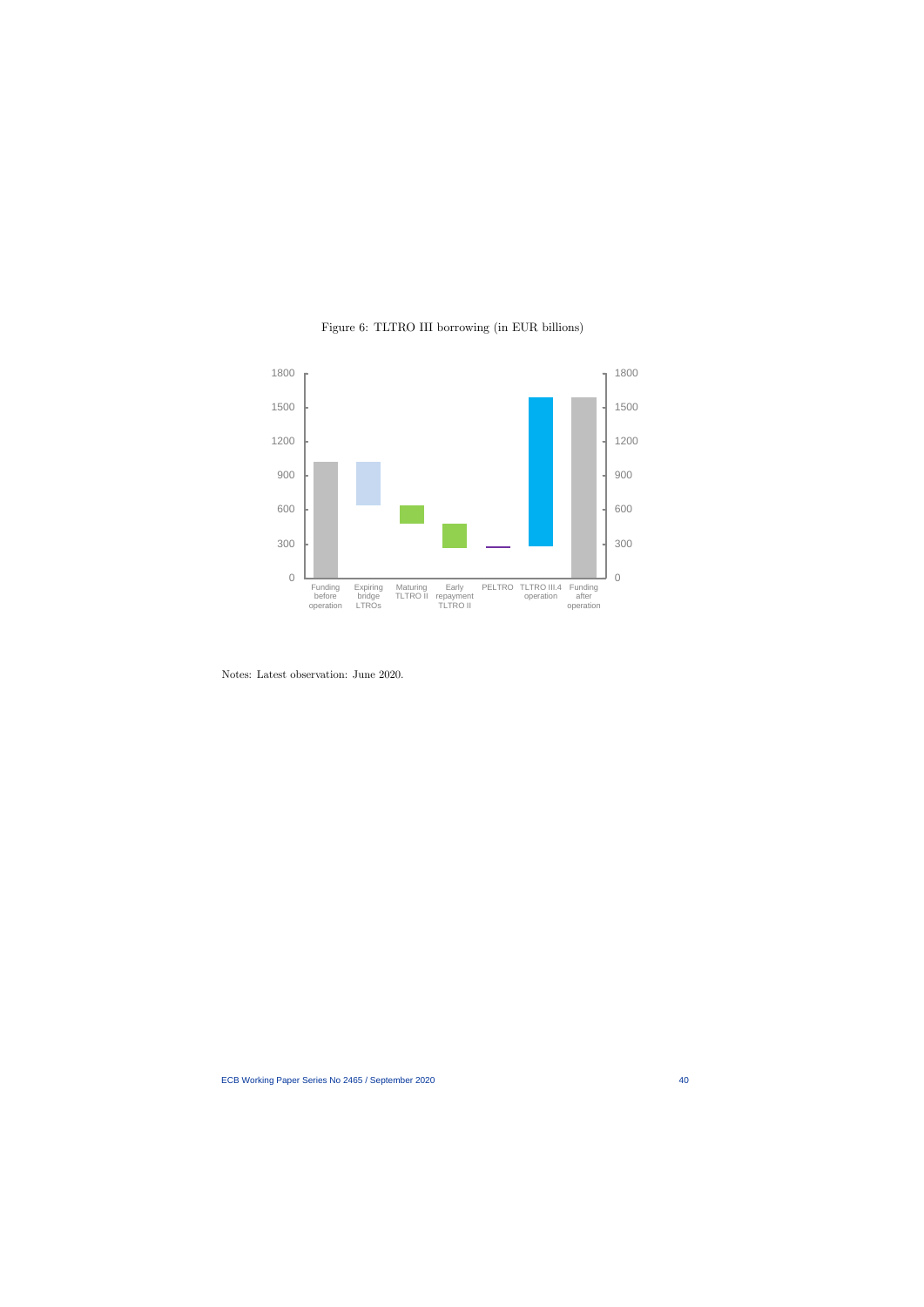

Figure 7: Capital requirements and CET1 ratios (percentages of risk-weighted assets)

Notes: Based on a balanced sample of 90 significant institutions (SIs). AT1: additional Tier 1; CCoB: capital conservation buffer; CCyB: countercyclical capital buffer; CET1: Common Equity Tier 1; G-SII: global systemically important institution; O-SII: other systemically important institution; P2G: Pillar 2 guidance; P2R: Pillar 2 requirement; RWAs: risk-weighted assets; SyRB: systemic risk buffer; T2: Tier 2.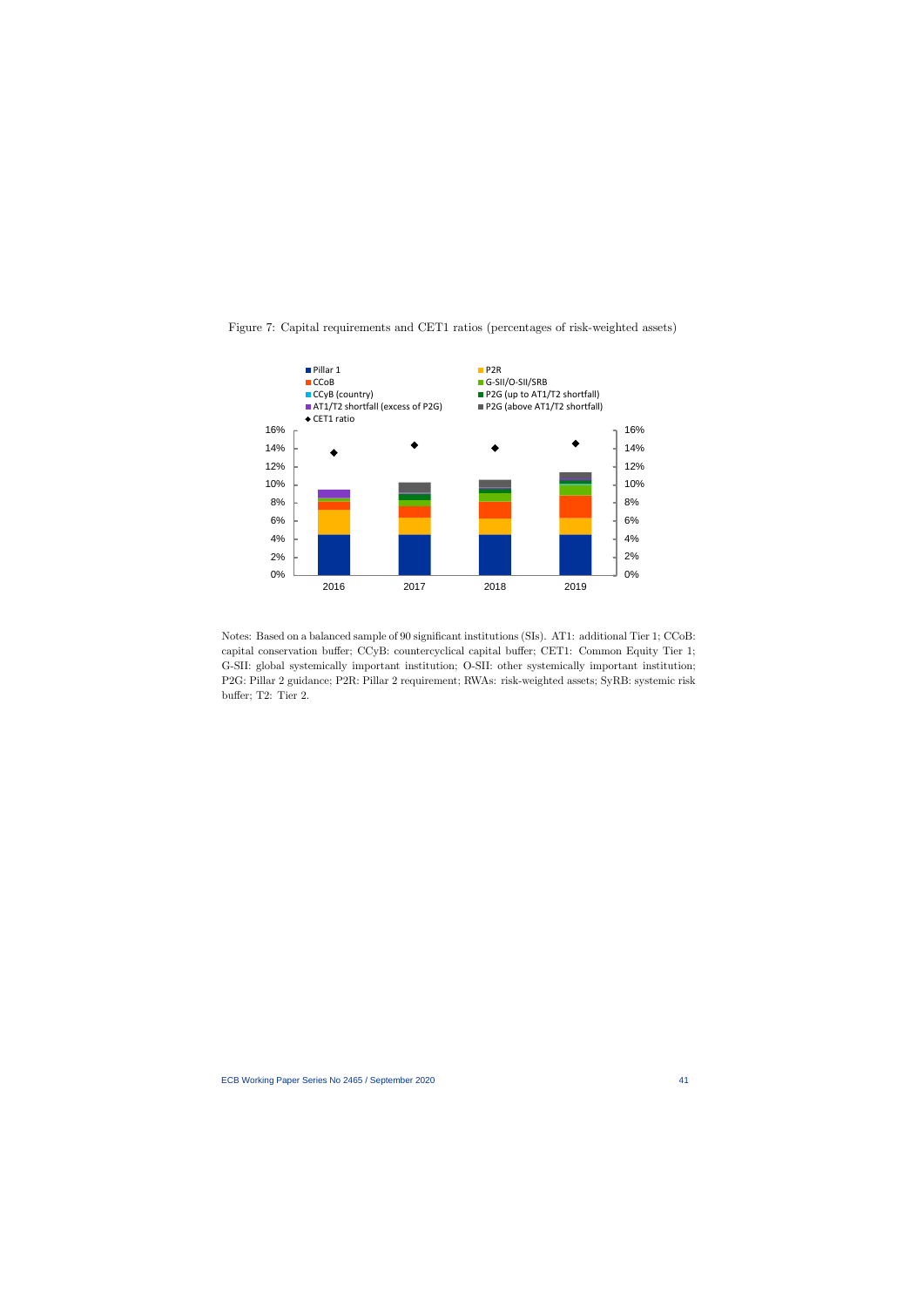

Figure 8: CET1 capital stack and remaining macroprudential capital buffers in the euro area (Q4 2019 - EUR billions)

Notes: The sample covers significant and less significant institutions, consolidated at the euro area level. Microprudential adjustments include the decision on the regulatory adjustment of the P2R and making P2G temporarily usable (see press the release by European banking supervision dated 20 March 2020). Macroprudential adjustments include the releases of the CCyB, the SyRB and the other systemically O-SII buffer.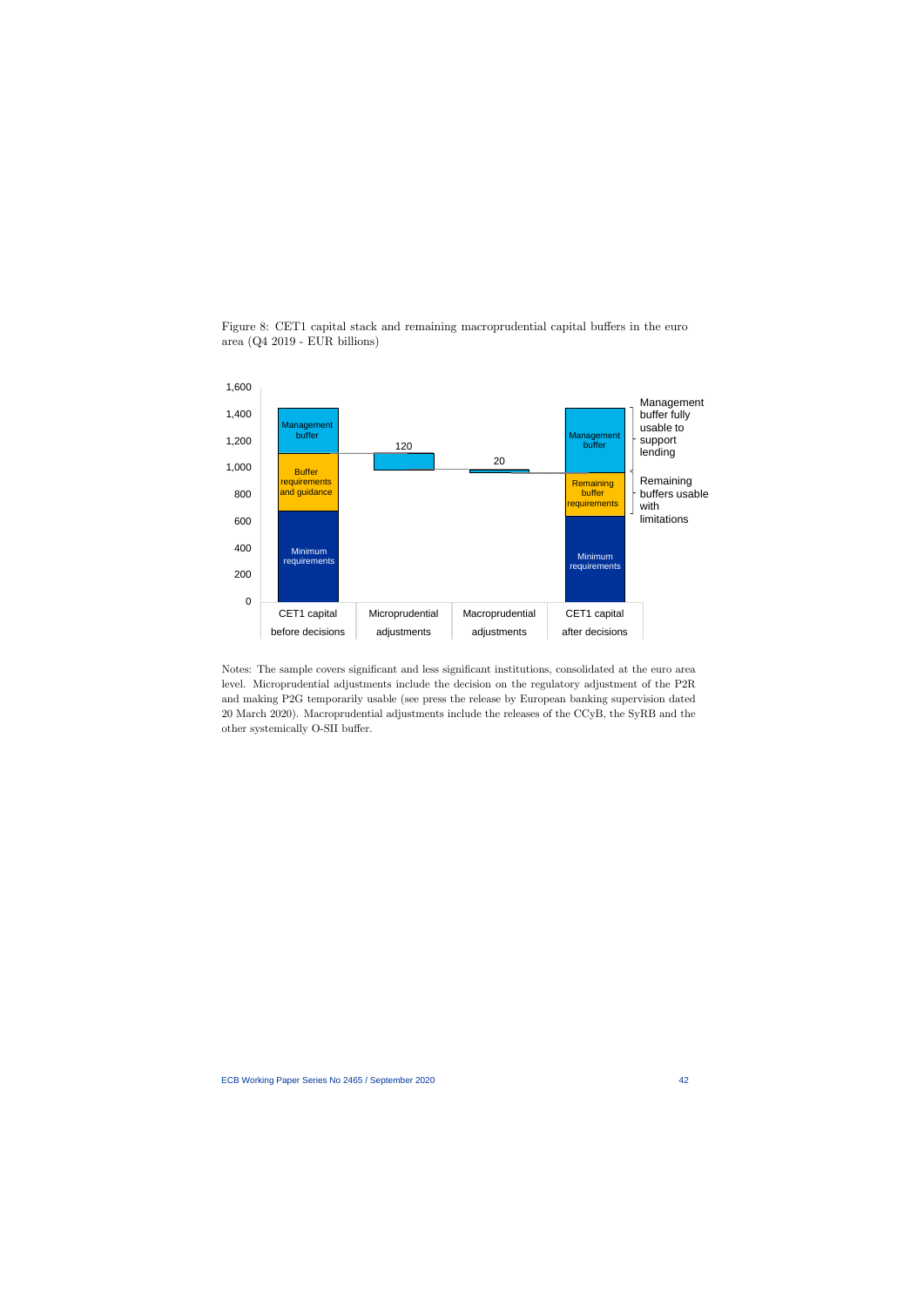



Notes: The figure reports the coefficients resulting from the regressions  $\Delta L_{i,t+h} = \alpha_{c,t,h} +$  $\beta_h T L T R O_{i,t}^{uptake} + \epsilon_{i,t+h}$ , for  $h = 1, \ldots, 24$ .  $\Delta L_{i,t+h}$  is the percentage change in volume of loans to NFCs issued by bank *i* between *t* and  $t + h$ . The variable  $TLTRO_{i,t}^{uptake}$  takes a value of 1 if bank i has participated in a TLTRO operation (TLTRO I, TLTRO II or TLTRO III) in the last three months and is 0 otherwise. Each regression includes country-time  $\alpha_{c,t,h}$  fixed effects and is specific to the horizon h. The solid line reports the coefficients  $\beta_h$  while the grey area reports the 95% confidence intervals for each horizon h with standard errors clustered at the country-time level. The darker grey area highlights the coefficient plus/minus one standard deviation. The sample starts in September 2014.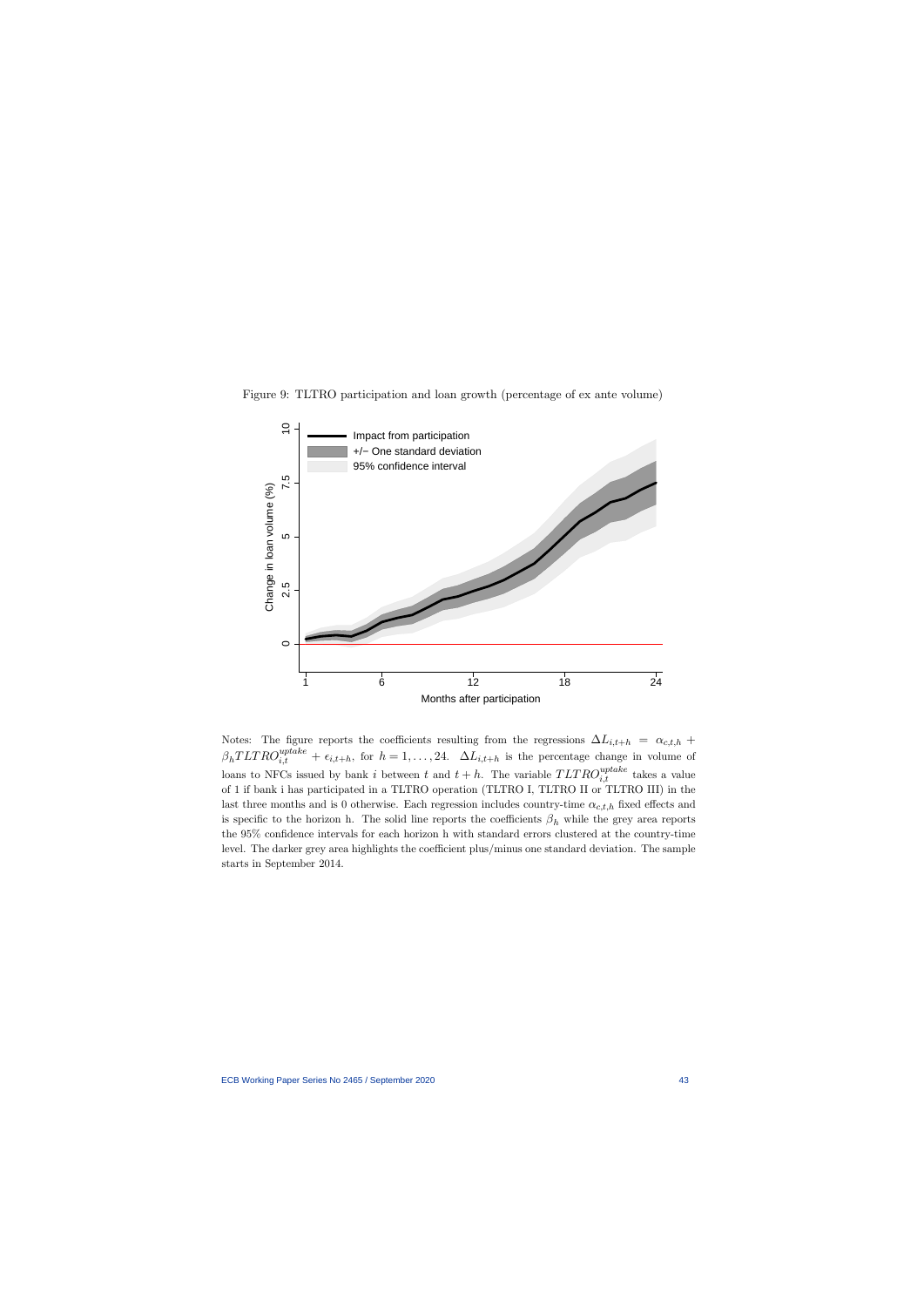



Notes: The grey dashed vertical line reports the estimate based on Figure 9 (1.7 percentage points, 24 months ahead). The grey solid vertical line reports the estimate based on Table 2, column 3 (1.1 percentage points, at the same horizon of 24 months ahead). The solid line shows the kernel density of the distribution of 17 estimates, truncated at the minimum and maximum estimate. The studies included in the meta-analysis are: Afonso, A. and Sousa-Leite, J. (2019; Albertazzi et al (2019); Altavilla et al. (2020b); Andreeva and García-Posada, M. (2019); Arce et al. (2017); Balfoussia and Gibson (2016); Bats and Hudepohl (2019); Benetton and Fantino (2018); Boeckx et al. (2020); Cravo Ferreira (2019); Esposito et al. (2020); Flanagan (2020); Gibson et al. (2020); Laine (2019); Offermans and Blaes (2019); Rostagno et al. (2019); van Dijk. and Dubovik (2018).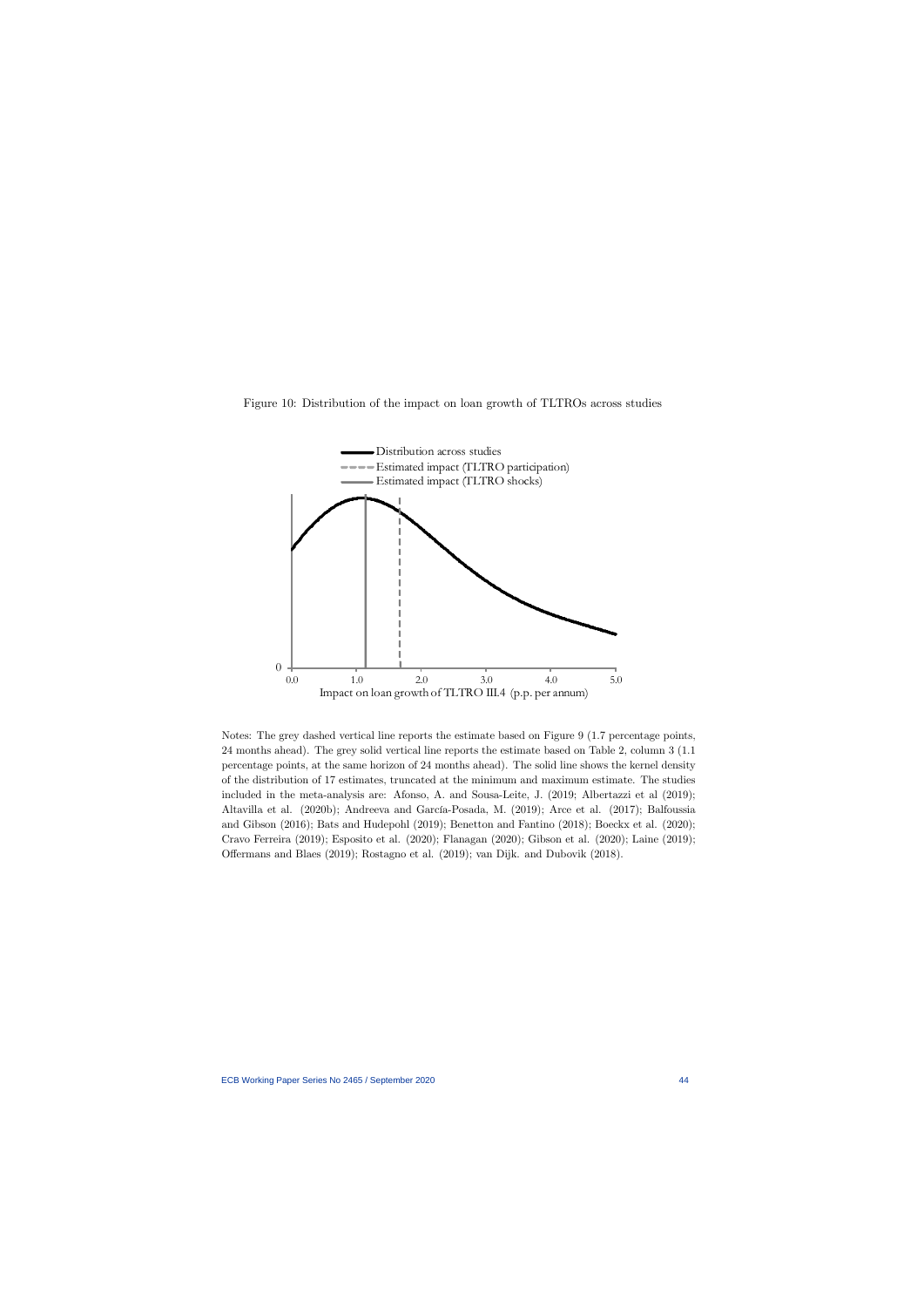

Figure 11: Capital requirements and loan growth by initial capital buffer (percentage of ex ante volume)

Note: The figure reports the coefficients  $\delta_h$  and  $\gamma_h$  resulting from the regressions  $\Delta L_{i,t+h} = \alpha_{c,t,h} +$  $\delta_h \text{Required}_{i,t}^{shock} \times D_{i,t-1} + \gamma_h \text{Required}_{i,t}^{shock} \times (1 - D_{i,t-1}) + \epsilon_{i,t+h}$ , for  $h = 1, \ldots, 24$ .  $\Delta L_{i,t+h}$  is the percentage change in volume of loans to NFCs issued by bank i between t and t+h, the variable  $Requirement_{i,t}^{shock}$  is equal to the increase in capital requirements (in percentage points of RWA) that occurred for bank i at time t (one quarter before or after month t), and  $D_{i,t-1}$  is equal to 1 if the difference (in percentage points of RWA) between the CET1 ratio and the capital requirement of bank i in month t-1 is strictly greater than 1. Each regression includes country-time  $\alpha_{c,t,h}$  fixed effects and is specific to the horizon h. The solid line on the left-hand scale (righthand scale) reports the coefficients  $\delta_h(\gamma_h)$  while the grey area reports the 95% confidence intervals for each horizon h with standard errors clustered at the country-time level. The darker grey area highlights the coefficient plus/minus one standard deviation. The sample starts in September 2014.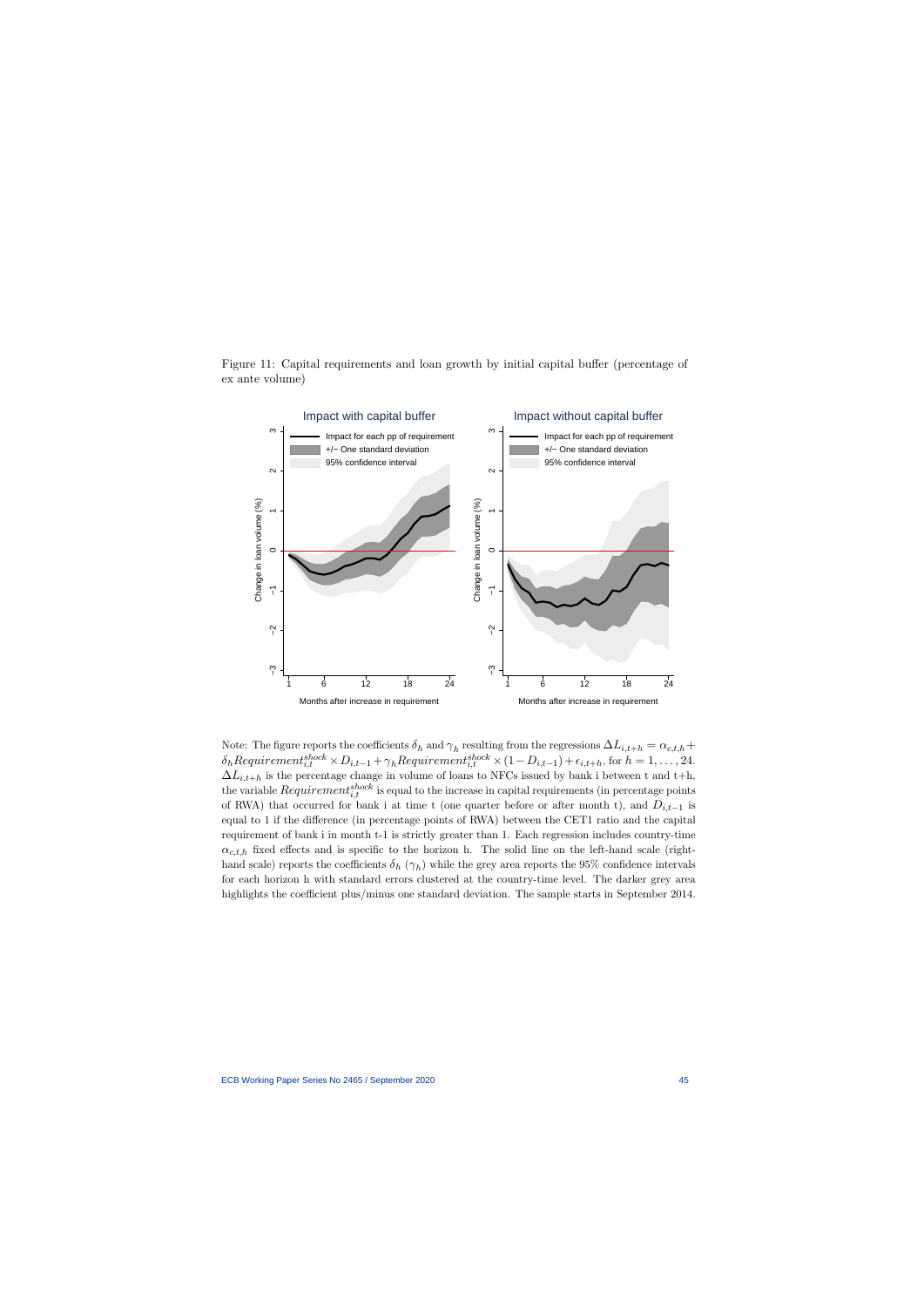



Notes: The dashed vertical line reports the estimated impact based on Figure 11 (2.2 percentage points for banks without a capital buffer, 12 months ahead). The solid line shows the kernel density of the distribution of 10 estimates, truncated at the minimum and maximum estimates. The studies included in the meta-analysis are: Aiyar et al. (2012); Berrospide et al. (2019); Bridges et al. (2014); Coenen et al. (2018); Darracq Pariès et al. (2011); Darracq Pariès et al. (2016); De Nicolò (2019); De Nicolò et al. (2014); Fraisse et al. (2020); and Mendicino et al. (2018).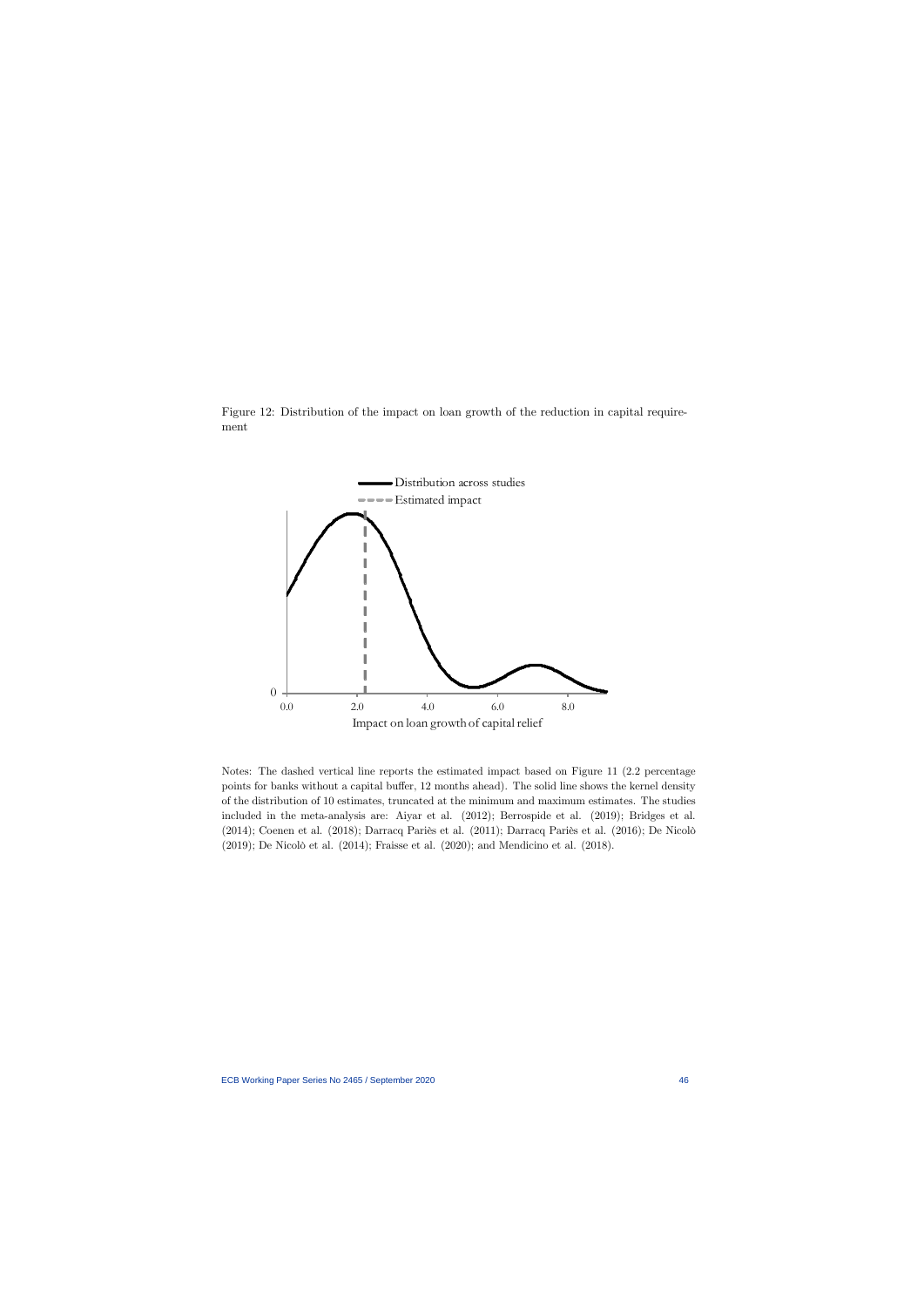

Figure 13: TLTRO participation and ex ante capital buffer (percentage of ex ante volume)

Notes: The figure reports the coefficients  $\gamma_h$  resulting from the regressions  $\Delta L_{i,t+h} = \alpha_{c,t,h} +$  $\beta_h T L T R O_{i,t}^{uptake} + \delta_h Buffer_{i,t-1} + \gamma_h T L T R O_{i,t}^{uptake} \times Buffer_{i,t-1} + \epsilon_{i,t+h}$ , for h=1,...,24.  $\Delta L_{i,t+h}$  is the percentage change in volume of loans to NFCs issued by bank i between t and  $t+h$ , the variable  $TLTRO^{uptake}_{i,t}$  takes value of 1 if bank i has participated in a TLTRO operation (TLTRO I, TLTRO II or TLTRO III) in the previous three months and is 0 otherwise, and  $Buffer_{i,t-1}$ is the difference (in percentage points of RWA) between the CET1 ratio of bank i in month t-1 and its bank-specific capital requirement in month  $t-1$  (when the bank-specific requirement is not available, the capital requirement is the average in country c). Each regression includes country-time  $\alpha_{c,t,h}$  fixed effects and is specific to the horizon h. The black solid line reports the coefficients  $\gamma_h$ while the grey area reports the 95% confidence intervals for each horizon h with standard errors clustered at the country-time level. The darker grey area highlights the coefficient plus/minus one standard deviation. The sample starts in September 2014.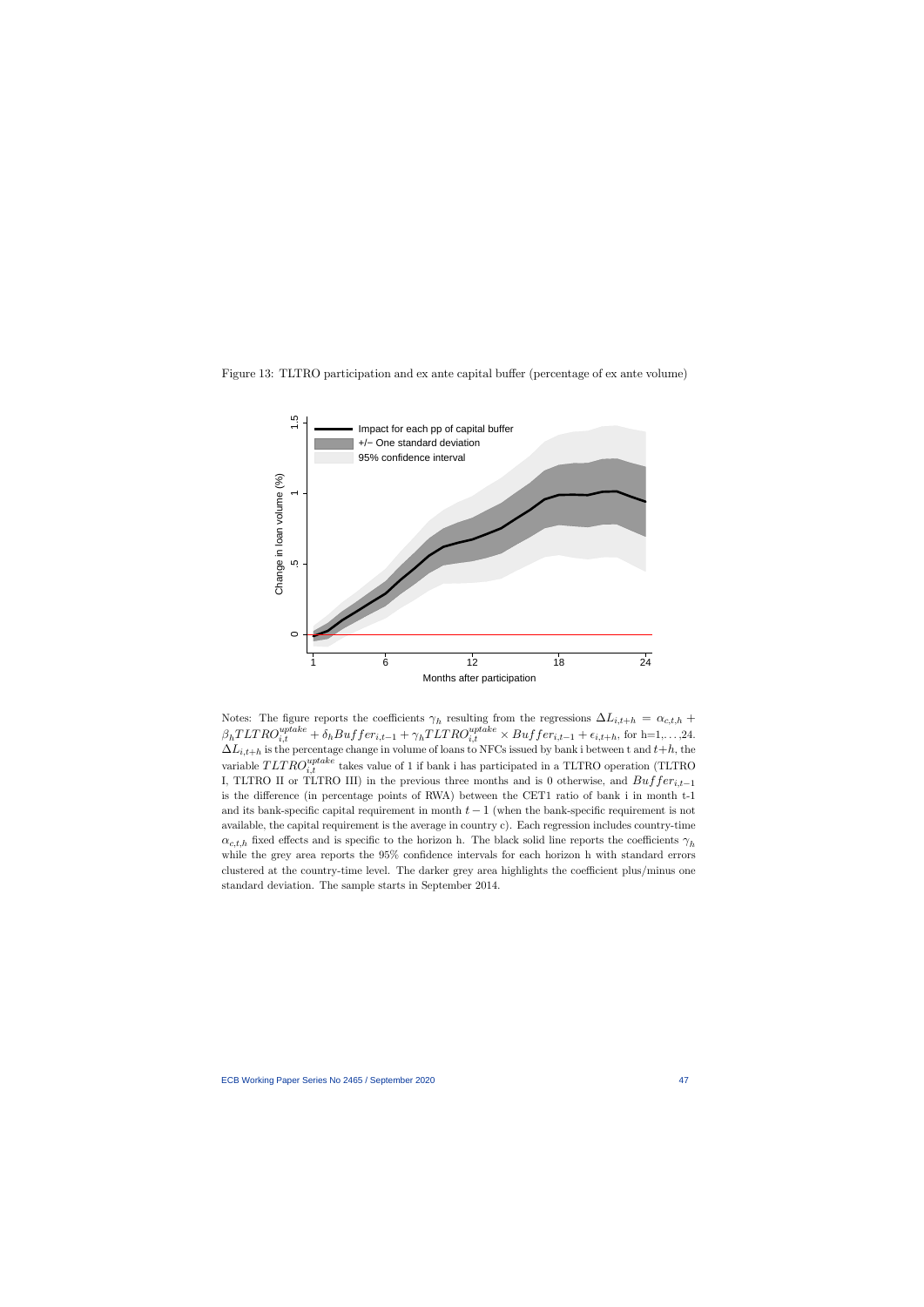Figure 14: TLTRO uptake and loan growth for banks with and without capital buffers (percentage of ex ante volume)



Notes: The figure reports the coefficients  $\delta_h$  and  $\gamma_h$  resulting from the regressions  $\Delta L_{i,t+h}$  $\alpha_{c,t,h} + \delta_h T L T R O_{i,t}^{uptake} \times D_{i,t-1} + \gamma_h T L T R O_{i,t}^{uptake} \times (1 - D_{i,t-1}) + \epsilon_{i,t+h}$ , for  $h = 1, \ldots, 24$ .  $\Delta L_{i,t+h}$  is the percentage change in volume of loans to NFCs issued by bank i between t and  $t+h$ , the variable  $TLTRO^{uptake}_{i,t}$  is the change that occurred over the last three months in the ratio of uptake over borrowing allowance of bank i in period t in any of the TLTRO programmes (TLTRO I, TLTRO II or TLTRO III), and  $D_{i,t-1}$  is equal to 1 if the difference (in percentage points of RWA) between the CET1 ratio and the capital requirement of bank i in month  $t-1$  is strictly greater than 1. Each regression includes country-time  $\alpha_{c,t,h}$  fixed effects and is specific to the horizon h. The solid line on the left-hand scale (right-hand scale) reports the coefficients  $\delta_h$  ( $\gamma_h$ ) while the grey area reports the 95% confidence intervals for each horizon h with standard errors clustered at the country-time level. The darker grey area highlights the coefficient plus/minus one standard deviation. The sample starts in September 2014.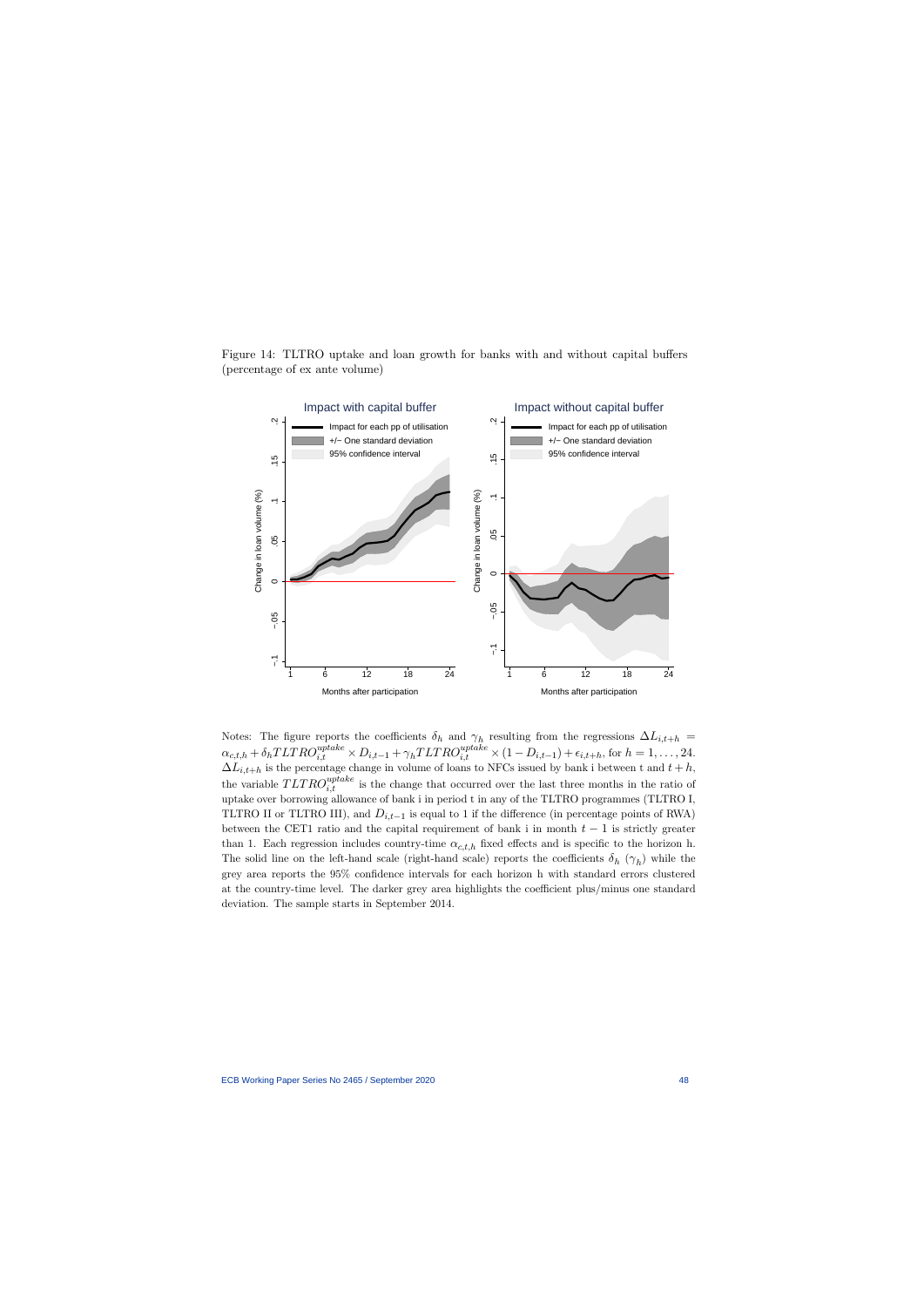Figure 15: TLTRO shocks, capital requirement shocks and firm employment (percentage of ex ante volume)



Notes: The figure reports the coefficients  $\delta_H$  and  $\gamma_H$  resulting from the regressions  $\Delta E_{f,h}$  =  $\alpha_{c,s,H} + \delta_H T L T R O_f^{shock} + \gamma_H Requirement_{i,t}^{shock} + \epsilon_{f,H}$ , for  $H = 2015, \ldots, 2018$ .  $\Delta E_{f,h}$ is the percentage change in firm  $f$ 's employment occurred between 2014 and year H, with  $H =$  $2015, \ldots, 2018, TLTRO_f^{shock}$  and  $Requirement_{i,t}^{shock}$  are the average TLTRO shock and average capital requirement shock experienced by the same banks of firm f, respectively. Each regression includes country-sector  $\alpha_{c,s,H}$  fixed effects and is specific to the horizon H. Solid lines report the coefficients  $\delta_H$  and  $\gamma_H$ , while grey areas report 90% confidence intervals for each horizon H with standard errors clustered at the bank level. Darker grey areas highlight the coefficients plus/minus one standard deviation.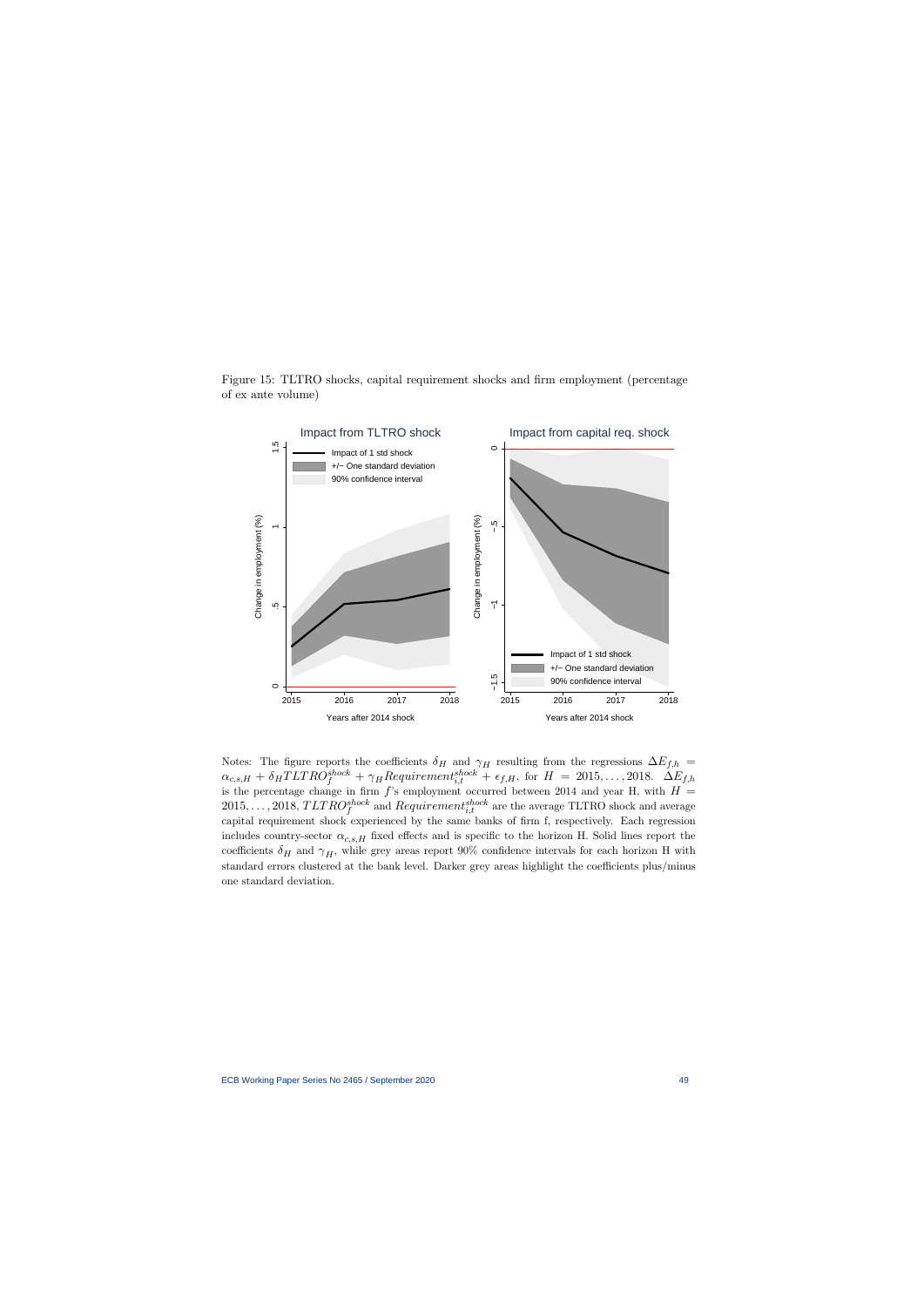### APPENDIX A: TLTRO participation, robustness and transmission

Table A.1 offers a series of robustness checks. First, in columns 1 and 5 we report the estimates reported in Figure 9 for the horizon of 24 months ahead for the two alternative measures of participation. The sample for these regressions starts in September 2014, that is, with the first TLTRO, so as to compare the lending patterns of the two types of banks over the relevant period. Columns 2 and 6 expand the sample to the earliest data point, that is, August 2007. This allows the inclusion of bank fixed effects, which isolate the component of lending not related to either unobserved bank heterogeneity or aggregate loan developments as captured by the country-time fixed effects. The correlation between participation in TLTROs and higher loan growth remains strong, despite the increase in the saturation of the model. The explained variance of loan developments passes from below 8% to above 40%, despite the sample size almost tripling.

| Dependent variable:           | (1)       | (2)                             | (3)            | (4)          | (5)      | (6)                                             | (7)            | (8)             |
|-------------------------------|-----------|---------------------------------|----------------|--------------|----------|-------------------------------------------------|----------------|-----------------|
| Loan growth                   |           | 24 months ahead 24 months ahead | 24 months back |              |          | 24 months ahead 24 months ahead 24 months ahead | 24 months back | 24 months ahead |
| Change in TLTRO participation | $7.513**$ | $5.920**$                       | $-0.991$       | 5.446**      |          |                                                 |                |                 |
|                               | (3.092)   | (2.627)                         | (2.729)        | (2.485)      |          |                                                 |                |                 |
| Change in utilisation ratio   |           |                                 |                |              | $0.073*$ | $0.054*$                                        | 0.027          | $0.069**$       |
|                               |           |                                 |                |              | (0.040)  | (0.032)                                         | (0.028)        | (0.035)         |
| Assets                        |           |                                 |                | $-21.575***$ |          |                                                 |                | $-25.217***$    |
|                               |           |                                 |                | (7.904)      |          |                                                 |                | (8.222)         |
| <b>ROA</b>                    |           |                                 |                | 1.351        |          |                                                 |                | 1.187           |
|                               |           |                                 |                | (0.943)      |          |                                                 |                | (0.943)         |
| Capitalisation                |           |                                 |                | 0.244        |          |                                                 |                | $-0.078$        |
|                               |           |                                 |                | (0.524)      |          |                                                 |                | (0.493)         |
| Deposit ratio                 |           |                                 |                | 0.218        |          |                                                 |                | 0.218           |
|                               |           |                                 |                | (0.173)      |          |                                                 |                | (0.179)         |
| <b>Excess liquidity</b>       |           |                                 |                | 0.189        |          |                                                 |                | 0.270           |
|                               |           |                                 |                | (0.268)      |          |                                                 |                | (0.300)         |
| Government bond holdings      |           |                                 |                | 0.138        |          |                                                 |                | 0.343           |
|                               |           |                                 |                | (0.421)      |          |                                                 |                | (0.401)         |
| Country-time fixed effects    | Yes       | Yes                             | Yes            | Yes          | Yes      | Yes                                             | Yes            | Yes             |
| Bank fixed effects            | ٠         | Yes                             | Yes            | Yes          | ٠        | Yes                                             | Yes            | Yes             |
| <b>Observations</b>           | 11,304    | 33,335                          | 25,851         | 24,250       | 11,201   | 32,549                                          | 25,684         | 23,711          |
| R-squared                     | 0.078     | 0.410                           | 0.442          | 0.474        | 0.078    | 0.391                                           | 0.436          | 0.473           |

Table A.1: Robustness on TLTRO participation and loan growth

Notes: Standard errors are double-clustered at the bank and country-time level, and reported in parentheses. \*\*\*, \*\*, and \* indicate statistical significance at the  $1\%$ ,  $5\%$ , and  $10\%$  levels, respectively.

Columns 3 and 7 of Table A.1 explore whether the higher lending associated with TLTROs is the result of spurious correlation due to pre-existing trends between participant and non-participant banks. In order to shed light on this, we run the same regressions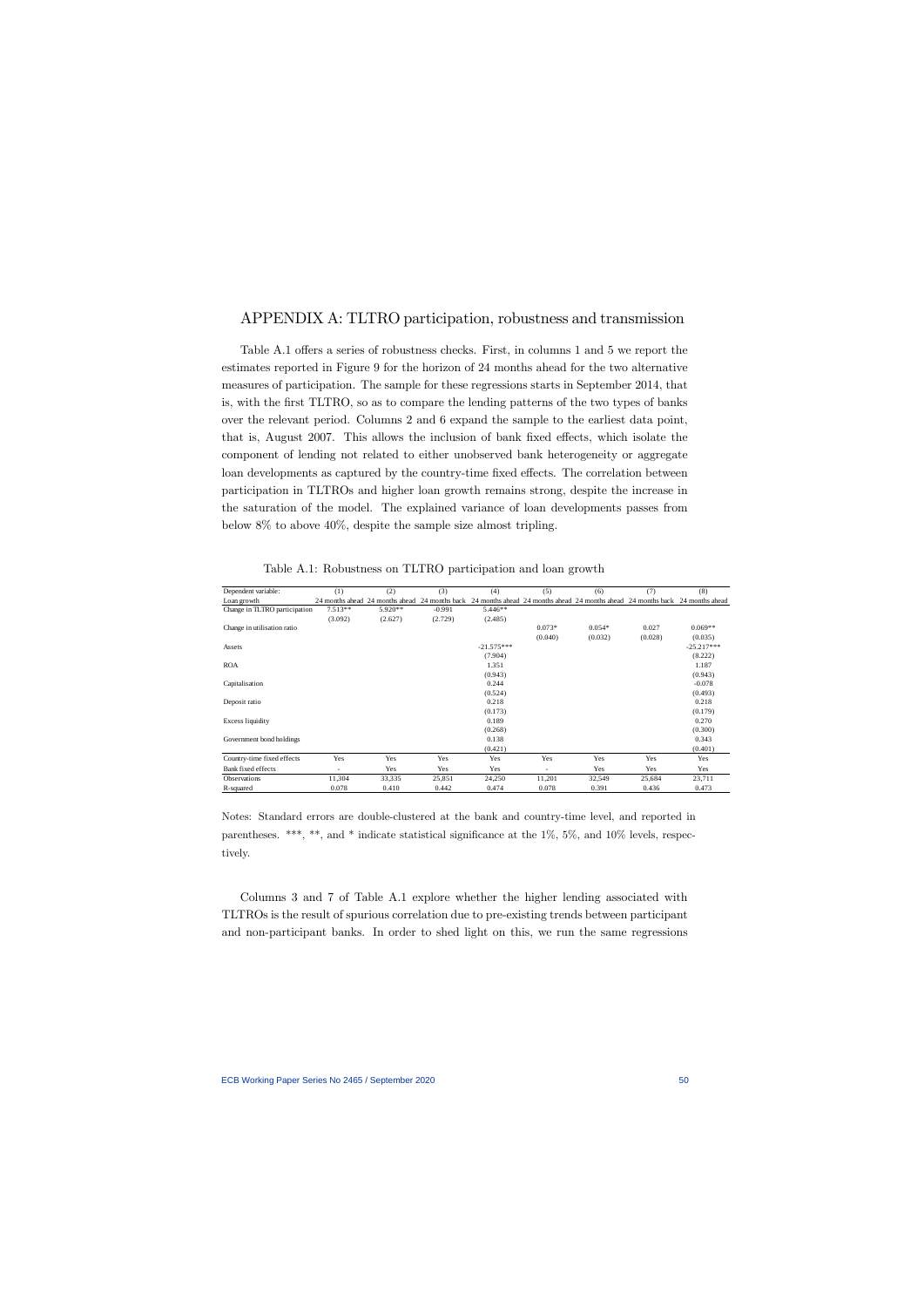as in columns 2 and 6 but substituting the dependent variable with the difference in loan volumes 24 months before the month in which participation in TLTROs occurs. The exercise reveals that there is no evidence of pre-existing trends, thus providing support for the interpretation of the coefficient as an actual impact of participation on lending.

Lastly, columns 4 and 8 of Table A.1 control for a wide range of additional observable bank characteristics, without any sizeable impact on the estimated coefficient. The relation between lending and participation in TLTROs is not affected by the size of the bank in terms of assets, nor by its profitability, level of capitalisation, funding structure, level of excess liquidity or its holdings of government securities at the time of participation.

While TLTRO participation has an impact on lending, it also affects the overall asset and liability management of banks. The impact on lending to NFCs is not accompanied by a parallel significant expansion in lending to untargeted sectors like households, for funding house purchases, or to governments in the form of higher holdings of public sector securities (see Figure A.1). In fact, as the horizon necessary for loan origination approaches, banks that participate in TLTROs rebalance away from government securities that they may have initially accumulated as a temporary and liquid way to store the additional funds. This accounts for a positive yet not statistically significant expansion of the overall balance sheet of banks once we control for the country-wide developments captured by country fixed effects. Loans to households increase at longer horizons, although not significantly, possibly on account of the positive effects that participation has on net interest income early on. This in turn naturally increases the general intermediation capacity of banks in the longer run.

The liabilities of banks are also affected by TLTRO participation, as banks that start relying on this form of funding accumulate funds up to a constant level of TLTRO reliance, reached after one year from participation. At the same time, banks substitute away from bank bonds. The latter are the marginal form of term funding and tend to be the most expensive when unsecured, and thus the most likely to be replaced by TLTROs. Deposits instead follow developments on the asset side, with reliance on deposits from NFCs increasing symmetrically to higher loan volumes to NFCs, and reliance on deposits from households increasing only over longer horizons.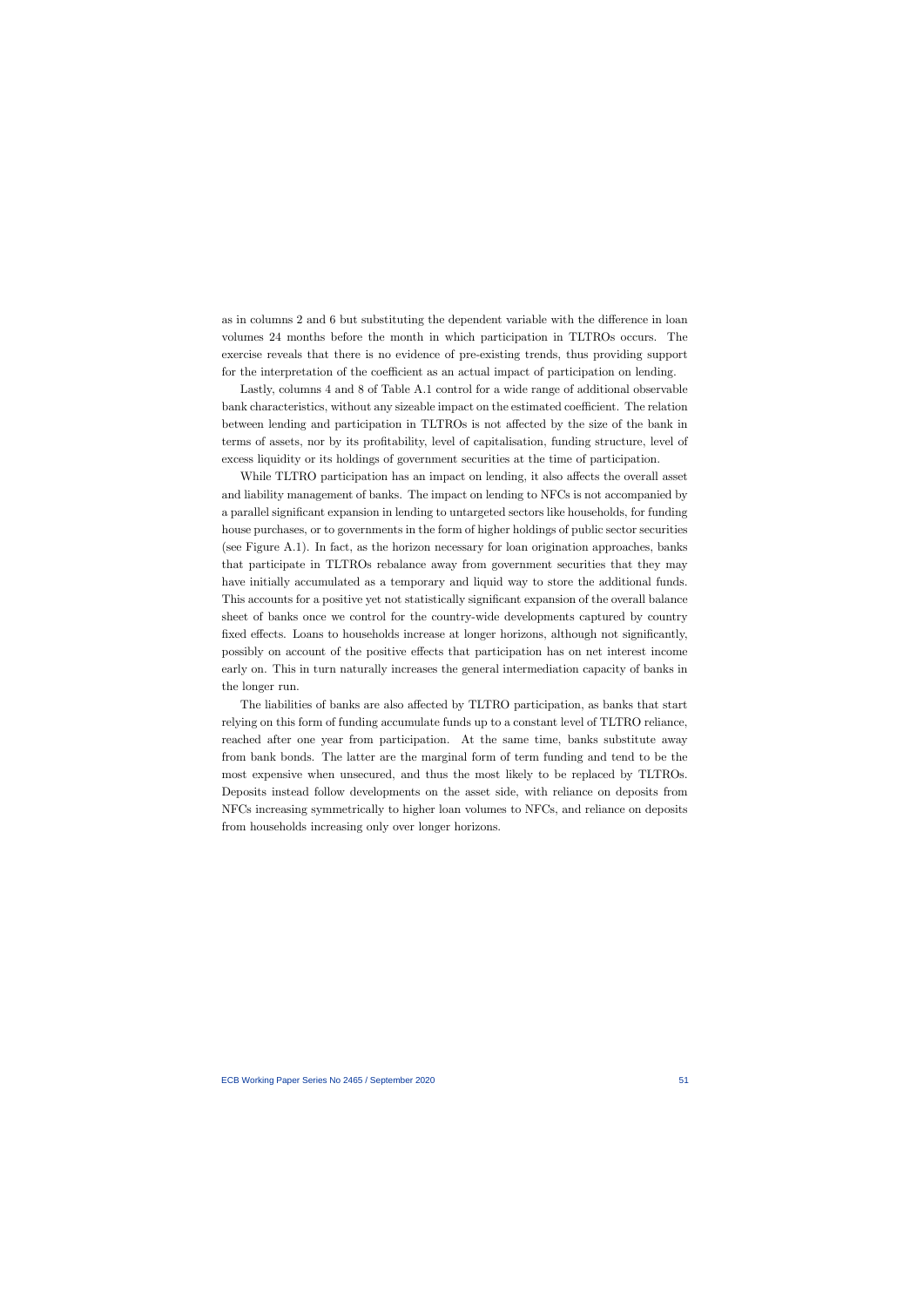

Figure A1: TLTRO participation and banks' assets and liabilities

Notes: The figure reports the coefficients resulting from the regressions  $\Delta X_{i,t+h} = \alpha_{c,t,h} +$  $\beta_h T L T R O_{i,t}^{uptake} + \epsilon_{i,t+h}$ , for  $h = 1, \ldots, 24$ .  $\Delta X_{i,t+h}$  is the percentage change in volume of, respectively, loans to NFCs, loans to households, holdings of government securities, or main assets of bank i between t and  $t + h$ . For the rest of the variables, it is the change in percentage points of the ratio to main assets of, respectively, deposits from NFCs, deposits from households, bank securities issued, as well as of the volume of TLTRO funding. The specifications are defined as in Figure 9. The dots report the coefficients  $\beta_h$ , the darker areas the coefficients plus-minus one standard deviation and the lighter areas the 95% confidence intervals, for each horizon h with standard errors clustered at the country-time level. The results one month ahead are shown in blue, 12 months ahead in red, and 24 months ahead in green.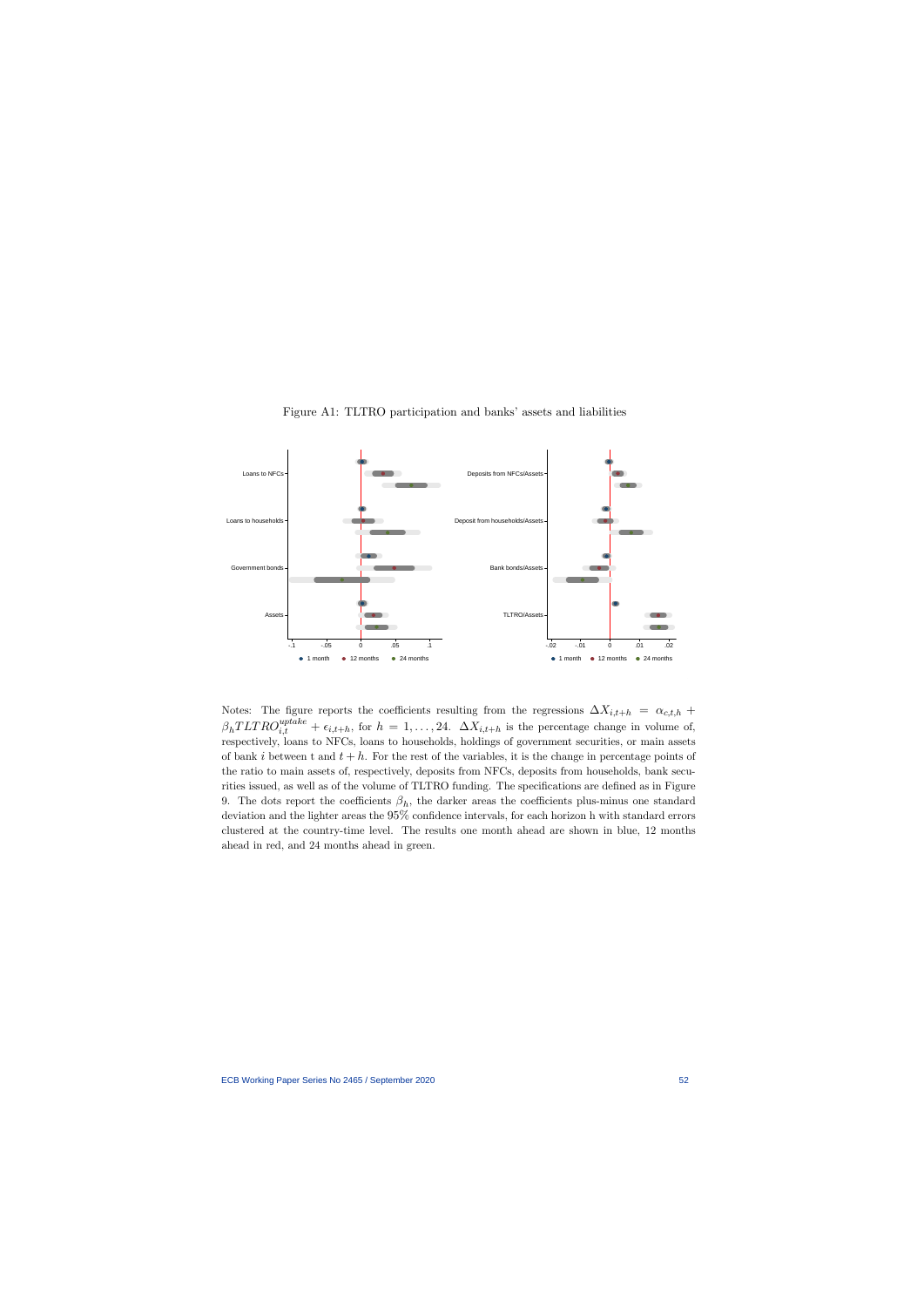Figure A2: Impact on loan volume of capital decreases by capital buffers (percentage of ex ante volume)



Note: The figure reports the coefficients resulting from the regressions  $\Delta L_{i,t+h} = \alpha_{c,t,h} + \delta_h Capital$  $decrease_{i,t} \times D_{i,t-1} + \gamma_h Capital\ decrease_{i,t} \times (1 - D_{i,t-1}) + \epsilon_{i,t+h}$ , for  $h = 1, \ldots, 24$ .  $\Delta L_{i,t+h}$ is the percentage change in volume of loans to NFCs issued by bank  $i$  between t and  $t + h$ , the variable *Capital decrease<sub>it</sub>* is equal to a decrease in capital buffer (in percentage points of RWA) that occurred for bank i at time t, and  $D_{i,t-1}$  is equal to 1 if the difference (in percentage points of RWA) between the CET1 ratio and the capital requirement of bank i in month t is strictly greater than 1. Each regression includes country-time  $\alpha_{c,t,h}$  fixed effects and is specific to the horizon h. The solid line on the left-hand scale (right-hand scale) reports the coefficients  $\delta_h$  ( $\gamma_h$ ) while the grey area reports the 95% confidence intervals for each horizon h with standard errors clustered at the country-time level. The darker grey area highlights the coefficient plus/minus one standard deviation. The sample starts in September 2014.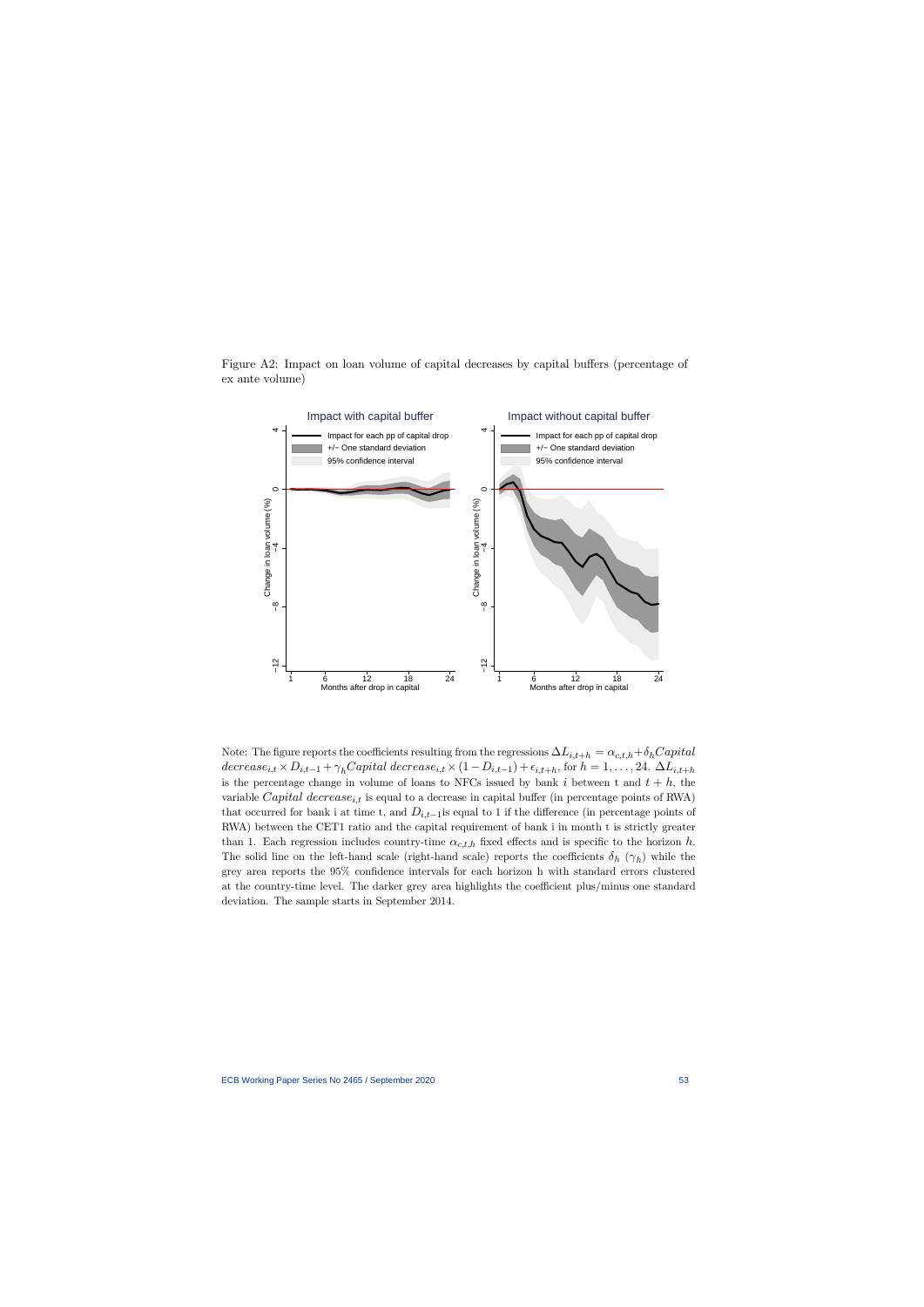# APPENDIX B: Additional tables and figures

| Date         | Event type                                         | Event                                                         |
|--------------|----------------------------------------------------|---------------------------------------------------------------|
| 08-May-14    |                                                    | Governing Coucil meeting  Draghi ready to act at next meeting |
| $05$ -Jun-14 | Governing Coucil meeting                           | TLTRO-I announcement                                          |
| $03$ -Jul-14 | Governing Coucil meeting TLTRO-I technical details |                                                               |
| $29$ -Jul-14 | Press Release                                      | TLTRO-I legal acts publication                                |
| $22$ -Jan-15 | Governing Coucil meeting                           | TLTRO-I modified interest rate                                |
| $10$ -Mar-16 | Governing Coucil meeting                           | TLTRO-II announcement                                         |
| 03-May-16    | Press Release                                      | TLTRO-II legal acts publication                               |

Table A.2: TLTRO-related events

Notes: The table reports the TLTRO events.

Figure A3: Changes in bank bond yields around TLTRO-related events



Notes: The figure displays the cumulated shocks given by the two-day changes in individual banks' bond yields around TLTRO-related events.